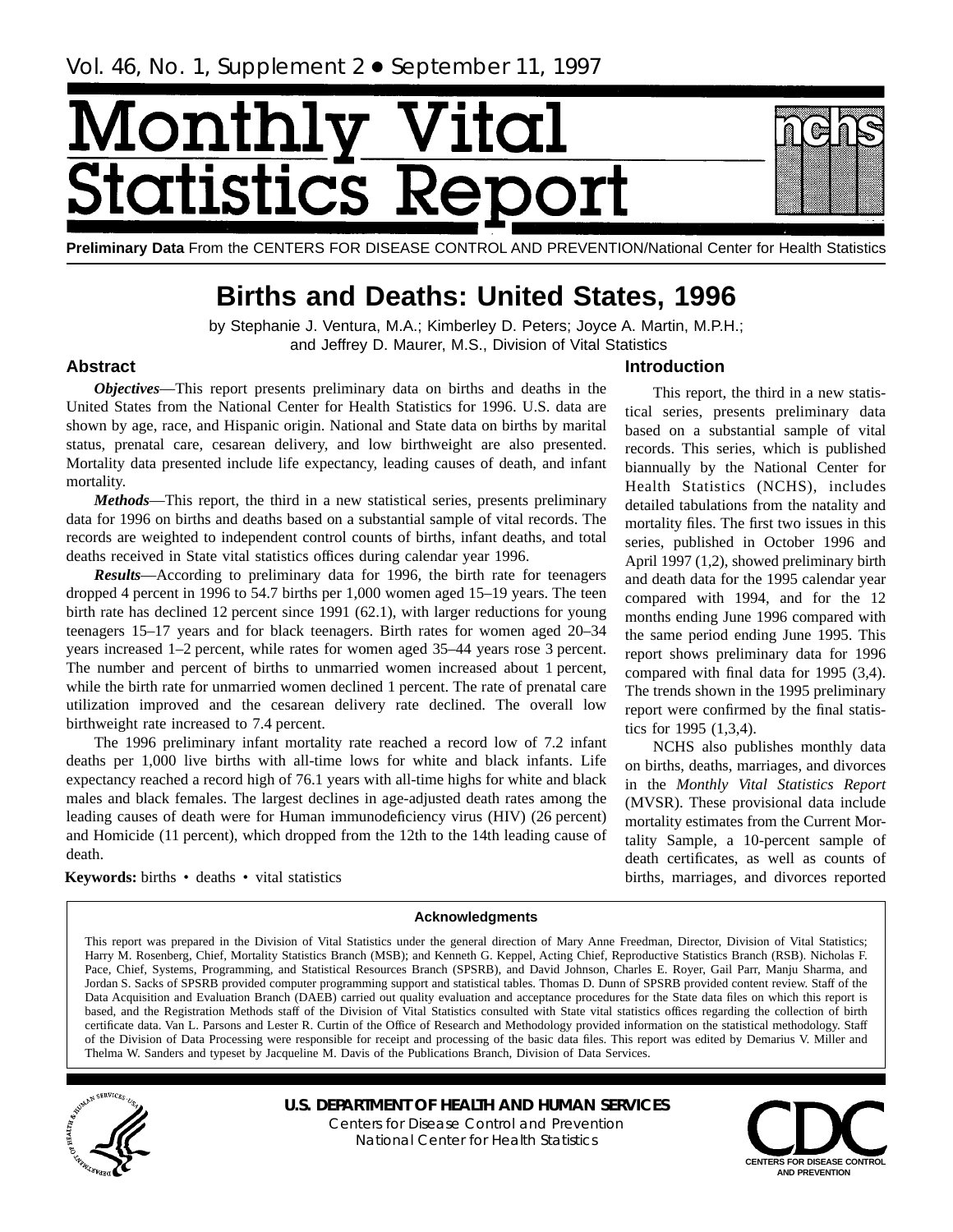<span id="page-1-0"></span>by the States. Annual reports of final birth and death data, *Report of Final Natality Statistics* and *Report of Final Mortality Statistics*, are published in supplements to the MVSR. (These were formerly titled *Advance Report of Final Natality Statistics* and *Advance Report of Final Mortality Statistics*.)

# **Sources and methods**

The preliminary data in this series are based on records of births and deaths that took place during 1996 and were received and processed by NCHS as of May 8, 1997. This represents about 94 percent of the births that occurred in the United States during this 12-month period. For deaths, tables that include demographic information only are based on about 93 percent of deaths of persons 1 year and over and about 92 percent of deaths of persons under 1 year of age. Tables that include cause-of-death information are based on about 86 percent of all deaths of persons 1 year and over and about 84 percent of all deaths of persons under 1 year of age.

To produce the preliminary estimates shown in this report, records in each of the files were weighted using independent control counts of births, infant deaths, and total deaths received in the State vital statistics offices during 1996. Two separate sets of weights were applied to the mortality records—one set for the demographic information and one for the medical information. This results in slight inconsistencies between comparable data from the mortality demographic and medical tables (see [Technical notes\). P](#page-34-0)reliminary estimates are also subject to sampling variation as well as random variation.

Cause of death is not always available when the preliminary data are sent to NCHS, but is available later for final data processing. As a result, estimates based on the preliminary mortality file may differ from statistics that will come from final counts. Bias may occur for certain deaths where cause is pending investigation, such as homicides, suicides, accidents, Human immunodeficiency virus infection (HIV), and Sudden Infant Death Syndrome (SIDS). To account for bias in reporting homicides, suicides, accidents, and HIV, bias correction factors that may be applied to these causes are included in

the Technical notes. NCHS is currently e[xploring procedures for](#page-34-0) correcting possible bias in the reported number of SIDS deaths as well as other causes of death.

In addition to national and State estimates of total births and birth rates, this report includes preliminary statistics on births by age, live-birth order, marital status, race and Hispanic origin, and selected maternal and infant health characteristics: receipt of prenatal care, cesarean delivery, and low birthweight. Mortality data in this report are also more detailed than in the provisional data reports, with more information on life expectancy, infant mortality, and causes of death. For the first time in this report, mortality data for Hispanic infants are shown.

State-specific preliminary data are shown only for those States and areas for which at least 60 percent of the records for 1996 have been processed. In this report all areas provided sufficient records to be included in the State-specific tabulations. Detailed information on the nature, sources, and qualifications of the preliminary data are given in the [Technical notes.](#page-34-0)

# **Results**

# **Natality patterns**

The preliminary number of **births** in the United States during 1996 totaled 3,914,953, slightly more than the number for 1995 (3,899,58[9\) \(table A\). Th](#page-2-0)e **crude birth rate** for 1996 was 14.8 births per 1,000 total population, unchanged from the rate for 1995. The **fertility rate** defined as births per 1,000 women age 15–44 years— was 65.7, nearly the same as the rate for 1995 (65.6). (See [tables 1–4](#page-7-0) for births and birth rates.) The changes in these three measures of childbearing are the smallest recorded concurrently in nearly half a century (3,5). Birth and fertility ra[tes by State fo](#page-11-0)r 1995 and 1996 are shown in table 4.

Fertility rates for 1996 for white (64.7), American Indian (69.8), Asian or Pacific Islander (API) (66.6), and Hispanic women (104.4) each changed 1 percent or less compared with 1[995 \(table 1\).](#page-7-0) The fertility rate for black women fell 2 percent (70.8). The rate for black women for 1996 was the lowest annual rate ever recorded. Birth rates declined for black women in nearly all age groups under 35 years; declines were largest for teenagers.

The **birth rate for teenagers** for 1996 was 54.7 births per 1,000 women aged 15–19 years, down 4 percent compared with 1995 (5[6.8\) \(table 1\). T](#page-7-0)he teenage birth rate has declined by 12 percent since 1991 (62.1) (table B). **Rates for teen subgroups [15–17 years](#page-2-0) and 18–19 years** have declined as well. The rate for teenagers aged 15–17 years was 34.0 per 1,000 in 1996, 6 percent lower than in 1995 (36.0), and 12 percent lower than in 1991 (38.7). The rate for older teens 18–19 years declined 3 percent from 89.1 per 1,000 in 1995 to 86.5 in 1996; the rate fell 8 percent between 1991 (94.4) and 1996. The birth rate for the youngest teenagers, 10–14 years, declined from 1.3 to 1.2 per 1,000, with the largest reductions for black teenagers.

Birth rates for teenagers 15–19 years fell 3 percent for white (48.4) and API (25.4) women and 4 percent for American Indian women (75.1). The rates for black (91.7) and Hispanic teenagers (101.6) declined 5 percent between 1995 and 1996. Declines in rates for teen subgroups by race and Hispanic origin were generally larger for younger than for older teenagers. The rate for black teenagers 15–17 years fell 7 percent between 1995 and 1996, and 23 percent between 1991 and 1996.

Concurrent with the decline in the teen birth rate, the proportion of all births occurring to women under 20 years of age declined slightly from 13.1 to 12.9 percent (table  $A$ ). The proportions of births to teenagers by State for 1995 and 1996 are shown in [table 5.](#page-12-0)

**Birth rates for women aged 20–24 years and 25–29 years** increased 1 and 2 percent between 1995 and 1996. The rate for women aged 20–24 years increased from 109.8 to 111.1 per 1,000, and the rate for women aged 25–29 years increased from 112.2 to 113.9 per 1,000 [\(table 1\). Th](#page-7-0)e increases in these rates for women in the principal childbearing ages— were the first reported since 1990.

**Birth rates for women aged 30–34 years and 35–39 years** rose by 2 and 3 percent to 84.5 and 35.4 per 1,000. Birth rates for women in their thirties in 1996 were higher than any observed since 1966 (ages 30–34 years) and 1968 (ages 35–39 years). The **birth rate for women**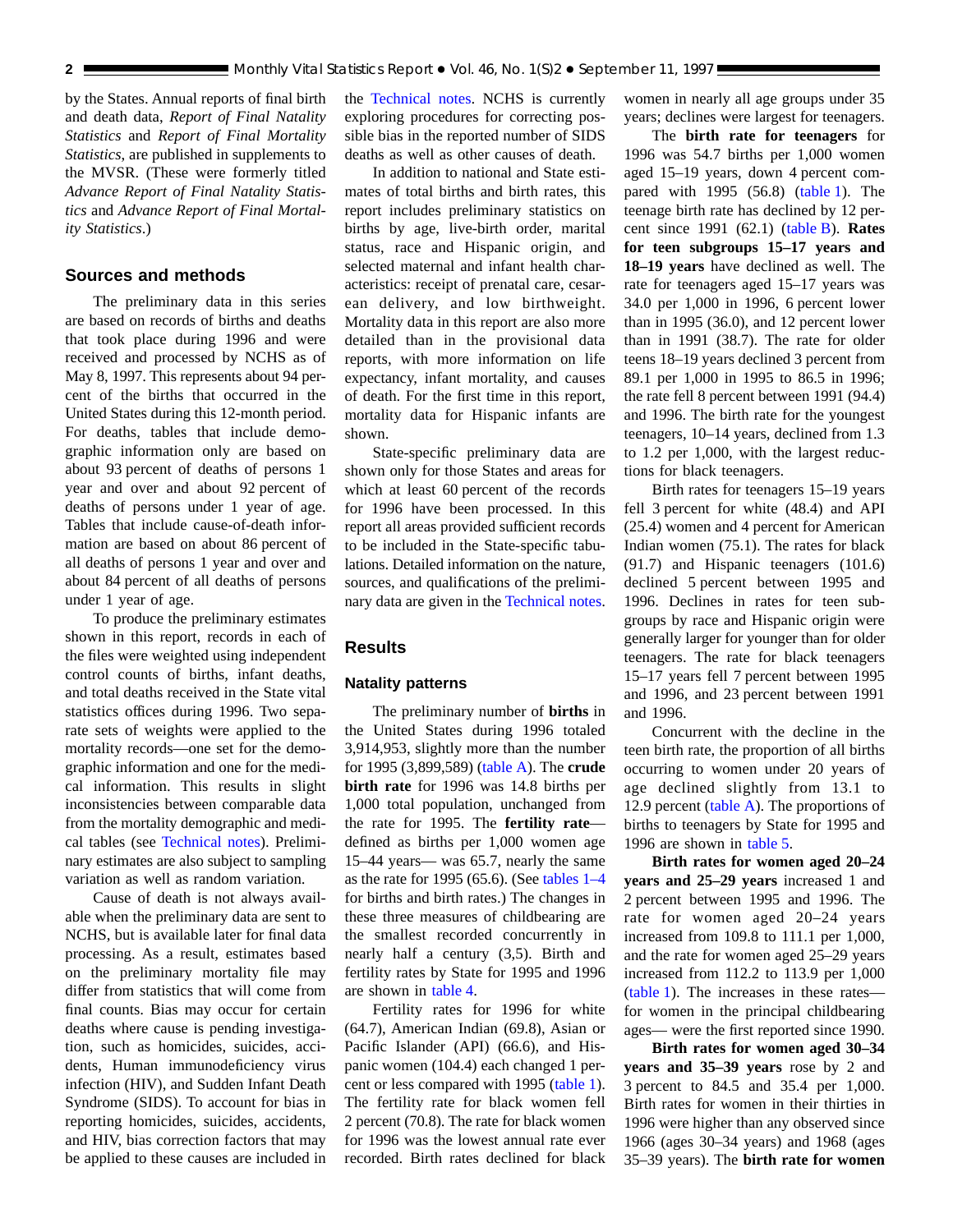<span id="page-2-0"></span>**Table A. Total births and percent of births with selected demographic and health characteristics, by race and Hispanic origin of mother: United States, final 1995 and preliminary 1996**

|                                                                                                                                                                                                                                                                                                                      | All races <sup>1</sup>                      |                                             |                                             | White                                       |                                              | <b>Black</b>                                 |                                             | Hispanic <sup>2</sup>                       |
|----------------------------------------------------------------------------------------------------------------------------------------------------------------------------------------------------------------------------------------------------------------------------------------------------------------------|---------------------------------------------|---------------------------------------------|---------------------------------------------|---------------------------------------------|----------------------------------------------|----------------------------------------------|---------------------------------------------|---------------------------------------------|
| Characteristic                                                                                                                                                                                                                                                                                                       | 1996                                        | 1995                                        | 1996                                        | 1995                                        | 1996                                         | 1995                                         | 1996                                        | 1995                                        |
|                                                                                                                                                                                                                                                                                                                      |                                             |                                             |                                             | Number                                      |                                              |                                              |                                             |                                             |
|                                                                                                                                                                                                                                                                                                                      | 3,914,953                                   | 3,899,589                                   | 3,113,014                                   | 3,098,885                                   | 596,039                                      | 603,139                                      | 697,829                                     | 679,768                                     |
|                                                                                                                                                                                                                                                                                                                      |                                             |                                             |                                             | Percent                                     |                                              |                                              |                                             |                                             |
| Births to mothers under 20 years<br>Births to unmarried mothers.<br>Low birthweight <sup>3</sup><br>Very low birthweight <sup>4</sup><br>Births delivered by cesarean<br>Prenatal care beginning in first<br>trimester $\dots$ , $\dots$ , $\dots$ , $\dots$ , $\dots$ , $\dots$<br>Prenatal care beginning in third | 12.9<br>32.4<br>7.4<br>1.37<br>20.6<br>81.8 | 13.1<br>32.2<br>7.3<br>1.35<br>20.8<br>81.3 | 11.3<br>25.7<br>6.3<br>1.08<br>20.6<br>83.9 | 11.5<br>25.3<br>6.2<br>1.06<br>20.8<br>83.6 | 22.9<br>69.8<br>13.0<br>2.98<br>21.7<br>71.3 | 23.1<br>69.9<br>13.1<br>2.97<br>21.8<br>70.4 | 17.4<br>40.9<br>6.3<br>1.12<br>19.9<br>71.9 | 17.9<br>40.8<br>6.3<br>1.11<br>20.2<br>70.8 |
| trimester or no care $\ldots$ , $\ldots$ , $\ldots$                                                                                                                                                                                                                                                                  | 4.1                                         | 4.2                                         | 3.4                                         | 3.5                                         | 7.4                                          | 7.6                                          | 6.8                                         | 7.4                                         |

<sup>1</sup>Includes races other than white and black.

<sup>2</sup>Persons of Hispanic origin may be of any race; see [Technical notes.](#page-34-0)

3Birthweight of less than 2,500 grams (5 pounds 8 ounces).

<sup>4</sup>Birthweight of less than 1,500 grams (3 pounds 4 ounces).

#### **Table B. Birth rates for teenagers by age, race, and Hispanic origin of mother: United States, final 1990–95 and preliminary 1996**

[Rates per 1,000 women in specified group]

|           |              | $15-19$ years |              |                       |                | $15-17$ years |              |                       |              | $18-19$ years |              |                       |  |
|-----------|--------------|---------------|--------------|-----------------------|----------------|---------------|--------------|-----------------------|--------------|---------------|--------------|-----------------------|--|
| Year      | All<br>races | White         | <b>Black</b> | Hispanic <sup>1</sup> | All<br>races   | White         | <b>Black</b> | Hispanic <sup>1</sup> | All<br>races | White         | <b>Black</b> | Hispanic <sup>1</sup> |  |
| 1996      | 54.7         | 48.4          | 91.7         | 101.6                 | 34.0           | 28.6          | 64.9         | 68.9                  | 86.5         | 78.8          | 133.0        | 150.7                 |  |
| 1995      | 56.8         | 50.1          | 96.1         | 106.7                 | 36.0           | 30.0          | 69.7         | 72.9                  | 89.1         | 81.2          | 137.1        | 157.9                 |  |
| 1994      | 58.9         | 51.1          | 104.5        | 107.7                 | 37.6           | 30.7          | 76.3         | 74.0                  | 91.5         | 82.1          | 148.3        | 158.0                 |  |
| 1993      | 59.6         | 51.1          | 108.6        | 106.8                 | 37.8           | 30.3          | 79.8         | 71.7                  | 92.1         | 82.1          | 151.9        | 159.1                 |  |
| 1992<br>. | 60.7         | 51.8          | 112.4        | 107.1                 | 37.8           | 30.1          | 81.3         | 71.4                  | 94.5         | 83.8          | 157.9        | 159.7                 |  |
| 1991<br>. | 62.1         | 52.8          | 115.5        | 106.7                 | 38.7           | 30.7          | 84.1         | 70.6                  | 94.4         | 83.5          | 158.6        | 158.5                 |  |
| 1990<br>. | 59.9         | 50.8          | 112.8        | 100.3                 | 37.5           | 29.5          | 82.3         | 65.9                  | 88.6         | 78.0          | 152.9        | 147.7                 |  |
|           |              |               |              |                       | Percent change |               |              |                       |              |               |              |                       |  |
| 1991-96.  | $-12$        | $-8$          | $-21$        | $-5$                  | $-12$          | $-7$          | $-23$        | $-2$                  | $-8$         | $-6$          | $-16$        | $-5$                  |  |

<sup>1</sup>Persons of Hispanic origin may be of any race; see [Technical notes.](#page-34-0)

**aged 40–44 years** increased from 6.6 to 6.8 per 1,00[0 \(table 1\) a](#page-7-0)nd was higher than in any year since 1971.

The **first birth rate** in 1996 was 27.0 first births per 1,000 women aged 15–44 years, 1 percent lower than the rate in 1995 (27.3) (table 3).

The **[total fertility r](#page-10-0)ate** provides an estimate of lifetime childbearing; it is computed by assuming that a hypothetical group of 1,000 women will experience throughout their childbearing years the age-specific birth rates observed at a single point in time. The rate for 1996 was 2,039.5, 1 percent higher than the rate for 1995 (2,019.0) and the first such increase since 1990. Rates increased 1–2 percent for white (2,019.0) and American Indian (2,062.5) women. Rates for API (1,928.0) and Hispanic (3,031.5) women increased very slightly. The rate for black women (2,148.5) declined 1 percent.

The **preliminary number of births to unmarried mothers** for 1996 was 1,267,383, 1 percent more than for 1995 (1,253,976). The **proportion of all births to unmarried mothers** rose from 32.2 percent to 32.4 percent in this time period. (See [table C](#page-3-0) below.) There was an increase in the proportion for white births (to 25.7 percent) and Hispanic births (to 40.9 percent) while the proportion for black births (69.8 percent) declined slightly between 1995 and 1996 (table A). The proportions of births to unmarried women in about one-fourth of the States were lower in 1996 compared with 1995 as shown in [table 6. Th](#page-13-0)e **preliminary birth rate for unmarried women** in 1996 was 44.6 births per 1,000 unmarried women aged 15–44 years, 1 percent lower than the rate for 1995 (45.1). The birth rate, which measures the risk that an unmarried woman will give birth, declined in 1996 because the number of unmarried women increased more than the number of births to these women.

The preliminary number of births to unmarried teenagers (under 20 years) declined slightly from 1995 to 1996 [\(table C\). B](#page-3-0)irths to unmarried teenagers under 15 years declined 8 percent while the number for ages 15–19 years was essentially the same in 1996 as in 1995. The percent of all teen births occurring to unmarried women was slightly higher in 1996 (76.4 percent) than in 1995 (75.6 percent) because total births to teenagers declined 1 percent while births to unmarried teenagers changed very little. Birth rates for unmarried teenagers for 1996 are not yet available; see [Technical notes.](#page-34-0)

The percent **low birthweight** (birthweight of less than 2,500 grams or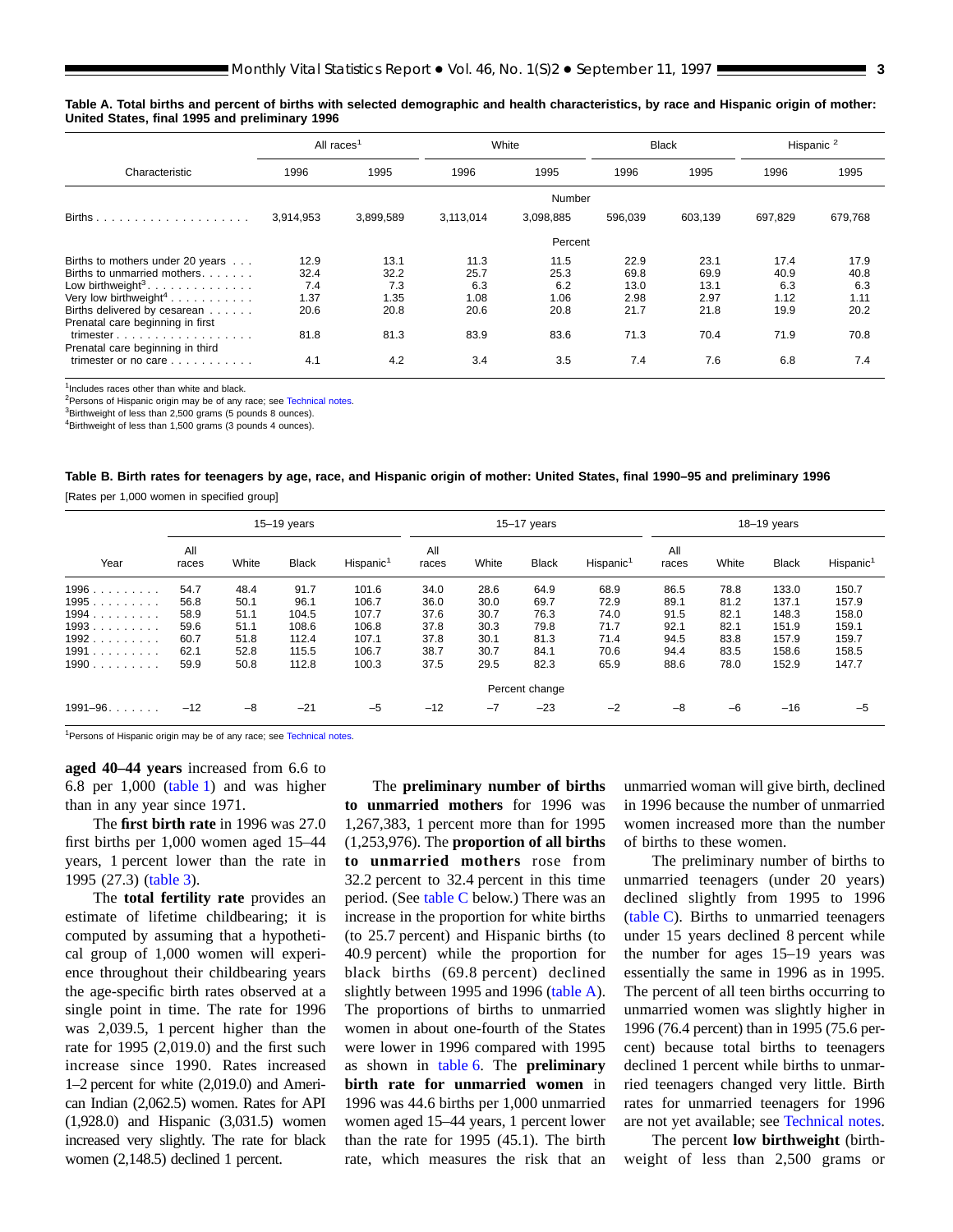|                                  | Number             |                    |              | Percent      |                                                                                                           | Rate <sup>1</sup>                                                                                                                                                     |  |  |
|----------------------------------|--------------------|--------------------|--------------|--------------|-----------------------------------------------------------------------------------------------------------|-----------------------------------------------------------------------------------------------------------------------------------------------------------------------|--|--|
| Age of mother                    | 1996               | 1995               | 1996         | 1995         | 1996                                                                                                      | 1995                                                                                                                                                                  |  |  |
|                                  | 1,267,383          | 1.253.976          | 32.4         | 32.2         | 44.6                                                                                                      | 45.1                                                                                                                                                                  |  |  |
| Under 20 years<br>Under 15 years | 386,371<br>10,566  | 387.179<br>11.441  | 76.4<br>94.0 | 75.6<br>93.5 | $- - -$<br>$\frac{1}{2} \left( \frac{1}{2} \right) \left( \frac{1}{2} \right) \left( \frac{1}{2} \right)$ | $\frac{1}{2} \left( \frac{1}{2} \right) \left( \frac{1}{2} \right)$<br>$\frac{1}{2} \left( \frac{1}{2} \right) \left( \frac{1}{2} \right) \left( \frac{1}{2} \right)$ |  |  |
| 15–19 years<br>15–17 years.      | 375,805<br>157,894 | 375.738<br>161.140 | 76.0<br>84.5 | 75.2<br>83.7 | $\cdots$<br>$\cdots$                                                                                      | 44.4<br>30.5                                                                                                                                                          |  |  |
| 18–19 years. $\ldots$            | 217.911            | 214,598            | 70.9         | 69.8         | ---                                                                                                       | 67.6                                                                                                                                                                  |  |  |

<span id="page-3-0"></span>**Table C. Number, percent, and rate of births to unmarried women, all ages and women under 20 years: United States, final 1995 and preliminary 1996**

- - - Data not available: see Technical notes

<sup>1</sup>Births per 1,000 unm[arried women in specified g](#page-34-0)roup.

5 pounds 8 ounces) increased slightly from 7.3 to 7.4 between 1995 and 1996, the highest level reported in more than two decades. The preliminary percent of infants born with very low birthweight (less than 1,500 grams), was essentially unchanged at 1.37 percen[t \(table A\). Lo](#page-2-0)w birthweight (LBW) rose among births to white mothers from 6.2 to 6.3 percent. All of the increase was among mothers 20 years of age and over. LBW declined however, among births to black mothers from 13.1 to 13.0 percent, resulting in the lowest rate of LBW for black births since 1987. LBW was unchanged among Hispanic births for 1996 at 6.3 percent. Statespecific LBW rates for 1995 and 1996 are presented in [table 7.](#page-14-0)

The **cesarean delivery rate** declined slightly, according to preliminary data, to 20.6 percent for 1996, from 20.8 for 1995, the seventh consecutive year of decline. This rate has fallen from 22.8 since 1989. The primary cesarean rate (first cesareans per 100 live births to women who have not had a previous cesarean) declined slightly from 14.7 to 14.6 percent between 1995 and 1996, but the rate of vaginal birth after cesarean (the number of vaginal births after previous cesarean delivery per 100 live births to women with a previous cesarean delivery) increased from 27.5 to 28.4 percent. The total cesarean rates were slightly lower in 1996 compared with 1995 for white (20.6 percent) and black (21.7 percent) mothers; the rate for Hispanic mothers declined to 19.9 percent. See [table 8](#page-15-0) for State-specific cesarean delivery rates for 1995 and 1996.

**Prenatal care utilization** improved again for 1996, continuing a pattern observed since 1990. The proportion of mothers who began prenatal care during the first trimester of pregnancy rose to 81.8 percent, and the percent of mothers

with late (care beginning in the third trimester) or no prenatal care declined to 4.1, according to preliminary data [\(table A\). Si](#page-2-0)nce 1989 early care has risen from 75.5 percent and late or no care has fallen from 6.4 percent. Early care improved among white (83.9 percent), black (71.3 percent), and Hispanic mothers (71.9 percent) for 1996, and also for all age groups, except for the youngest mothers—those under 15 years of age. Since 1989 first trimester care has increased 19–21 percent among black and Hispanic mothers. Levels of first trimester care by State for 1995 and 1996 are shown in [table 9.](#page-16-0)

# **Mortality patterns**

The 1996 preliminary number of **deaths** in the United States totaled 2,322,265, an increase of 10,133 over the 1995 total. The **crude death rate** of 875.4 per 100,000 population dropped from the rate of 880.0 for 1995. The age-adjusted death rate, which accounts for changes in the age distribution of the population across time, was 493.6 deaths per 100,000 U.S. standard population, a record low for the United States (4). This compares with a 1995 rate of 503.9. (See tables  $D$ ,  $E$ , and  $10-18$  for mortality data.)

The decline in the U.S. age-adjusted death rate continues the long-term downward trend in mortality, and reflects reduced mortality for black, white, Asian or Pacific Islander (API), and Hispanic population[s \(table 10\). A](#page-17-0)ge-adjusted death rates declined for Hispanic males by 8 percent and Hispanic females by 2 percent, for black males by 5 percent and black females by 2 percent, and for white males by 3 percent. The age-adjusted death rate for white females in 1996 was about the same as in 1995. Preliminary data suggest

that age-adjusted death rates for API persons declined for both males and females; however, data for API, Hispanic, and American Indian populations should be interpreted with caution due to inconsistencies in reporting race (other than white or black) and ethnicity on death certificates and in censuses and surveys (see [Technical notes\).](#page-34-0)

The overall reductions in mortality between 1995 and 1996 were the result of declines for most age groups. For males, the greatest mortality decline occurred in the 25–34 year age group and for females in the 1–4 year age group.

Estimated **life expectancy** for 1996 increased slightly to reach a record high of 76.1 years, surpassing the previous record high of 75.[8 \(tables D](#page-4-0) and [16\).](#page-30-0) Record high life expectancies were reached for white and black males (73.8 years and 66.1 years) and for black females (74.2 years). For white females life expectancy (79.6 years) was unchanged from 1995 and was slightly below the record high (79.8 years) reached in 1992 (4). The gender gap in life expectancy narrowed from 6.4 years in 1995 to 6.0 years in 1996, while the race differential between the white and black populations narrowed from 6.9 years to 6.5 years.

The **leading causes of death** in 1996 were Diseases of heart (heart disease); Malignant neoplasms, including neoplasms of lymphatic and hematopoietic tissues (cancer); Cerebrovascular diseases (stroke); Chronic obstructive pulmonary diseases and allied conditions (COPD); Accidents and adverse effects; Pneumonia and influenza; Diabetes mellitus (diabetes); Human immunodeficiency virus infection (HIV); Suicide; Chronic liver disease and cirrhosis; Nephritis, nephrotic syndrome, and nephrosis (kidney disease);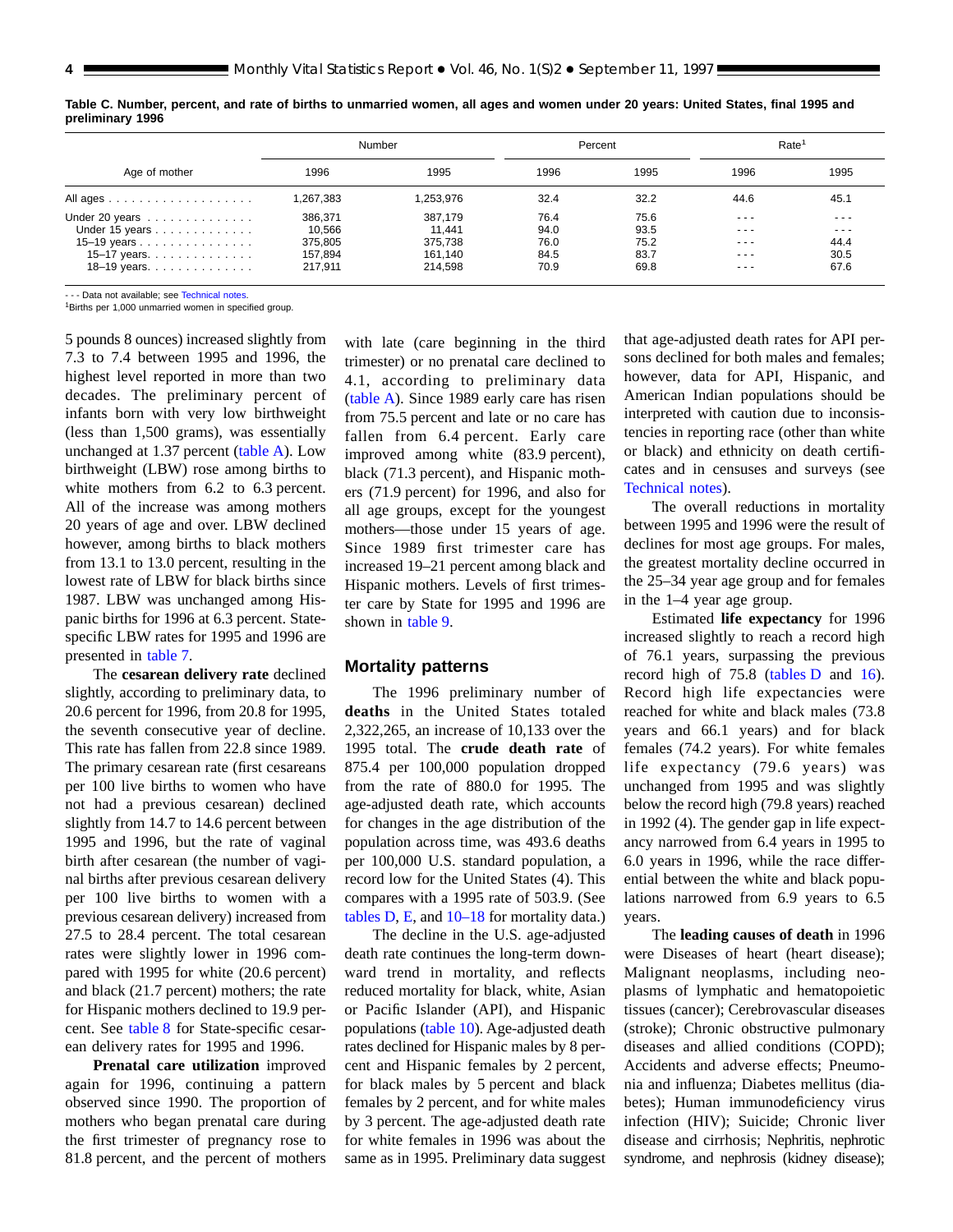#### <span id="page-4-0"></span>**Table D. Deaths, age-adjusted death rates, and life expectancy at birth, by race and sex and infant mortality rates, by race: United States, final 1995 and preliminary 1996**

|                                       | All races <sup>1</sup> |           |           | White     |         | <b>Black</b> |
|---------------------------------------|------------------------|-----------|-----------|-----------|---------|--------------|
| Measure and sex                       | 1996                   | 1995      | 1996      | 1995      | 1996    | 1995         |
| All deaths                            | 2.322.265              | 2,312,132 | 2,000,614 | 1.987.437 | 281.790 | 286,401      |
| Age-adjusted death rate <sup>2</sup>  | 493.6                  | 503.9     | 469.2     | 476.9     | 737.8   | 765.7        |
|                                       | 626.7                  | 646.3     | 594.8     | 610.5     | 966.6   | 1,016.7      |
| Female                                | 382.3                  | 385.2     | 363.4     | 364.9     | 560.5   | 571.0        |
| Life expectancy at birth <sup>3</sup> | 76.1                   | 75.8      | 76.8      | 76.5      | 70.3    | 69.6         |
| Male                                  | 73.0                   | 72.5      | 73.8      | 73.4      | 66.1    | 65.2         |
| Female                                | 79.0                   | 78.9      | 79.6      | 79.6      | 74.2    | 73.9         |
| All infant deaths                     | 28.237                 | 29,583    | 18.749    | 19.490    | 8.490   | 9,118        |
| Infant mortality rate <sup>4</sup>    | 7.2                    | 7.6       | 6.0       | 6.3       | 14.2    | 15.1         |

1Includes races other than white and black.

<sup>2</sup>Age-adjusted death rates are per 100,000 U.S. standard population. For method of computation, see [Technical notes.](#page-34-0)

<sup>3</sup>Life expectancy at birth stated in years.

<sup>4</sup>Infant mortality rates are deaths under 1 year per 1,000 live births in specified group.

#### **Table E. Deaths and death rates for 1996, and age-adjusted death rates and percent changes for 1995 and 1996 for the 15 leading causes of death: United States, final 1995 and preliminary 1996**

[Data are based on a continuous file of records received from the States. Rates per [100,000 population; ag](#page-34-0)e-adjusted rates per 100,000 U.S. standard population; see Technical notes. For explanation of asterisks preceding cause-of-death categories, see Technical notes. Figures for 1996 are based on weighted data rounded to the [nearest individual, so](#page-34-0) categories may not add to the totals]

|                   |                                                                                                  |           |               |       | Age-adjusted death rate |                   |
|-------------------|--------------------------------------------------------------------------------------------------|-----------|---------------|-------|-------------------------|-------------------|
| Rank <sup>1</sup> | Causes of Death (Based on the Ninth Revision,<br>International Classification of Diseases, 1975) | Number    | Death<br>rate | 1996  | 1995                    | Percent<br>change |
| $\cdots$          |                                                                                                  | 2,322,421 | 875.4         | 494.1 | 503.9                   | $-1.9$            |
| 2                 | Malignant neoplasms, including neoplasms                                                         | 733,834   | 276.6         | 134.6 | 138.3                   | $-2.7$            |
|                   | of lymphatic and hematopoietic tissues (140–208)                                                 | 544.278   | 205.2         | 129.1 | 129.9                   | $-0.6$            |
| 3                 |                                                                                                  | 160.431   | 60.5          | 26.5  | 26.7                    | $-0.7$            |
|                   | Chronic obstructive pulmonary diseases                                                           |           |               |       |                         |                   |
|                   |                                                                                                  | 106,146   | 40.0          | 21.0  | 20.8                    | 1.0               |
| 5                 |                                                                                                  | 93.874    | 35.4          | 30.1  | 30.5                    | $-1.3$            |
|                   |                                                                                                  | 43.449    | 16.4          | 16.2  | 16.3                    | $-0.6$            |
|                   | All other accidents and adverse effects (E800-E807, E826-E949)                                   | 50,425    | 19.0          | 13.9  | 14.2                    | $-2.1$            |
| 6                 |                                                                                                  | 82,579    | 31.1          | 12.6  | 12.9                    | $-2.3$            |
|                   |                                                                                                  | 61.559    | 23.2          | 13.6  | 13.3                    | 2.3               |
| 8                 | Human immunodeficiency virus infection $\ldots \ldots \ldots \ldots$ (*042–*044)                 | 32,655    | 12.3          | 11.6  | 15.6                    | $-25.6$           |
| 9                 |                                                                                                  | 30.862    | 11.6          | 10.8  | 11.2                    | $-3.6$            |
| 10                |                                                                                                  | 25,135    | 9.5           | 7.5   | 7.6                     | $-1.3$            |
| 11                | Nephritis, nephrotic syndrome, and nephrosis (580–589)                                           | 24.392    | 9.2           | 4.3   | 4.3                     |                   |
| 12                |                                                                                                  | 21.395    | 8.1           | 4.1   | 4.1                     |                   |
| 13                |                                                                                                  | 21,166    | 8.0           | 2.7   | 2.7                     |                   |
| 14                | Homicide and legal intervention (E960–E978)                                                      | 20,738    | 7.8           | 8.4   | 9.4                     | $-10.6$           |
| 15                |                                                                                                  | 16.803    | 6.3           | 2.2   | 2.3                     | $-4.3$            |
| .                 |                                                                                                  | 346.574   | 130.6         |       |                         |                   |

. . . Category not applicable.

- - - Data not available.

– Quantity zero.

<sup>1</sup>Rank based on number of deaths; see [Technical notes.](#page-34-0)

Septicemia (blood poisoning); Alzheimer's disease; Homicide and legal intervention (homicide); and Atherosclerosis (tables E and [17\). P](#page-31-0)reliminary data show that homicide dropped from the 12th leading cause of death in 1995 to the 14th leading cause in 1996.

Reductions occurred in a number of the leading causes of death between 1995 and 1996. The age-adjusted death rate for the leading cause, **heart disease**, declined by nearly 3 percent, while the age-adjusted

death rate for **cancer**, the second leading cause, declined by about 1 percent (tables E and [11\). T](#page-23-0)he combined number of deaths from these two causes totaled over 1.2 million, and accounted for 55 percent of all deaths in the United States. While heart disease mortality has followed a downward trend since 1950, cancer mortality has followed a downward trend only since 1990.

The preliminary age-adjusted death rate for **HIV infection** showed a sharp

decline of 26 percent (table E), marking the first year there has been a decline in mortality due to this cause. Although delays in reporting HIV deaths may have resulted in a slight overestimate of the decline, this decline is consistent with previous reports based on provisional data (6,7) as well as the previous preliminary births and deaths report for the 12 months ending June 1996 (2) (see [Technical](#page-34-0) [notes\).](#page-34-0)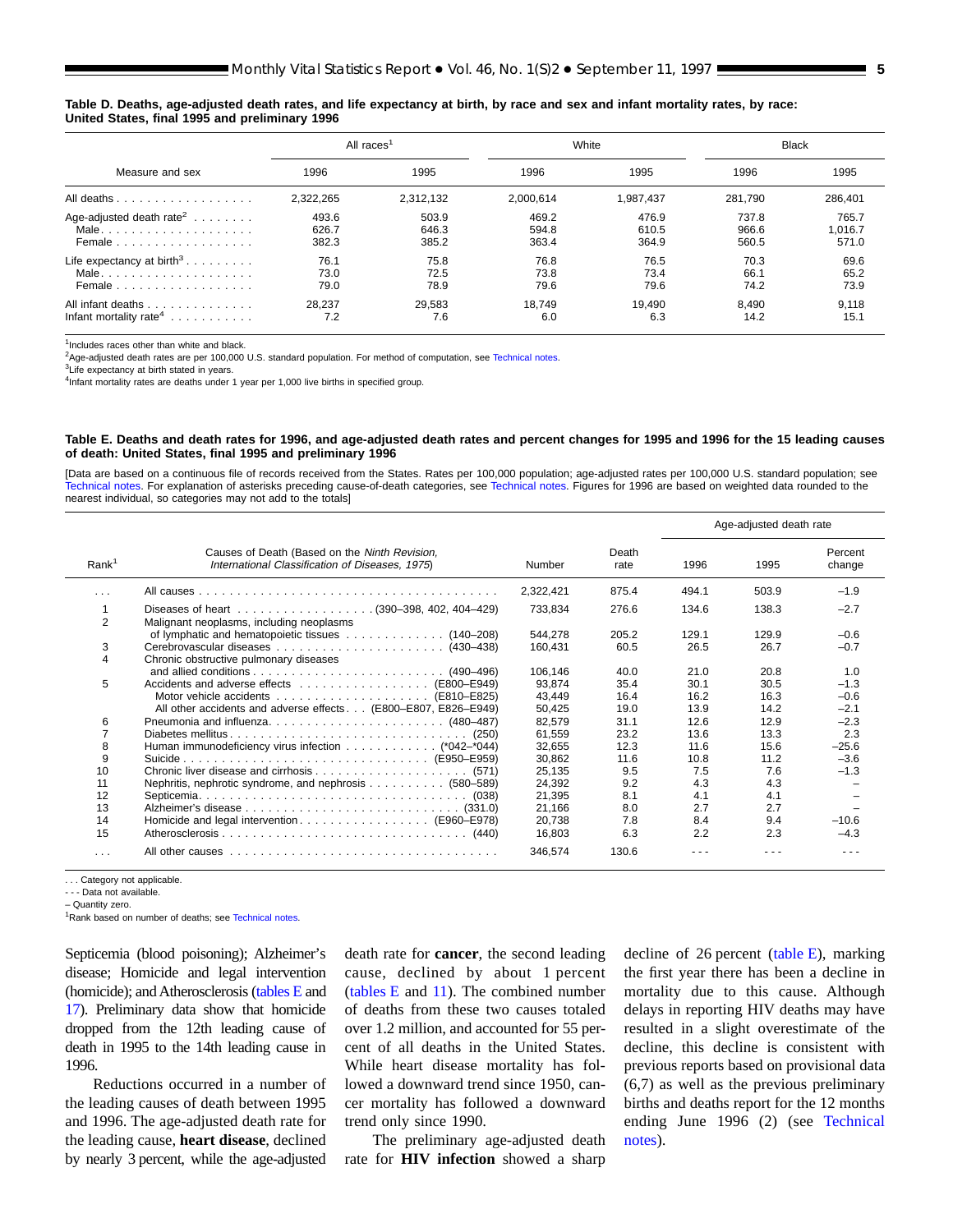<span id="page-5-0"></span>The preliminary age-adjusted death rates dropped for **homicide** by 11 percent and for **suicide** by 4 percent. The decline in mortality due to homicides is consistent with declines reported in the provisional 1996 data (6) as well as the final 1995 data (4). Age-adjusted death rates due to Accidents and adverse effects decreased by 1 percent, following the general downward trend in accident mortality, which has been in place since the early 1980's. Age-adjusted death rates for Pneumonia and influenza also decreased by 2 percent. Continuing its 10-year mortality climb, age-adjusted rates for diabetes increased by 2 percent.

During 1996 age-adjusted death rates decreased appreciably for **firearm injuries** (6 percent), **drug-induced causes** (8 percent), and **alcohol-induced causes** (6 percen[t\) \(table 11\). T](#page-23-0)he final rates for these causes may change when all death records are received.

Among the major race and ethnic groups, the lowest mortality was reported for API and Hispanic populations. The age-adjusted death rates for these two groups were 41 percent and 22 percent below the age-adjusted death rate for the white population. However, mortality for race (other than white and black) and ethnic groups may be substantially understated due to inconsistencies in reporting race on censuses, population surveys, and vital statistics (8). In contrast, the ageadjusted death rate for the black population was 57 percent higher than for the white population.

The 1996 preliminary **infant mortality rate** of 7.2 infant deaths per 1,000 live births is a 5-percent reduction from 1995 (7.6[\) \(tables D](#page-4-0) and [14\). D](#page-27-0)eclines occurred among neonates (infant deaths under 28 days of age) as well as among postneonates (aged 28 days–11 months). The white infant mortality rate declined 5 percent (from 6.3 per 1,000 live births to 6.0), while the black rate declined 6 percent (from 15.1 to 14.2). For the first time in this report, data on mortality for Hispanic infants are shown. Between 1995 and 1996, the Hispanic infant mortality rate declined by 5 percent (from 6.1 to 5.8), continuing the recent decline in mortality for this group. However, because of inconsistencies in reporting Hispanic origin on birth and death certificates, infant

mortality rates for Hispanic origin should be interpreted with caution.

The leading cause of infant mortality for 1996 was **Congenital anomalies**, which accounted for almost 23 percent of all infant deaths [\(table 18\). T](#page-33-0)he infant mortality rate for **SIDS**, which accounted for 10 percent of all infant deaths, declined almost 15 percent from 1995. While SIDS has been declining since 1989, part of the 1995–96 decline may be attributable to delays in receiving cause-of-death information for these deaths in the preliminary data. **Disorders related to short gestation and unspecified low birthweight**, the second leading cause of all infant deaths, but the leading cause of deaths to black infants, decl[ined by](#page-33-0) 6 percent from 199[5 \(tables 15](#page-28-0) and 18).

By place of residence, Alaska had the lowest crude death rate, with a rate of 425.2 deaths per 100,000 residents, while the District of Columbia had the highest rate, 1,206.0 deaths per 100,000 residents. When adjustments are made for age composition, Hawaii had the lowest mortality with an age-adjusted death rate of 389.1 per 100,000 U.S. standard population. The District of Columbia had the highest age-adjusted rate of 771.7 per 100,000 U.S. standard population [\(table 13\).](#page-26-0)

# **References**

- 1. Rosenberg HM, Ventura SJ, Maurer JD, Heuser RL, Freedman MA. Births and deaths: United States, 1995. Monthly vital statistics report; vol 45 no 3, supp 2. Hyattsville, Maryland: National Center for Health Statistics. 1996.
- 2. Peters KD, Martin JA, Ventura SJ, Maurer JD. Births and deaths: United States, July 1995–June 1996. Monthly vital statistics report; vol 45 no 10, supp 2. Hyattsville, Maryland: National Center for Health Statistics. 1997.
- 3. Ventura SJ, Martin JA, Curtin SC, Mathews TJ. Report of final natality statistics, 1995. Monthly vital statistics report; vol 45 no 11, supp. Hyattsville, Maryland: National Center for Health Statistics. 1997.
- 4. Anderson RN, Kochanek KD, Murphy SL. Report of final mortality statistics, 1995. Monthly vital statistics report; vol 45 no 11, supp 2. Hyattsville, Maryland: National Center for Health Statistics. 1997.
- 5. National Center for Health Statistics. Vital statistics of the United States, 1992, vol I, Natality. Washington: Public Health Service. 1996.
- 6. National Center for Health Statistics. Births, marriages, divorces, and deaths for January 1997. Monthly vital statistics report; vol 46 no 1. Hyattsville, Maryland: National Center for Health Statistics. 1997.
- 7. Centers for Disease Control and Prevention. Update: Trends in AIDS incidence, deaths, and prevalence - United States, 1996. Morbidity and mortality weekly report, vol 46 (8); 165–73. Atlanta, Georgia: Centers for Disease Control and Prevention. 1997.
- 8. Sorlie PD, Rogot E, Johnson NJ. Validity of demographic characteristics on the death certificate. Epidemiology 3(2):181–4. 1992.
- 9. National Center for Health Statistics. Vital statistics of the United States, 1992, vol II, mortality, part A. Washington: Public Health Service. 1996.
- 10. Saluter AF, U.S. Bureau of the Census. Unpublished tabulations of populations by marital status, March 1995 and 1996.
- 11. Deardorff KE, Montgomery P, and Hollmann FW. U.S. population estimates by age, sex, race, and Hispanic origin: 1990 to 1995, U.S. Bureau of the Census, PPL-41, Washington, DC. 1996.
- 12. Deardorff KE, Hollmann FW. U.S. population estimates by age, sex, race, and Hispanic origin: 1990 to 1996. U.S. Bureau of the Census. PPL-57. 1997.
- 13. Ventura SJ. Births to unmarried mothers: United States, 1980–92. National Center for Health Statistics. Vital Health Stat 21(53). 1995.
- 14. World Health Organization. Manual of the International Statistical Classification of Diseases, Injuries, and Causes of Death, based on the recommendations of the Ninth Revision Conference, 1975. Geneva: World Health Organization. 1977.
- 15. National Center for Health Statistics. Vital statistics, instructions for classifying the underlying cause of death. NCHS instruction manual: part 2a. Hyattsville, Maryland: Public Health Service. Published annually.
- 16. U.S. Bureau of the Census. Unpublished data from the 1990 census for persons of Spanish origin by State.
- 17. Sirken MG. Comparison of two methods of constructing abridged life tables by reference to a ''standard'' table. National Center for Health Statistics. Vital Health Stat 2(4). 1966.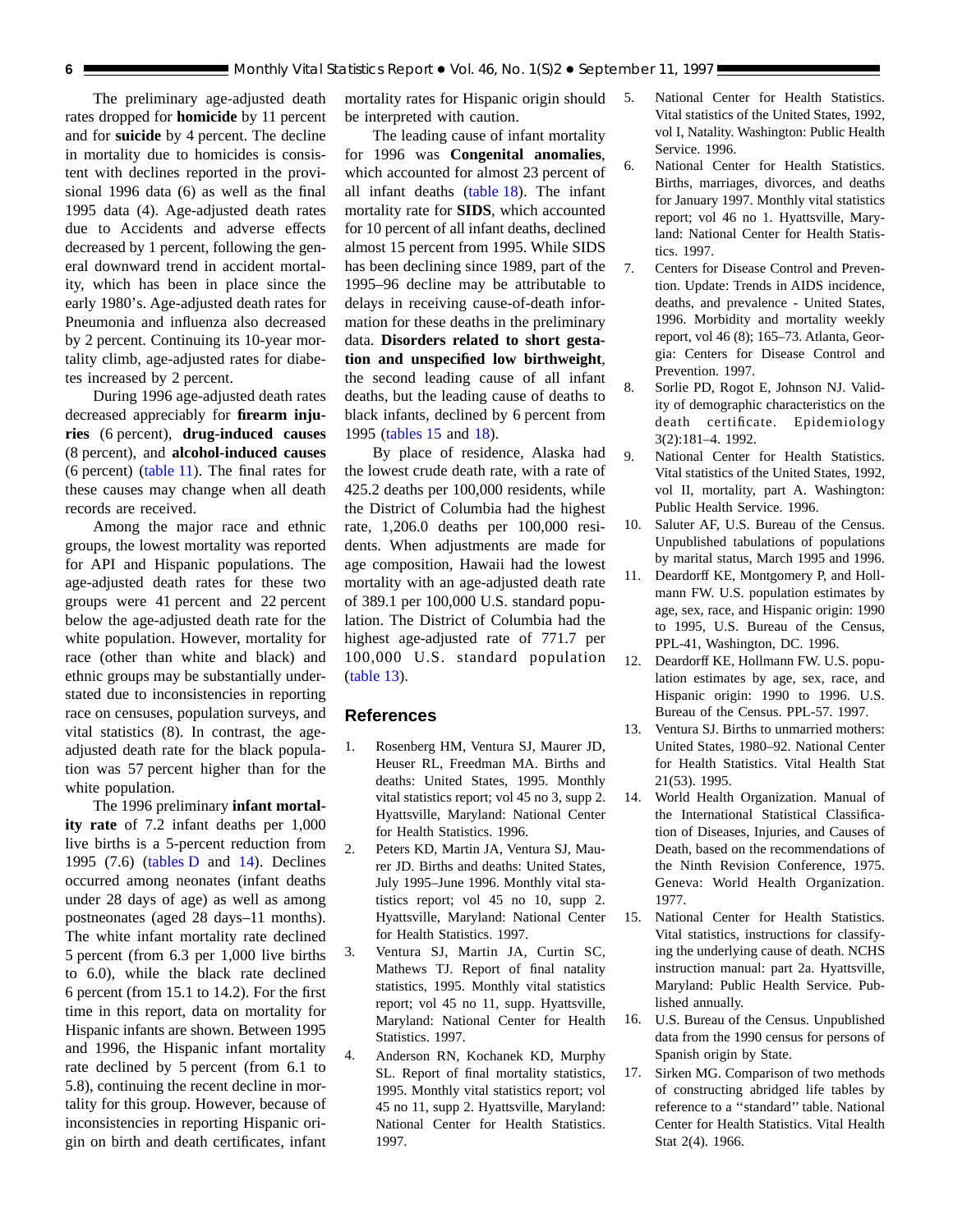- <span id="page-6-0"></span>18. U.S. Bureau of the Census. Estimates of the resident population of States by single year of age and sex for July 1, 1995. PE-38. 1996.
- 19. U.S. Bureau of the Census. Estimates of the resident population of States by single year of age and sex for July 1, 1996. PE-56. 1997.

# **List of detailed tables**

- [1. Births and birth rates, by age, race](#page-7-0) and Hispanic origin of mother: United States, final 1995 and preliminary 1996 ............... 8
- [2. Live births by age of mother, live](#page-9-0)birth order, and race and Hispanic origin of mother: United States, preliminary 1996 . . . . . . . . . . . . 10
- [3. Birth rates by age of mother, live](#page-10-0)birth order, and race and Hispanic origin of mother: United States, preliminary 1996 . . . . . . . . . . . . 11
- 4. Live births by race and Hispanic origin of mother: United States, each State, Puerto Rico, Virgin Islands, and Guam, preliminary 1996, and birth and fertility rates, [final 1995 and preliminary 1996 . 12](#page-11-0)
- 5. Percent of live births to mothers under 20 years of age by race and Hispanic origin of mother: United [States, each State, Puerto Rico, Vir](#page-12-0)gin Islands, and Guam, final 1995 and preliminary  $1996$  . . . . . . . . . 13
- [6. Percent of live births to unmarried](#page-13-0) mothers by race and Hispanic origin of mother: United States, each State, Puerto Rico, Virgin Islands, and Guam, final 1995 and preliminary 1996 . . . . . . . . . . . . . . . . . 14
- 7. Percent low birthweight by race and Hispanic origin of mother: United States, each State, Puerto Rico, Virgin Islands, and Guam, [final 1995 and preliminary 1996 . 15](#page-14-0)
- [8. Percent of live births by cesarean](#page-15-0) delivery by race and Hispanic origin of mother: United States, each State, Puerto Rico, Virgin Islands, and Guam, final 1995 and preliminary 1996 . . . . . . . . . . . . . . . . . 16
- [9. Percent of mothers receiving prena](#page-16-0)tal care in first trimester of pregnancy by race and Hispanic origin of mother: United States, each State, Puerto Rico, Virgin Islands, and Guam, final 1995 and preliminary 1996 . . . . . . . . . . . . . . . . . . . . . 17
- [10. Deaths and death rates, by age, sex,](#page-17-0) and race and Hispanic origin and age-adjusted death rates, by sex and race and Hispanic origin: United States, final 1995 and preliminary 1996 . . . . . . . . . . . . . . 18
- [11. Deaths, death rates, and age](#page-23-0)adjusted death rates for 72 selected causes, Human immunodeficiency virus infection, Alzheimer's disease, Injury by firearms, Druginduced deaths, Alcohol-induced deaths, and Injury at work: United

[States, final 1995 and preliminary](#page-23-0) 1996 . . . . . . . . . . . . . . . . . . . . . 24

- [12. Deaths, death rates, and age](#page-25-0)adjusted death rates for 16 selected subcategories of Malignant neoplasms, including neoplasms of lymphatic and hematopoietic tissues: United States, final 1995 and preliminary 1996 . . . . . . . . . . . . 26
- [13. Deaths, death rates, and age](#page-26-0)adjusted death rates: United States, each State, Puerto Rico, Virgin Islands, and Guam, final 1995 and preliminary 1996 . . . . . . . . . . . . 27
- [14. Infant deaths and infant mortality](#page-27-0) rates, by age and race and Hispanic origin: United States, final 1995 and preliminary  $1996$  . . . . . . . . . 28
- [15. Infant deaths and infant mortality](#page-28-0) rates for 61 selected causes and Human immunodeficiency virus infection: United States, final 1995 and preliminary 1996 . . . . . . . . . 29
- [16. Expectation of life by age, race,](#page-30-0) and sex: United States, final 1995
- and preliminary 1996 . . . . . . . . . . 31 [17. Deaths and death rates for the 10](#page-31-0) leading causes of death in specified age groups: United States, prelimi-
- nary 1996 . . . . . . . . . . . . . . . . . . 32 [18. Infant deaths and infant mortality](#page-33-0)
- rates for the 10 leading causes of infant death, by race and Hispanic origin: United States, preliminary 1996 . . . . . . . . . . . . . . . . . . . . . . 34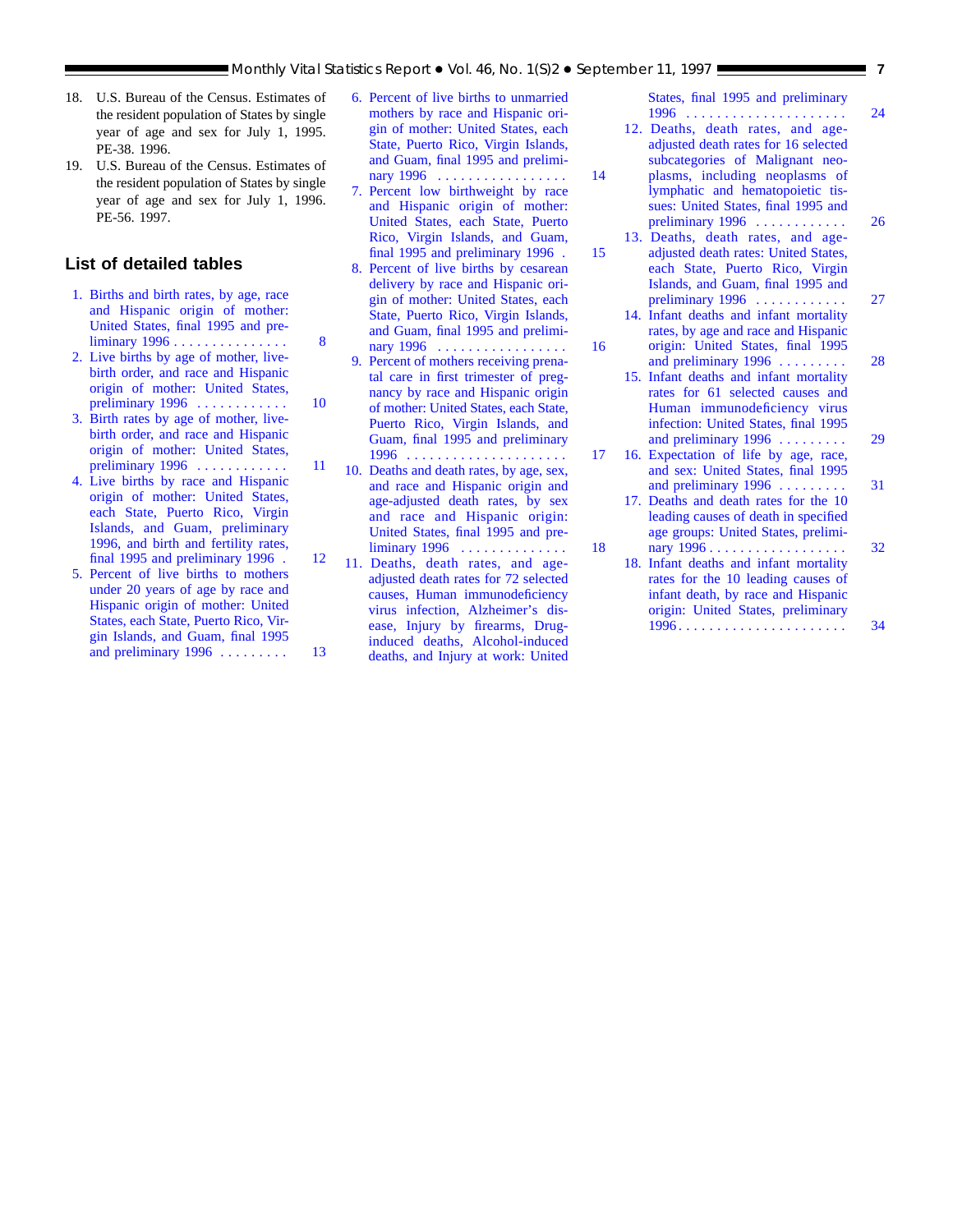#### <span id="page-7-0"></span>**Table 1. Births and birth rates, by age, race and Hispanic origin of mother: United States, final 1995 and preliminary 1996**

[Data for 1996 are based on a continuous file of records received from the States. Figures for 1996 are based on weighted data rounded to the nearest individual, so categories may not add to totals]

|                                 | 1996               |                | 1995               |                |
|---------------------------------|--------------------|----------------|--------------------|----------------|
| Age and race/Hispanic<br>origin | Number             | Rate           | Number             | Rate           |
| All races                       |                    |                |                    |                |
| 15-44 years <sup>1</sup>        | 3,914,953          | 65.7           | 3,899,589          | 65.6           |
| 10-14 years                     | 11,242             | 1.2            | 12,242             | 1.3            |
| 15-19 years                     | 494,272            | 54.7           | 499,873            | 56.8           |
| 15-17 years                     | 186,762            | 34.0           | 192,508            | 36.0           |
| 18-19 years                     | 307,509            | 86.5           | 307,365            | 89.1           |
| 20-24 years                     | 951,247            | 111.1          | 965,547            | 109.8          |
| 25-29 years                     | 1,078,411          | 113.9          | 1,063,539          | 112.2          |
| 30-34 years                     | 904,329            | 84.5           | 904,666            | 82.5           |
| 35-39 years                     | 400,810            | 35.4           | 383,745            | 34.3           |
| 40-44 years                     | 71,663             | 6.8            | 67,250             | 6.6            |
| 45-49 years                     | 2,980              | 0.3            | 2,727              | 0.3            |
| White                           |                    |                |                    |                |
| 15-44 years $1$                 | 3,113,014          | 64.7           | 3,098,885          | 64.4           |
| 10-14 years                     | 5,570              | 0.8            | 5,854              | 0.8            |
| 15-19 years                     | 346,509            | 48.4           | 349,635            | 50.1           |
| 15-17 years                     | 124,031            | 28.6           | 127,165            | 30.0           |
| 18-19 years                     | 222,477            | 78.8           | 222,470            | 81.2           |
| 20-24 years                     | 731,148<br>884,787 | 107.9<br>117.0 | 743,123<br>873,022 | 106.3<br>114.8 |
| 25-29 years                     | 753,589            | 87.0           | 754,662            | 84.6           |
| 30-34 years<br>35-39 years      | 331,044            | 35.7           | 316,166            | 34.5           |
| 40-44 years                     | 57,973             | 6.7            | 54,232             | 6.4            |
| 45-49 years                     | 2,395              | 0.3            | 2,191              | 0.3            |
| Black                           |                    |                |                    |                |
|                                 |                    |                |                    |                |
| 15-44 years <sup>1</sup>        | 596,039            | 70.8           | 603,139            | 72.3           |
| 10-14 years                     | 5,227              | 3.7            | 5,927              | 4.2            |
| 15-19 years                     | 131,059            | 91.7           | 133,694            | 96.1           |
| 15-17 years                     | 56,218             | 64.9           | 59,112             | 69.7           |
| 18-19 years                     | 74,841             | 133.0          | 74,582             | 137.1          |
| 20-24 years                     | 180,093            | 137.3          | 183,435            | 137.1          |
| 25-29 years                     | 133,437            | 98.3           | 133,535            | 98.6           |
| 30-34 years                     | 94,256             | 63.3           | 96,084             | 64.0           |
| 35-39 years                     | 43,614             | 29.0           | 42,507             | 28.7           |
| 40-44 years                     | 8,067              | 6.1            | 7,702              | 6.0            |
| 45-49 years                     | 285                | 0.3            | 255                | 0.3            |
| American Indian 2               |                    |                |                    |                |
| 15-44 years <sup>1</sup>        | 38,456             | 69.8           | 37,278             | 69.1           |
| 10-14 years                     | 208                | 1.8            | 203                | 1.8            |
| 15-19 years                     | 7,851              | 75.1           | 7,764              | 78.0           |
| 15-17 years                     | 3,134              | 47.0           | 3,025              | 47.8           |
| 18-19 years                     | 4,717              | 124.3          | 4,739              | 130.7          |
| 20-24 years                     | 12,334             | 136.1          | 11,969             | 132.5          |
| 25-29 years                     | 9,026              | 100.5          | 8,571              | 98.4           |
| 30-34 years                     | 5,867              | 63.7           | 5,777              | 62.2           |
| 35-39 years                     | 2,630              | 28.7           | 2,488              | 27.7           |
| 40-44 years<br>45-49 years      | 524<br>17          | 6.3            | 493<br>13          | 6.1            |
| Asian or Pacific Islander       |                    |                |                    |                |
|                                 |                    |                |                    |                |
| 15-44 years $1$                 | 167,444            | 66.6           | 160,287            | 66.4           |
| 10-14 years                     | 237                | 0.6            | 258                | 0.7            |
| 15-19 years                     | 8,853              | 25.4           | 8,780              | 26.1           |
| 15-17 years                     | 3,378              | 15.6           | 3,206              | 15.4           |
| 18-19 years                     | 5,475              | 41.5           | 5,574              | 43.4           |
| 20-24 years                     | 27,672             | 72.4           | 27,020             | 72.4           |
| 25-29 years                     | 51,161             | 112.0          | 48,411             | 113.4          |
| 30-34 years                     | 50,617             | 109.8          | 48,143             | 106.9          |
| 35-39 years                     | 23,521             | 52.4           | 22,584             | 52.4           |
| 40-44 years                     | 5,099              | 12.2           | 4,823              | 12.1           |
| 45-49 years                     | 284                | 0.8            | 268                | 0.8            |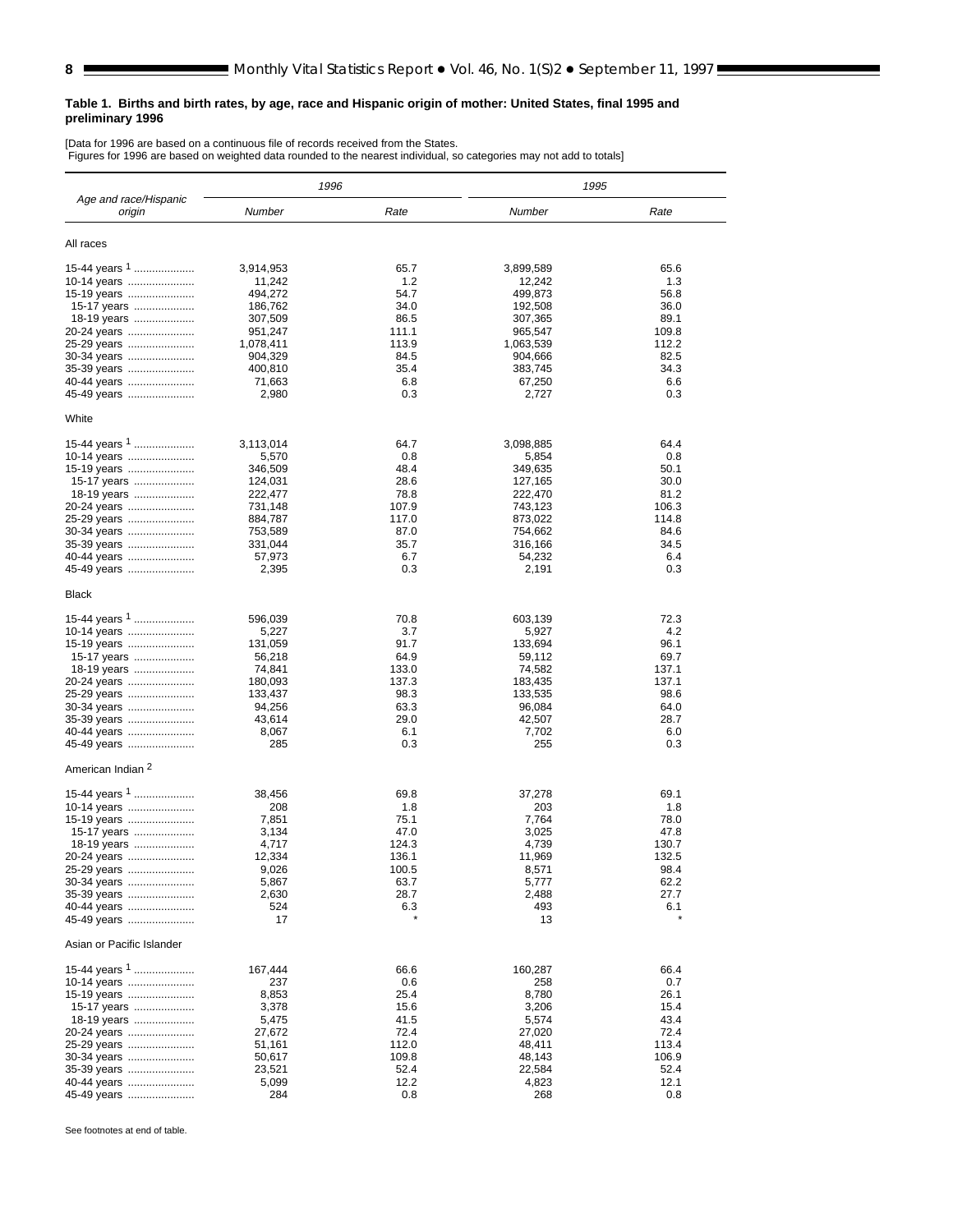|                                 | 1996          |       | 1995    |       |
|---------------------------------|---------------|-------|---------|-------|
| Age and race/Hispanic<br>origin | <b>Number</b> | Rate  | Number  | Rate  |
|                                 |               |       |         |       |
| Hispanic <sup>3</sup>           |               |       |         |       |
| 15-44 years $1$                 | 697,829       | 104.4 | 679.768 | 105.0 |
| 10-14 years                     | 3.084         | 2.6   | 3.187   | 2.7   |
| 15-19 years                     | 118.612       | 101.6 | 118.449 | 106.7 |
| 15-17 years                     | 48.264        | 68.9  | 48.675  | 72.9  |
| 18-19 years                     | 70.348        | 150.7 | 69,774  | 157.9 |
| 20-24 years                     | 213,685       | 189.0 | 208.211 | 188.5 |
| 25-29 years                     | 184,368       | 160.0 | 178,258 | 153.8 |
| 30-34 years                     | 118,677       | 97.2  | 115.063 | 95.9  |
| 35-39 years                     | 49,280        | 44.7  | 46.964  | 44.9  |
| 40-44 years                     | 9.711         | 10.6  | 9.257   | 10.8  |
| 45-49 years                     | 412           | 0.6   | 379     | 0.6   |

# **Table 1. Births and birth rates, by age, race and Hispanic origin of mother: United States, final 1995 and preliminary 1996 -Con.**

- Quantity zero.<br>\* Figure does not meet standards of reliability or precision.<br>1 Numbers include births to women of all ages. Fertility rates computed by relating total births, regardless of age of mother, to women aged 15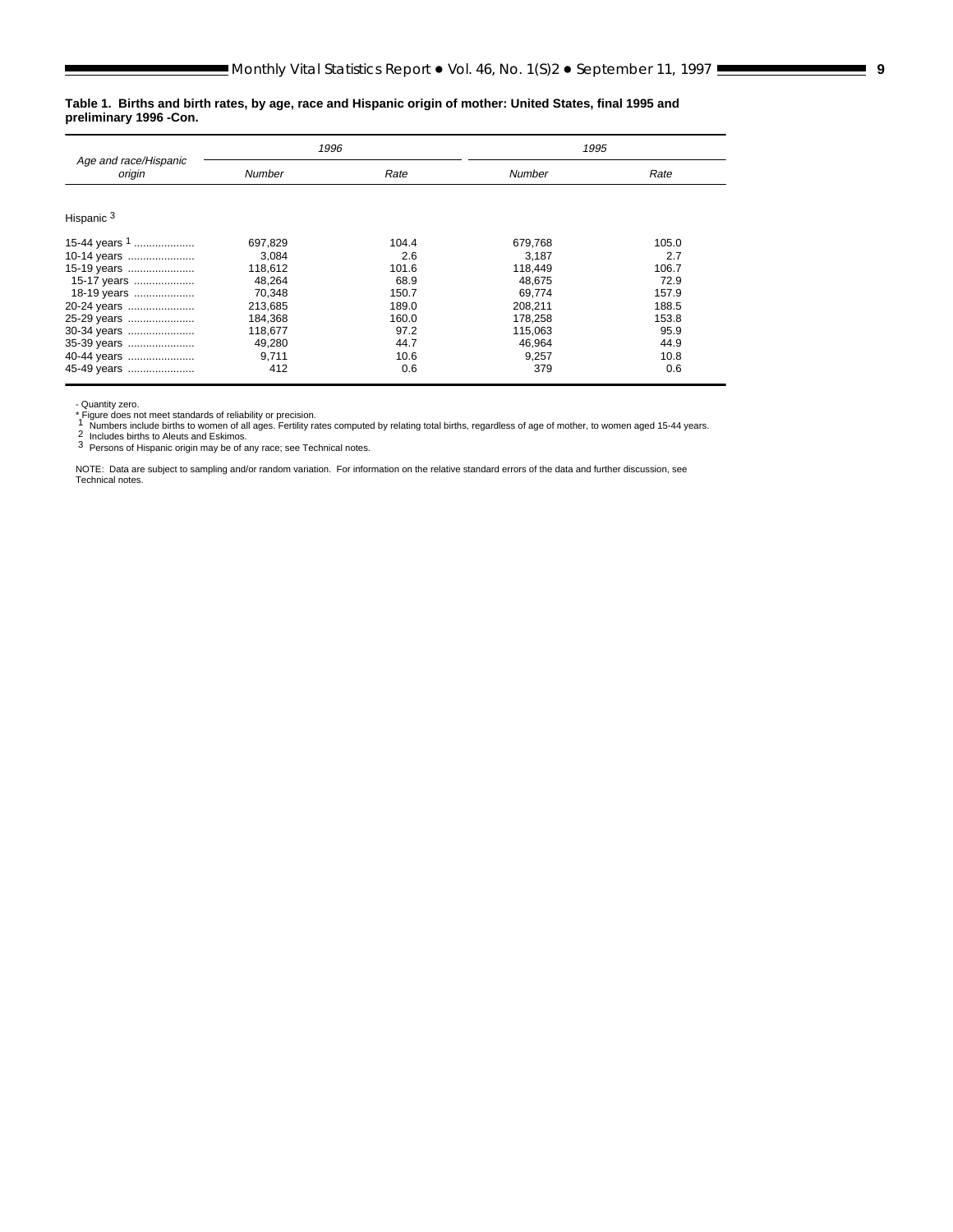# **Table 2. Live births by age of mother, live-birth order, and race and Hispanic origin of mother: United States, preliminary 1996**

[Data are based on a continuous file of records received from the States. Figures are based on weighted data rounded to the nearest individual, so categories may not add to totals]

|                                                           |             |                   |                    |                    | Age of mother  |                    |                |                |                |
|-----------------------------------------------------------|-------------|-------------------|--------------------|--------------------|----------------|--------------------|----------------|----------------|----------------|
| Live-birth order and<br>race/Hispanic origin<br>of mother | All<br>ages | Under 15<br>years | $15 - 19$<br>years | $20 - 24$<br>years | 25-29<br>years | $30 - 34$<br>years | 35-39<br>years | 40-44<br>years | 45-49<br>years |
|                                                           | 3,914,953   | 11,242            | 494,272            | 951,247            | 1,078,411      | 904,329            | 400,810        | 71,663         | 2,980          |
|                                                           | 1.599.531   | 10,909            | 384,016            | 445,774            | 404,685        | 251,144            | 87,548         | 14,849         | 606            |
|                                                           | 1.260.395   | 255               | 89.412             | 320.883            | 374,554        | 326,845            | 128,571        | 19.274         | 602            |
|                                                           | 628.147     | 5                 | 15,612             | 127,293            | 186,225        | 190,917            | 92,796         | 14,789         | 511            |
|                                                           | 403.777     | 1                 | 2,508              | 52,346             | 106,819        | 129.713            | 88,979         | 22,177         | 1.233          |
|                                                           | 23.104      | 72                | 2.724              | 4,951              | 6,127          | 5.710              | 2,916          | 575            | 29             |
|                                                           | 3.113.014   | 5,570             | 346.509            | 731,148            | 884,787        | 753,589            | 331,044        | 57,973         | 2,395          |
|                                                           | 1.279.697   | 5,419             | 277,051            | 358.024            | 341.164        | 211.307            | 73.680         | 12.542         | 510            |
|                                                           | 1.022.517   | 115               | 58,232             | 250,623            | 313,767        | 276,298            | 107,181        | 15,802         | 499            |
|                                                           | 499.547     | 2                 | 8.342              | 89.803             | 150.589        | 161.259            | 77.296         | 11.810         | 445            |
|                                                           | 293,697     | $\omega$          | 1,043              | 29,089             | 74,554         | 100,173            | 70,555         | 17,366         | 917            |
|                                                           | 17,557      | 35                | 1,841              | 3,610              | 4,712          | 4,551              | 2,332          | 452            | 24             |
|                                                           | 596.039     | 5,227             | 131,059            | 180,093            | 133,437        | 94,256             | 43,614         | 8,067          | 285            |
|                                                           | 230.942     | 5.068             | 93.920             | 67.095             | 35.772         | 20.359             | 7.498          | 1.184          | 46             |
|                                                           | 171,780     | 119               | 28,312             | 58,443             | 42,108         | 29,070             | 11,863         | 1,804          | 60             |
|                                                           | 100.409     | $\overline{2}$    | 6,666              | 32.764             | 28,096         | 21,017             | 10,058         | 1.776          | 30             |
|                                                           | 88,416      | $\mathbf{1}$      | 1,329              | 20,628             | 26,359         | 22,972             | 13,770         | 3,212          | 145            |
|                                                           | 4.492       | 37                | 831                | 1.164              | 1,102          | 838                | 426            | 91             | 3              |
|                                                           | 38.456      | 208               | 7.851              | 12.334             | 9.026          | 5.867              | 2.630          | 524            | 17             |
|                                                           | 13.854      | 200               | 6,095              | 4,549              | 1,814          | 863                | 285            | 47             | 2              |
|                                                           | 10.284      | 7                 | 1.435              | 4.349              | 2.558          | 1.332              | 523            | 79             | 2              |
|                                                           | 6.649       | ä,                | 263                | 2,225              | 2,149          | 1,367              | 540            | 102            | 2              |
|                                                           | 7.528       | ÷                 | 39                 | 1.167              | 2.465          | 2,287              | 1,264          | 295            | 10             |
|                                                           | 141         | $\mathbf{1}$      | 19                 | 44                 | 41             | 18                 | 17             | 1              |                |
|                                                           | 167,444     | 237               | 8,853              | 27,672             | 51,161         | 50,617             | 23,521         | 5,099          | 284            |
|                                                           | 75.039      | 222               | 6.949              | 16.107             | 25.936         | 18.616             | 6.085          | 1.077          | 47             |
|                                                           | 55.814      | 14                | 1,433              | 7.468              | 16,121         | 20.144             | 9.004          | 1.589          | 41             |
|                                                           | 21.543      | $\mathbf{1}$      | 341                | 2.501              | 5.391          | 7.273              | 4.902          | 1.100          | 33             |
|                                                           | 14,135      |                   | 98                 | 1,463              | 3,441          | 4,281              | 3,390          | 1,303          | 160            |
|                                                           | 914         |                   | 32                 | 133                | 272            | 303                | 141            | 31             | 2              |
|                                                           | 697.829     | 3,084             | 118,612            | 213,685            | 184,368        | 118,677            | 49,280         | 9,711          | 412            |
|                                                           | 264.794     | 2.986             | 89.033             | 92.950             | 49.470         | 22.143             | 6.926          | 1.245          | 42             |
|                                                           | 209,154     | 76                | 23,914             | 75,055             | 62,608         | 34,346             | 11,365         | 1,729          | 60             |
|                                                           | 123,588     | 2                 | 4,094              | 31,604             | 42,951         | 30,966             | 11,930         | 1,986          | 55             |
| Fourth child and over                                     | 95,476      | ä,                | 601                | 12,563             | 28,115         | 30,491             | 18,754         | 4.703          | 249            |
|                                                           | 4.817       | 19                | 969                | 1,514              | 1,225          | 731                | 306            | 49             | 5              |

- Quantity zero.<br>1 Includes births to Aleuts and Eskimos.<br>2 Persons of Hispanic origin may be of any race; [see Technical notes.](#page-34-0)

<span id="page-9-0"></span>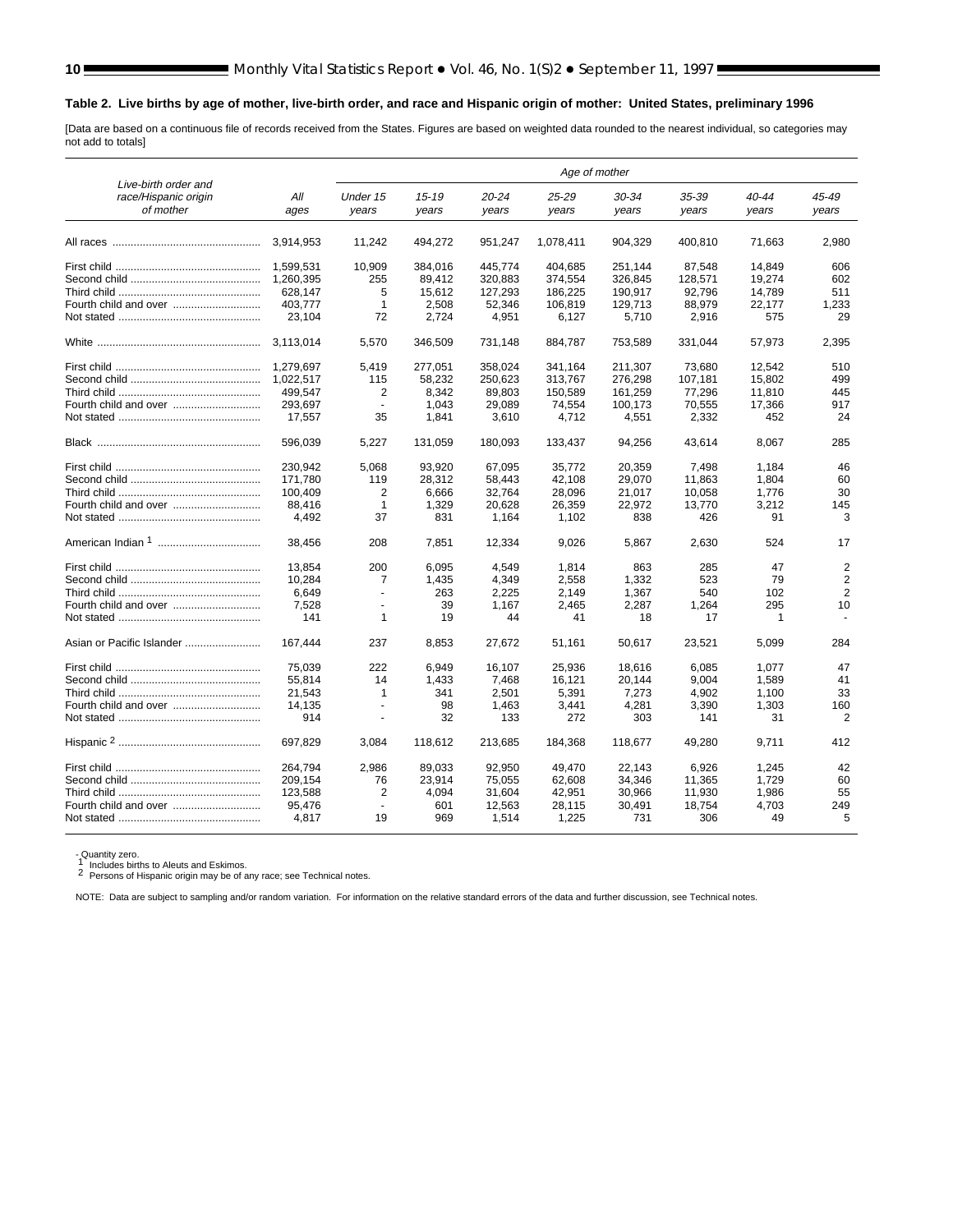#### <span id="page-10-0"></span>**Table 3. Birth rates by age of mother, live-birth order, and race and Hispanic origin of mother: United States, preliminary 1996**

[Data are based on a continuous file of records received from the States. Rates per 1,000 women in specified age and racial group]

|                              |                    |              |           |           | Age of mother |       |       |       |       |
|------------------------------|--------------------|--------------|-----------|-----------|---------------|-------|-------|-------|-------|
| Live-birth order and         |                    |              |           |           |               |       |       |       |       |
| race/Hispanic origin         | $15 - 44$          | $10 - 14$    | $15 - 19$ | $20 - 24$ | 25-29         | 30-34 | 35-39 | 40-44 | 45-49 |
| of mother                    | years <sup>1</sup> | years        | years     | years     | years         | years | years | years | years |
| All races                    | 65.7               | 1.2          | 54.7      | 111.1     | 113.9         | 84.5  | 35.4  | 6.8   | 0.3   |
| First child                  | 27.0               | 1.2          | 42.7      | 52.3      | 43.0          | 23.6  | 7.8   | 1.4   | 0.1   |
| Second child                 | 21.3               | 0.0          | 9.9       | 37.7      | 39.8          | 30.7  | 11.4  | 1.8   | 0.1   |
| Third child                  | 10.6               | $\star$      | 1.7       | 14.9      | 19.8          | 17.9  | 8.3   | 1.4   | 0.1   |
| Fourth child and over        | 6.8                | $\star$      | 0.3       | 6.1       | 11.3          | 12.2  | 7.9   | 2.1   | 0.1   |
| White                        | 64.7               | 0.8          | 48.4      | 107.9     | 117.0         | 87.0  | 35.7  | 6.7   | 0.3   |
| First child                  | 26.7               | 0.7          | 38.9      | 53.1      | 45.3          | 24.5  | 8.0   | 1.5   | 0.1   |
| Second child                 | 21.4               | 0.0          | 8.2       | 37.2      | 41.7          | 32.1  | 11.6  | 1.8   | 0.1   |
| Third child                  | 10.4               | $\pmb{\ast}$ | 1.2       | 13.3      | 20.0          | 18.7  | 8.4   | 1.4   | 0.1   |
| Fourth child and over        | 6.1                | $\star$      | 0.1       | 4.3       | 9.9           | 11.6  | 7.7   | 2.0   | 0.1   |
| Black                        | 70.8               | 3.7          | 91.7      | 137.3     | 98.3          | 63.3  | 29.0  | 6.1   | 0.3   |
| First child                  | 27.6               | 3.6          | 66.1      | 51.5      | 26.6          | 13.8  | 5.0   | 0.9   | 0.0   |
| Second child                 | 20.6               | 0.1          | 19.9      | 44.9      | 31.3          | 19.7  | 8.0   | 1.4   | 0.1   |
| Third child                  | 12.0               | $\star$      | 4.7       | 25.1      | 20.9          | 14.2  | 6.8   | 1.4   | 0.0   |
| Fourth child and over        | 10.6               | $\star$      | 0.9       | 15.8      | 19.6          | 15.6  | 9.2   | 2.4   | 0.1   |
| American Indian <sup>2</sup> | 69.8               | 1.8          | 75.1      | 136.1     | 100.5         | 63.7  | 28.7  | 6.3   |       |
| First child                  | 25.2               | 1.7          | 58.4      | 50.4      | 20.3          | 9.4   | 3.1   | 0.6   |       |
| Second child                 | 18.7               | $\star$      | 13.8      | 48.1      | 28.6          | 14.5  | 5.8   | 1.0   |       |
| Third child                  | 12.1               | $\star$      | 2.5       | 24.6      | 24.0          | 14.9  | 5.9   | 1.2   |       |
| Fourth child and over        | 13.7               | $\star$      | 0.4       | 12.9      | 27.6          | 24.9  | 13.9  | 3.6   |       |
| Asian or Pacific Islander    | 66.6               | 0.6          | 25.4      | 72.4      | 112.0         | 109.8 | 52.4  | 12.2  | 0.8   |
| First child                  | 30.0               | 0.6          | 20.0      | 42.3      | 57.1          | 40.6  | 13.6  | 2.6   | 0.1   |
| Second child                 | 22.3               |              | 4.1       | 19.6      | 35.5          | 44.0  | 20.2  | 3.8   | 0.1   |
| Third child                  | 8.6                | $\star$      | 1.0       | 6.6       | 11.9          | 15.9  | 11.0  | 2.6   | 0.1   |
| Fourth child and over        | 5.6                | $\star$      | 0.3       | 3.8       | 7.6           | 9.3   | 7.6   | 3.1   | 0.5   |
| Hispanic <sup>3</sup>        | 104.4              | 1.3          | 101.6     | 189.0     | 160.0         | 97.2  | 44.7  | 10.6  | 0.6   |
| First child                  | 39.9               | 1.2          | 76.9      | 82.8      | 43.2          | 18.3  | 6.3   | 1.4   | 0.1   |
| Second child                 | 31.5               | 0.0          | 20.6      | 66.9      | 54.7          | 28.3  | 10.4  | 1.9   | 0.1   |
| Third child                  | 18.6               | $\star$      | 3.5       | 28.2      | 37.5          | 25.5  | 10.9  | 2.2   | 0.1   |
| Fourth child and over        | 14.4               | $\star$      | 0.5       | 11.2      | 24.6          | 25.1  | 17.1  | 5.2   | 0.4   |

\* Figure does not meet standards of reliability or precision.<br>
0.0 Quantity more than zero but less than 0.05.<br>
1 Fertility rates computed by relating total births, regardless of age of mother, to women aged 15-44 years.<br>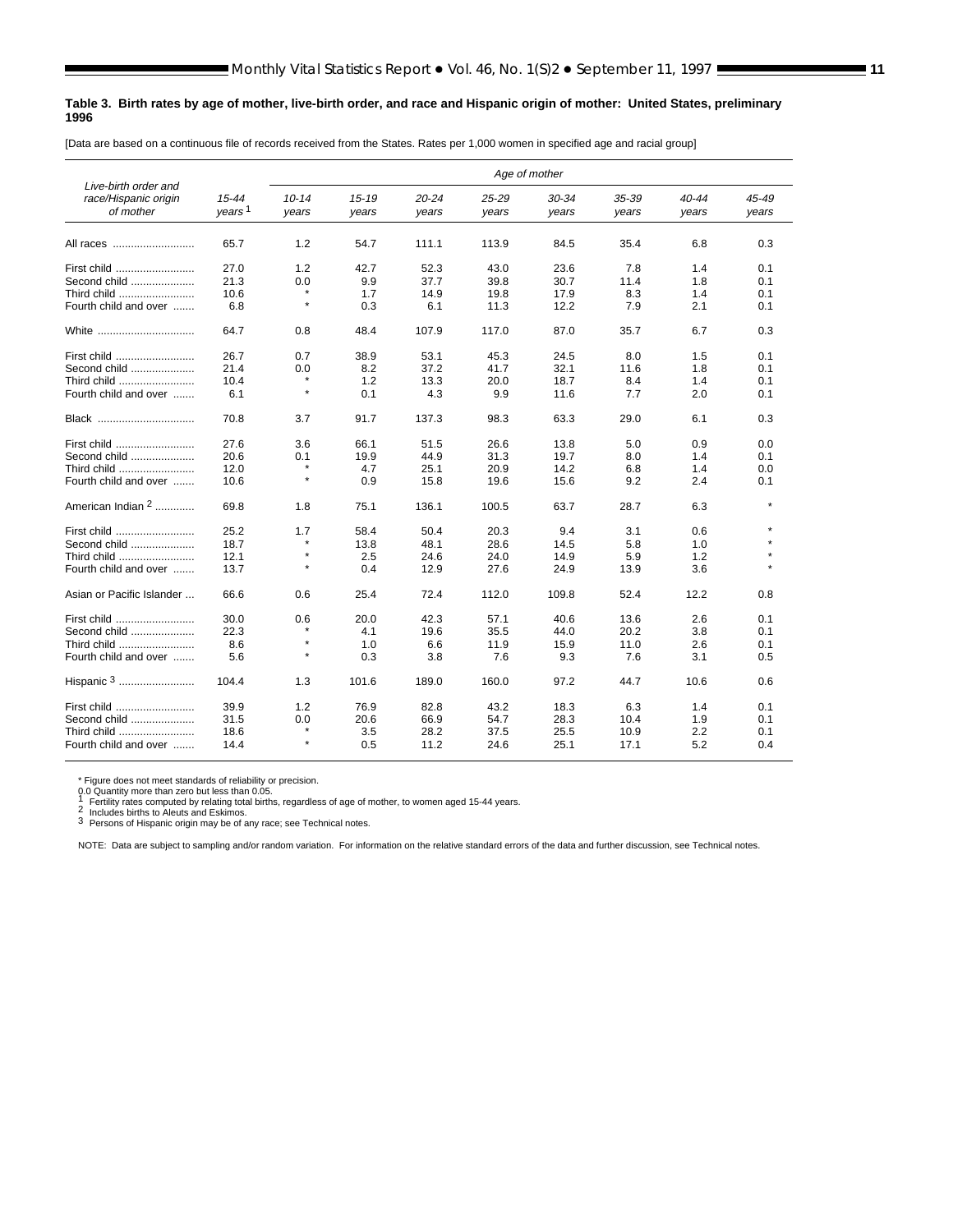#### <span id="page-11-0"></span>**Table 4. Live births by race and Hispanic origin of mother: United States, each State, Puerto Rico, Virgin Islands, and Guam, preliminary 1996, and birth and fertility rates, final 1995 and preliminary 1996**

[By place of residence. Data are based on a continuous file of records received from the States. Birth rates per 1,000 total population; fertility rates per 1,000 women aged 15-44 years. Figures for 1995 are based on weighted data rounded to the nearest individual, so categories may not add to totals]

|                             |                  |                  | Number          |                          |                |                       |                | <b>Birth rate</b> | <b>Fertility rate</b> |              |
|-----------------------------|------------------|------------------|-----------------|--------------------------|----------------|-----------------------|----------------|-------------------|-----------------------|--------------|
|                             |                  |                  |                 |                          | Asian or       |                       |                |                   |                       |              |
|                             | All              |                  |                 | American                 | Pacific        |                       |                |                   |                       |              |
| Area                        | races            | White            | <b>Black</b>    | Indian <sup>1</sup>      | Islander       | Hispanic <sup>2</sup> | 1996           | 1995              | 1996                  | 1995         |
| United States 3             | 3,914,953        | 3,113,014        | 596,039         | 38,456                   | 167,444        | 697,829               | 14.8           | 14.8              | 65.7                  | 65.6         |
| Alabama                     | 61,477           | 40,943           | 19,833          | 124                      | 577            | 937                   | 14.4           | 14.2              | 63.1                  | 61.9         |
| Alaska                      | 10.161           | 6,930            | 425             | 2.405                    | 400            | 673                   | 16.7           | 17.0              | 72.6                  | 73.2         |
| Arizona                     | 79,590           | 69,869           | 2,447           | 5,770                    | 1,504          | 29,217                | 18.0           | 17.2              | 81.4                  | 79.5         |
| Arkansas                    | 36,418           | 27,915           | 7,921           | 244                      | 338            | 1,315                 | 14.5           | 14.2              | 67.2                  | 65.0         |
| California                  | 539,789          | 440,213          | 37,695          | 3.462                    | 58,420         | 251,123               | 16.9           | 17.5              | 74.8                  | 76.6         |
| Colorado<br>Connecticut     | 55,840<br>44.312 | 51,100<br>37.755 | 2,579<br>5.224  | 587<br>106               | 1,575<br>1.227 | 12,380<br>5.614       | 14.6<br>13.5   | 14.5<br>13.5      | 63.6<br>61.5          | 62.5<br>61.0 |
| Delaware                    | 10,243           | 7,620            | 2,391           | 17                       | 215            | 666                   | 14.1           | 14.3              | 60.3                  | 61.2         |
| District of Columbia        | 8,336            | 2.062            | 6,123           | 4                        | 147            | 772                   | 15.3           | 16.3              | 61.9                  | 65.3         |
| Florida                     | 189,458          | 142,670          | 42,288          | 631                      | 3,869          | 35,708                | 13.2           | 13.3              | 64.6                  | 64.9         |
| Georgia                     | 114.848          | 73.762           | 38,777          | 195                      | 2,115          | 6.312                 | 15.6           | 15.6              | 64.9                  | 64.5         |
| Hawaii                      | 18,334           | 4,790            | 508             | 183                      | 12,853         | 2,151                 | 15.5           | 15.7              | 72.2                  | 72.2         |
| Idaho                       | 19,059           | 18,446           | 76              | 290                      | 247            | 2,220                 | 16.0           | 15.5              | 72.9                  | 70.5         |
| Illinois                    | 184,369          | 141.603          | 36.499          | 225                      | 6.043          | 33.040                | 15.6           | 15.7              | 69.5                  | 69.3         |
| Indiana                     | 83,303           | 73,237           | 9,024           | 122                      | 920            | 3,036                 | 14.3           | 14.3              | 62.6                  | 62.2         |
| lowa                        | 37,120<br>39,734 | 35,125<br>35,518 | 1,047<br>3,006  | 200<br>315               | 748<br>894     | 1,481<br>3,504        | 13.0<br>15.4   | 13.0<br>14.5      | 60.5<br>70.5          | 59.9<br>66.1 |
| Kansas<br>Kentucky          | 52,632           | 47,243           | 4,862           | 77                       | 449            | 558                   | 13.6           | 13.6              | 59.3                  | 59.0         |
| Louisiana                   | 66.178           | 37,983           | 26,860          | 253                      | 1,083          | 1,288                 | 15.2           | 15.1              | 66.1                  | 65.2         |
| Maine                       | 13,775           | 13,461           | 85              | 84                       | 145            | 115                   | 11.1           | 11.2              | 49.5                  | 49.7         |
|                             |                  |                  |                 |                          |                |                       |                |                   |                       |              |
| Maryland                    | 69,696           | 44,763           | 22.349          | 167                      | 2,417          | 3,146                 | 13.7           | 14.4              | 58.6                  | 60.6         |
| Massachusetts               | 80,457           | 69,418           | 7,329           | 162                      | 3,548          | 7,737                 | 13.2           | 13.4              | 57.2                  | 57.9         |
| Michigan                    | 137,471          | 109,200          | 24.873<br>3,034 | 837<br>1,065             | 2,561          | 5,197                 | 14.3<br>13.7   | 14.1              | 63.0                  | 61.3<br>60.5 |
| Minnesota                   | 63,779<br>41.662 | 57,003<br>21,801 | 19.288          | 197                      | 2,677<br>376   | 2,287<br>283          | 15.3           | 13.7<br>15.3      | 60.6<br>66.7          | 66.5         |
| Mississippi<br>Missouri     | 73,782           | 61,277           | 11.091          | 270                      | 1,143          | 1,516                 | 13.8           | 13.7              | 62.1                  | 61.5         |
| Montana                     | 10,707           | 9,390            | 37              | 1,173                    | 108            | 299                   | 12.2           | 12.8              | 57.7                  | 60.2         |
| Nebraska                    | 23,321           | 21,373           | 1,203           | 331                      | 413            | 1,866                 | 14.1           | 14.2              | 64.3                  | 64.5         |
| Nevada                      | 26,034           | 22,262           | 1,972           | 419                      | 1,381          | 6,946                 | 16.2           | 16.4              | 75.2                  | 75.2         |
| New Hampshire               | 14,548           | 14,252           | 112             | 23                       | 161            | 232                   | 12.5           | 12.8              | 53.4                  | 54.2         |
| New Jersey                  | 113,902          | 86,407           | 20,101          | 228                      | 7,166          | 19,458                | 14.3           | 14.5              | 64.6                  | 64.8         |
| New Mexico                  | 27,235           | 23,193           | 467             | 3,184                    | 391            | 13,250                | 15.9           | 16.0              | 71.7                  | 71.6         |
| New York                    | 271,458          | 197,275          | 55,805          | 632                      | 17,747         | 53,024                | 14.9           | 15.0              | 66.5                  | 66.1         |
| North Carolina              | 105.741          | 74.710           | 27.462          | 1.571                    | 1.999          | 5.500                 | 14.4           | 14.1              | 63.7                  | 61.7         |
| North Dakota                | 8,358<br>152,664 | 7,416<br>128,739 | 87<br>21,705    | 752<br>260               | 103<br>1,959   | 137<br>2,992          | 13.0<br>13.7   | 13.2<br>13.8      | 60.6<br>60.7          | 61.3<br>61.0 |
| Oklahoma                    | 46,209           | 36,642           | 4,486           | 4,303                    | 778            | 2,882                 | 14.0           | 13.9              | 65.0                  | 64.3         |
| Oregon                      | 43,677           | 40,456           | 893             | 673                      | 1,655          | 5,464                 | 13.6           | 13.6              | 62.7                  | 62.2         |
| Pennsylvania                | 149.962          | 125,639          | 20,791          | 222                      | 3,310          | 6,811                 | 12.4           | 12.6              | 57.6                  | 57.8         |
| Rhode Island                | 12,514           | 11.049           | 931             | 137                      | 396            | 1,633                 | 12.6           | 12.9              | 56.3                  | 57.3         |
| South Carolina              | 50.807           | 32,197           | 17,861          | 114                      | 635            | 960                   | 13.7           | 13.9              | 59.2                  | 59.3         |
| South Dakota                | 10,475           | 8,662            | 83              | 1,635                    | 96             | 146                   | 14.3           | 14.4              | 66.6                  | 66.9         |
| Tennessee                   | 73,779           | 56,539           | 16,029          | 191                      | 1,020          | 1,425                 | 13.9           | 13.9              | 60.9                  | 60.6         |
| Texas                       | 327.163          | 278,760          | 38,708          | 823                      | 8,872          | 140.539               | 17.1           | 17.2              | 74.3                  | 74.5         |
| Utah                        | 41,388           | 39,291           | 331             | 626                      | 1,140          | 3,865                 | 20.7           | 20.3              | 87.6                  | 86.2         |
| Vermont                     | 6.745            | 6.666            | 17              | 9                        | 53             | 39                    | 11.5           | 11.6              | 50.1                  | 50.2         |
| Virginia                    | 92,400<br>79.959 | 67,359<br>69.329 | 20,920<br>3,187 | 172<br>1.913             | 3,949<br>5,529 | 5,158<br>9.183        | 13.8<br>14.5   | 14.0<br>14.2      | 58.5<br>63.6          | 58.6<br>62.1 |
| Washington<br>West Virginia | 20,704           | 19,808           | 744             | 10                       | 141            | 122                   | 11.3           | 11.6              | 52.4                  | 52.7         |
| Wisconsin                   | 67,094           | 57,936           | 6,425           | 846                      | 1,887          | 3,099                 | 13.0           | 13.2              | 58.2                  | 58.8         |
| Wyoming                     | 6,285            | 5,956            | 49              | 218                      | 62             | 523                   | 13.1           | 13.0              | 59.8                  | 59.3         |
| Puerto Rico                 | 63,108           | 58,106           | 5,002           | $\overline{\phantom{a}}$ | $\sim$         | $\sim$                | 16.7           | 17.0              | 70.8                  | 72.2         |
| Virgin Islands              | 1.905            | 350              | 1.503           | 46                       | 6              | 321                   | $\overline{a}$ | $- - -$           | $- - -$               | ---          |
| Guam                        | 4,266            | 601              | 76              | 22                       | 3,566          | 53                    | $\sim$         | $\sim$            | $-$                   | $-$          |

\* Figure does not meet standards of reliability or precision.<br>--- Data not available.<br>1 Includes births to Aleuts and Eskimos.<br>2 Persons of Hispanic origin may be of any race; se[e Technical notes.](#page-34-0)<br>3 Excludes data for Puert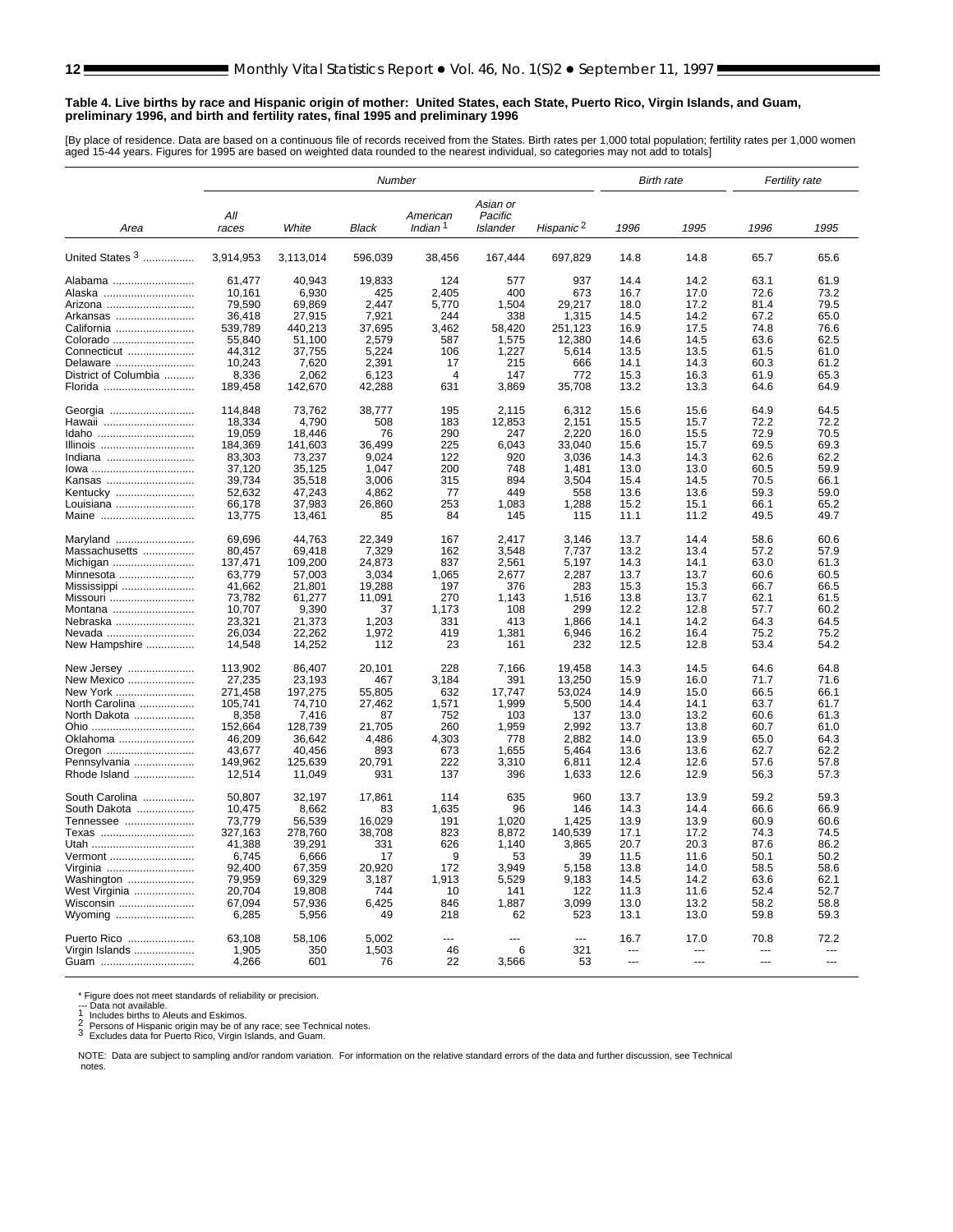#### <span id="page-12-0"></span>**Table 5. Percent of live births to mothers under 20 years of age by race and Hispanic origin of mother: United States, each State, Puerto Rico, Virgin Islands, and Guam, final 1995 and preliminary 1996**

[By place of residence. Data are based on a continuous file of records received from the States]

|                                 | All races <sup>1</sup> |              |             | White       | Black        |              | Hispanic <sup>2</sup> |                |
|---------------------------------|------------------------|--------------|-------------|-------------|--------------|--------------|-----------------------|----------------|
| Area                            | 1996                   | 1995         | 1996        | 1995        | 1996         | 1995         | 1996                  | 1995           |
| United States $3$               | 12.9                   | 13.1         | 11.3        | 11.5        | 22.9         | 23.1         | 17.4                  | 17.9           |
| Alabama                         | 18.3                   | 18.5         | 14.0        | 14.3        | 27.6         | 27.3         | 15.7                  | 15.3           |
| Alaska                          | 11.2                   | 11.2         | 9.5         | 8.6         | 12.9         | 18.9         | 12.3                  | 13.1           |
| Arizona                         | 15.0                   | 15.1         | 14.6        | 14.7        | 21.5         | 21.9         | 20.5                  | 21.4           |
| Arkansas                        | 19.8                   | 19.6         | 17.0        | 16.3        | 30.0         | 31.7         | 17.9                  | 16.3           |
| California                      | 12.0                   | 12.4         | 12.3        | 12.6        | 18.4         | 19.1         | 16.0                  | 16.6           |
|                                 | 11.9                   | 12.1         | 11.5        | 11.8        | 20.4         | 19.9         | 22.3                  | 23.1           |
| Colorado                        | 8.2                    | 8.6          |             | 7.2         | 18.8         | 19.1         | 22.4                  | 23.1           |
| Connecticut                     |                        |              | 6.9         | 9.6         |              |              |                       |                |
| Delaware                        | 13.7                   | 13.2         | 9.3         |             | 28.3         | 25.6         | 18.2                  | 21.2           |
| District of Columbia<br>Florida | 16.8<br>13.4           | 16.3<br>13.7 | 6.8<br>10.9 | 6.1<br>11.1 | 20.4<br>22.7 | 19.8<br>23.1 | 14.1<br>13.1          | 13.6<br>13.3   |
| Georgia                         | 15.9                   | 16.3         | 12.4        | 12.4        | 23.4         | 24.2         | 15.8                  | 16.1           |
| Hawaii                          | 10.3                   | 10.1         | 6.0         | 5.4         | 9.8          | 11.0         | 18.9                  | 17.5           |
| Idaho                           | 13.5                   | 14.0         | 13.4        | 14.0        |              | $\star$      | 20.2                  | 21.6           |
| Illinois                        | 12.7                   | 12.9         | 9.8         | 9.9         | 25.8         | 26.3         | 16.6                  | 17.0           |
| Indiana                         | 14.5                   | 14.7         | 13.1        | 13.3        | 27.2         | 27.0         | 19.5                  | 19.7           |
| lowa                            | 11.0                   | 11.0         | 10.5        | 10.5        | 27.9         | 30.1         | 18.2                  | 19.6           |
| Kansas                          | 13.1                   | 13.1         | 12.1        | 12.0        | 26.1         | 26.8         | 20.5                  | 19.6           |
| Kentucky                        | 17.0                   | 17.2         | 16.1        | 16.3        | 27.1         | 26.9         | 16.7                  | 17.6           |
| Louisiana                       | 18.9                   | 19.1         | 13.5        | 13.3        | 27.1         | 27.7         | 14.9                  | 13.1           |
| Maine                           | 9.7                    | 10.3         | 9.7         | 10.2        |              |              |                       | 19.6           |
| Maryland                        | 10.3                   | 10.3         | 6.8         | 6.8         | 18.2         | 18.4         | 11.2                  | 10.9           |
| Massachusetts                   | 7.3                    | 7.5          | 6.6         | 6.8         | 14.9         | 14.8         | 22.4                  | 21.4           |
| Michigan                        | 12.2                   | 12.5         | 9.8         | 9.9         | 23.2         | 24.1         | 20.9                  | 20.6           |
| Minnesota                       | 8.5                    | 8.4          | 7.2         | 7.0         | 22.6         | 24.2         | 20.3                  | 18.7           |
| Mississippi                     | 21.3                   | 22.2         | 14.4        | 15.3        | 29.4         | 30.1         | 11.1                  | 12.3           |
| Missouri                        | 14.1                   | 14.4         | 12.1        | 12.3        | 26.0         | 26.5         | 18.4                  | 17.1           |
| Montana                         | 12.5                   | 12.6         | 11.0        | 10.9        |              |              | 23.9                  | 22.0           |
| Nebraska                        | 10.6                   | 10.0         | 9.6         | 9.0         | 25.9         | 24.6         | 17.7                  | 18.3           |
| Nevada                          | 13.3                   | 13.7         | 12.5        | 13.0        | 24.3         | 23.6         | 16.6                  | 17.8           |
| New Hampshire                   | 7.4                    | 7.6          | 7.4         | 7.5         |              |              | 20.7                  | 15.9           |
| New Jersey                      | 7.7                    | 8.2          | 5.7         | 6.1         | 18.7         | 18.9         | 14.6                  | 15.6           |
| New Mexico                      | 17.9                   | 18.4         | 17.8        | 18.3        | 22.0         | 24.8         | 22.7                  | 23.7           |
| New York                        | 9.2                    | 9.3          | 7.8         | 8.1         | 16.0         | 15.6         | 15.2                  | 15.6           |
| North Carolina                  | 15.0                   | 15.2         | 11.6        | 11.7        | 24.2         | 24.6         | 17.2                  | 17.0           |
| North Dakota                    | 9.6                    | 9.6          | 8.3         | 8.2         |              | $\star$      | 19.7                  | 17.0           |
|                                 | 13.3                   | 13.7         | 11.4        | 11.7        | 25.1         | 25.4         | 23.0                  | 23.6           |
| Oklahoma                        | 17.2                   | 17.1         | 15.4        | 15.2        | 26.0         | 26.5         | 20.1                  | 21.0           |
| Oregon                          | 13.2                   | 13.0         | 13.0        | 12.8        | 26.1         | 27.1         | 19.2                  | 20.0           |
| Pennsylvania                    | 10.6                   | 10.8         | 8.6         | 8.7         | 23.3         | 23.9         | 25.4                  | 25.6           |
| Rhode Island                    | 10.3                   | 10.1         | 9.1         | 9.0         | 19.4         | 21.6         | 20.0                  | 19.0           |
| South Carolina                  | 16.8                   | 17.3         | 12.2        | 12.9        | 25.4         | 25.2         | 15.0                  | 15.5           |
| South Dakota                    | 11.5                   | 11.4         | 9.4         | 9.1         |              |              | 15.7                  | 25.9           |
| Tennessee                       | 16.8                   | 16.9         | 14.3        | 14.3        | 25.9         | 26.5         | 15.5                  | 15.3           |
| Texas                           | 16.2                   | 16.6         | 15.6        | 15.9        | 23.8         | 23.9         | 19.7                  | 20.4           |
| Utah                            | 10.6                   | 10.8         | 10.5        | 10.7        | 21.6         | 21.0         | 19.6                  | 20.0           |
| Vermont                         | 8.9                    | 8.2          | 8.9         | 8.2         |              | $\pmb{\ast}$ |                       |                |
| Virginia                        | 11.0                   | 11.4         | 8.6         | 8.9         | 20.1         | 20.6         | 11.3                  | 11.9           |
| Washington                      | 11.3                   | 11.5         | 11.0        | 11.1        | 19.0         | 19.6         | 18.9                  | 19.4           |
| West Virginia                   | 16.8                   | 17.2         | 16.5        | 16.9        | 27.3         | 26.1         |                       |                |
| Wisconsin                       | 10.6                   | 10.5         | 8.2         | 8.2         | 29.5         | 28.9         | 21.6                  | 22.0           |
| Wyoming                         | 14.4                   | 15.2         | 14.0        | 14.7        |              |              | 22.0                  | 25.0           |
| Puerto Rico                     | 20.6                   | 20.4         | 20.6        | 20.2        | 21.2         | 21.9         | $---$                 | $\overline{a}$ |
| Virgin Islands                  | 14.9                   | 15.8         | 17.7        | 18.5        | 14.7         | 15.5         | 19.0                  | 21.6           |
| Guam                            | 13.3                   | 14.4         | 12.5        | 5.1         |              |              |                       |                |

\* Figure does not meet standards of reliability or precision.<br>--- Data not available.<br>1 Includes races other than white and black.<br>2 Persons of Hispanic origin may be of any race; [see Technical notes.](#page-34-0)<br>3 Excludes data for P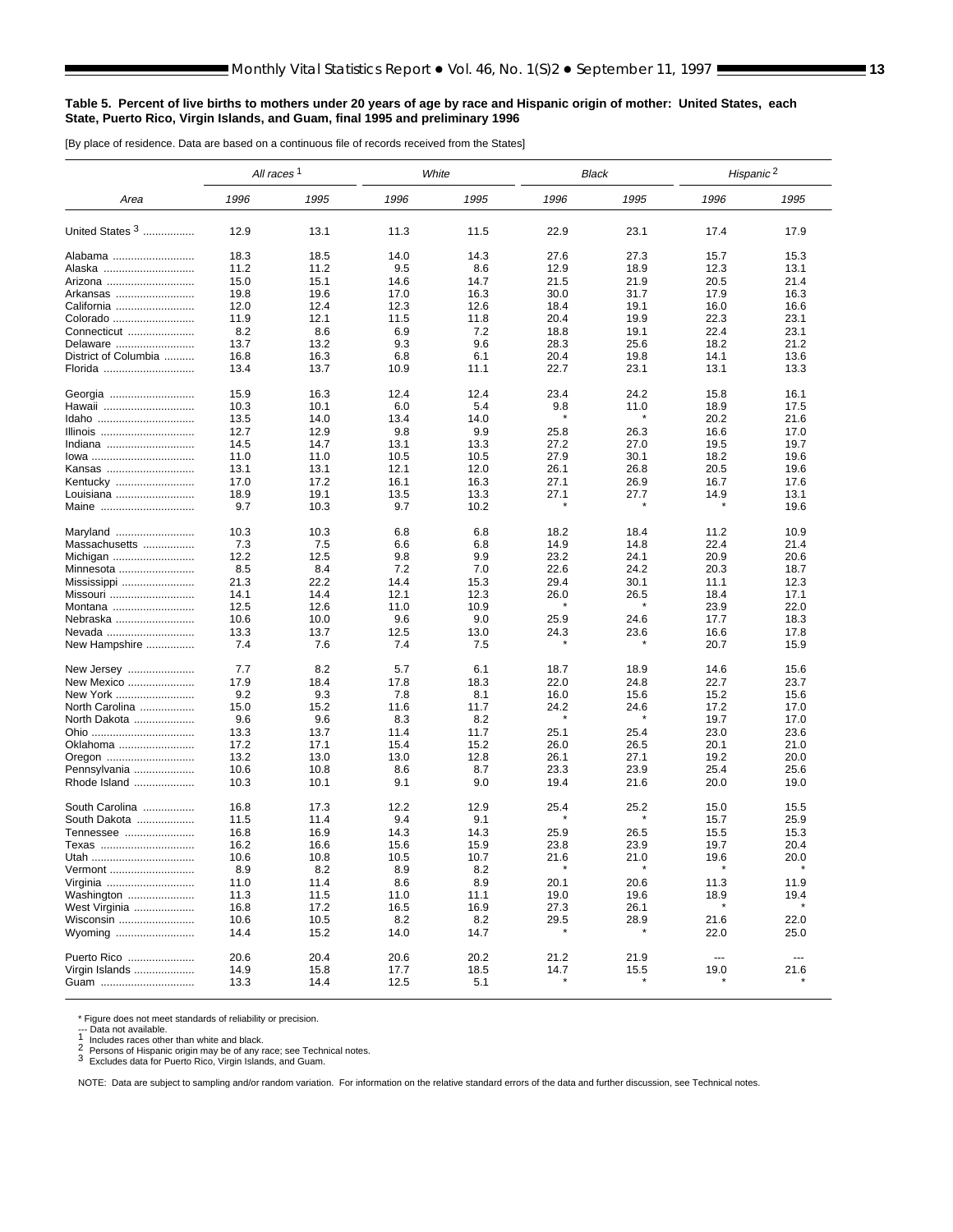# <span id="page-13-0"></span>**Table 6. Percent of live births to unmarried mothers by race and Hispanic origin of mother: United States, each State, Puerto Rico, Virgin Islands, and Guam, final 1995 and preliminary 1996**

[By place of residence. Data are based on a continuous file of records received from the States]

|                      | All races <sup>1</sup> |              |      | White |         | <b>Black</b> | Hispanic <sup>2</sup>    |                          |
|----------------------|------------------------|--------------|------|-------|---------|--------------|--------------------------|--------------------------|
| Area                 | 1996                   | 1995         | 1996 | 1995  | 1996    | 1995         | 1996                     | 1995                     |
| United States 3      | 32.4                   | 32.2         | 25.7 | 25.3  | 69.8    | 69.9         | 40.9                     | 40.8                     |
| Alabama              | 33.5                   | 34.5         | 16.3 | 16.7  | 69.6    | 70.7         | 24.1                     | 22.7                     |
| Alaska               | 31.3                   | 29.9         | 22.8 | 21.3  | 40.3    | 40.9         | 31.3                     | 30.1                     |
|                      |                        |              | 36.2 | 35.4  | 64.3    | 63.4         | 50.7                     |                          |
| Arizona              | 39.0                   | 38.2         |      |       |         |              |                          | 50.2                     |
| Arkansas             | 33.9                   | 32.9         | 22.7 | 21.4  | 74.1    | 74.0         | 33.1                     | 32.3                     |
| California           | 31.6                   | 32.1         | 31.4 | 31.8  | 61.1    | 61.7         | 38.1                     | 38.8                     |
| Colorado             | 24.8                   | 24.9         | 23.2 | 23.3  | 58.0    | 53.5         | 40.5                     | 41.7                     |
| Connecticut          | 31.3                   | 30.6         | 25.6 | 24.9  | 70.6    | 69.6         | 64.8                     | 63.6                     |
| Delaware             | 35.5                   | 34.9         | 24.4 | 24.2  | 73.1    | 71.8         | 52.3                     | 53.0                     |
| District of Columbia | 66.0                   | 65.8         | 27.8 | 25.1  | 79.9    | 79.2         | 55.7                     | 55.6                     |
| Florida              | 36.0                   | 35.8         | 27.1 | 26.6  | 67.9    | 68.5         | 34.8                     | 34.0                     |
| Georgia              | 35.0                   | 35.2         | 19.1 | 18.5  | 66.6    | 67.3         | 26.1                     | 24.4                     |
| Hawaii               | 30.2                   | 29.2         | 17.0 | 16.4  | 21.7    | 22.7         | 45.0                     | 44.0                     |
| Idaho                | 21.3                   | 19.9         | 20.8 | 19.4  | 31.1    | 39.2         | 28.8                     | 25.7                     |
| Illinois             | 33.7                   | 33.8         | 23.5 | 23.1  | 77.7    | 78.5         | 39.5                     | 39.2                     |
| Indiana              | 32.6                   | 31.9         | 27.4 | 26.8  | 77.0    | 76.8         | 41.6                     | 41.6                     |
|                      | 26.3                   | 25.2         | 24.8 | 23.8  | 71.9    | 72.7         | 38.2                     | 38.1                     |
| lowa                 |                        |              |      |       |         |              |                          |                          |
| Kansas               | 26.9                   | 25.9         | 23.5 | 22.3  | 68.3    | 66.9         | 38.1                     | 37.6                     |
| Kentucky             | 29.8                   | 28.5         | 25.4 | 24.2  | 73.7    | 72.3         | 28.6                     | 29.0                     |
| Louisiana            | 43.4                   | 42.4         | 22.8 | 21.7  | 73.4    | 72.4         | 30.9                     | 29.1                     |
| Maine                | 28.7                   | 27.8         | 28.6 | 27.4  | 43.5    | 48.1         | 25.2                     | 33.9                     |
| Maryland             | 33.4                   | 33.3         | 20.1 | 20.0  | 62.8    | 63.7         | 38.1                     | 36.9                     |
| Massachusetts        | 25.6                   | 25.6         | 22.3 | 21.9  | 59.0    | 60.4         | 60.4                     | 59.4                     |
| Michigan             | 33.8                   | 34.3         | 24.5 | 24.5  | 76.6    | 77.7         | 41.9                     | 42.7                     |
|                      | 24.4                   | 23.9         | 21.2 | 20.6  | 67.3    | 69.6         | 46.5                     | 45.8                     |
| Minnesota            |                        |              |      |       |         |              |                          |                          |
| Mississippi          | 45.1                   | 45.3         | 18.6 | 18.8  | 75.2    | 75.4         | 30.2                     | 30.0                     |
| Missouri             | 33.1                   | 32.1         | 25.2 | 23.9  | 78.0    | 78.0         | 37.1                     | 33.7                     |
| Montana              | 27.8                   | 26.5         | 23.0 | 21.9  | $\star$ | $\star$      | 35.5                     | 31.6                     |
| Nebraska             | 24.7                   | 24.3         | 21.5 | 20.9  | 71.5    | 73.8         | 39.7                     | 40.7                     |
| Nevada               | 42.7                   | 42.0         | 39.5 | 39.1  | 76.6    | 75.0         | 54.9                     | 55.4                     |
| New Hampshire        | 23.4                   | 22.2         | 23.4 | 22.2  | 39.2    | 40.4         | 44.5                     | 36.4                     |
| New Jersey           | 27.9                   | 27.6         | 20.5 | 19.9  | 66.8    | 65.6         | 49.5                     | 48.0                     |
| New Mexico           | 42.1                   | 42.6         | 38.1 | 38.3  | 61.3    | 59.1         | 49.0                     | 50.0                     |
| New York             | 38.8                   | 37.9         | 30.4 | 30.0  | 70.9    | 69.9         | 62.7                     | 61.5                     |
| North Carolina       | 32.0                   | 31.4         | 19.1 | 18.1  | 67.3    | 66.9         | 35.7                     | 32.1                     |
|                      |                        |              |      |       |         |              |                          |                          |
| North Dakota         | 25.2                   | 23.5         | 20.7 | 19.6  | 23.0    | 31.4         | 33.6                     | 21.1                     |
|                      | 32.9                   | 33.0         | 25.9 | 25.6  | 76.5    | 76.9         | 50.1                     | 49.4                     |
| Oklahoma             | 30.9                   | 30.5         | 24.8 | 24.4  | 69.3    | 69.1         | 33.1                     | 33.5                     |
| Oregon               | 29.7                   | 28.9         | 28.7 | 28.0  | 69.8    | 70.7         | 36.7                     | 35.9                     |
| Pennsylvania         | 32.3                   | 32.4         | 25.0 | 25.0  | 78.4    | 78.2         | 62.5                     | 61.7                     |
| Rhode Island         | 32.9                   | 31.1         | 29.4 | 27.5  | 68.2    | 68.3         | 59.8                     | 58.4                     |
| South Carolina       | 37.2                   | 37.4         | 20.0 | 20.0  | 69.0    | 68.4         | 29.0                     | 26.7                     |
| South Dakota         | 29.5                   | 28.0         | 21.3 | 20.1  | 30.1    | 28.0         | 40.5                     | 44.8                     |
| Tennessee            | 33.4                   | 33.1         | 22.3 | 21.7  | 73.5    | 73.5         | 31.1                     | 27.6                     |
| Texas                | 30.5                   | 30.0         | 26.5 | 25.9  | 63.3    | 63.1         | 33.9                     | 33.2                     |
|                      |                        |              |      |       |         |              |                          |                          |
| Utah                 | 16.0                   | 15.7<br>24.9 | 15.1 | 14.8  | 48.6    | 53.9         | 35.6                     | 36.6                     |
| Vermont              | 26.4                   |              | 26.3 | 24.7  |         | 51.3         |                          |                          |
| Virginia             | 28.8                   | 29.3         | 19.2 | 19.3  | 63.4    | 63.8         | 37.6                     | 36.7                     |
| Washington           | 27.3                   | 26.7         | 25.8 | 25.2  | 56.3    | 55.0         | 37.4                     | 36.8                     |
| West Virginia        | 31.4                   | 30.5         | 29.9 | 28.9  | 73.8    | 75.3         | 23.0                     | 22.2                     |
| Wisconsin            | 27.4                   | 27.4         | 21.2 | 21.1  | 82.9    | 82.8         | 45.4                     | 45.5                     |
| Wyoming              | 27.0                   | 26.4         | 25.6 | 25.0  | 44.9    | 46.4         | 41.6                     | 41.4                     |
| Puerto Rico          | 44.2                   | 42.7         | 42.7 | 41.4  | 61.1    | 58.9         | $\overline{\phantom{a}}$ | $\hspace{0.05cm} \ldots$ |
| Virgin Islands       | 64.2                   | 62.5         | 48.7 | 48.2  | 69.5    | 67.8         | 58.6                     | 57.6                     |
| Guam                 | 47.6                   | 46.4         | 33.0 | 14.5  | 33.3    |              |                          |                          |

\* Figure does not meet standards of reliability or precision.<br>--- Data not available.<br>1 Includes races other than white and black.<br>2 Persons of Hispanic origin may be of any race; [see Technical notes.](#page-34-0)<br>3 Excludes data for P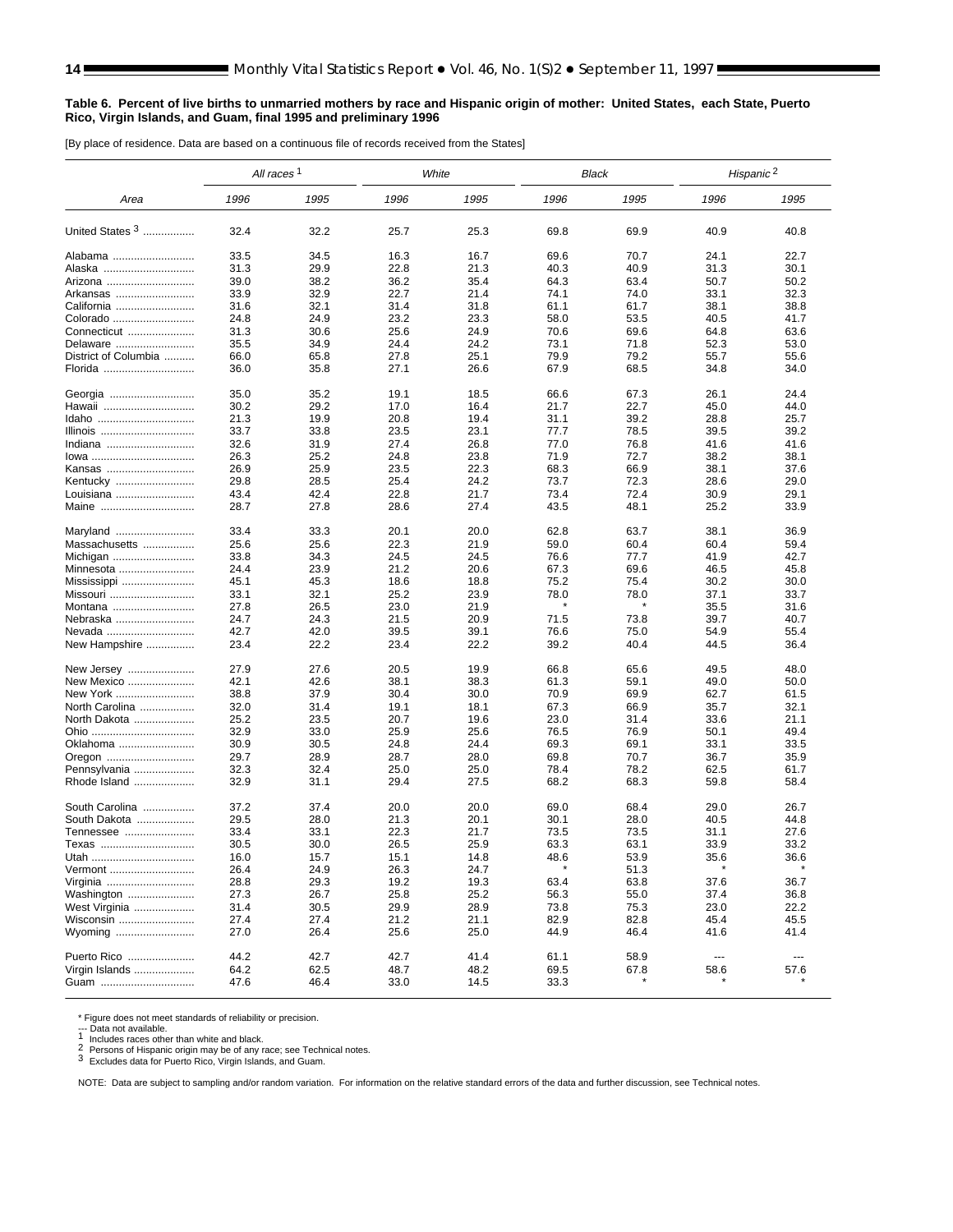# <span id="page-14-0"></span>**Table 7. Percent low birthweight by race and Hispanic origin of mother: United States, each State, Puerto Rico, Virgin Islands, and Guam, final 1995 and preliminary 1996**

[By place of residence. Data are based on a continuous file of records received from the States. Low birthweight is less than 2,500 grams]

|                      | All races <sup>1</sup> |      |      | White |        | <b>Black</b> | Hispanic <sup>2</sup> |                          |
|----------------------|------------------------|------|------|-------|--------|--------------|-----------------------|--------------------------|
| Area                 | 1996                   | 1995 | 1996 | 1995  | 1996   | 1995         | 1996                  | 1995                     |
| United States 3      | 7.4                    | 7.3  | 6.3  | 6.2   | 13.0   | 13.1         | 6.3                   | 6.3                      |
| Alabama              | 9.3                    | 9.0  | 7.2  | 7.1   | 13.7   | 13.0         | 6.3                   | 5.0                      |
| Alaska               | 5.5                    | 5.3  | 5.0  | 5.1   | 12.4   | 12.4         | 6.0                   | 5.8                      |
| Arizona              | 6.6                    | 6.8  | 6.4  | 6.6   | 12.3   | 13.1         | 6.3                   | 6.5                      |
|                      | 8.5                    | 8.2  | 7.1  | 6.8   | 13.6   | 13.1         | 5.9                   | 5.3                      |
| Arkansas             |                        |      | 5.4  |       |        | 12.0         |                       | 5.5                      |
| California           | 6.0                    | 6.1  |      | 5.5   | 11.8   |              | 5.4                   |                          |
| Colorado             | 8.8                    | 8.4  | 8.5  | 8.0   | 15.0   | 15.9         | 8.6                   | 8.2                      |
| Connecticut          | 7.2                    | 7.1  | 6.4  | 6.3   | 12.9   | 12.7         | 8.8                   | 8.9                      |
| Delaware             | 8.5                    | 8.4  | 6.7  | 7.0   | 14.2   | 12.9         | 7.6                   | 7.0                      |
| District of Columbia | 14.2                   | 13.4 | 7.0  | 5.6   | 16.8   | 15.9         | 7.8                   | 7.0                      |
| Florida              | 7.9                    | 7.7  | 6.6  | 6.4   | 12.2   | 12.1         | 6.4                   | 6.4                      |
| Georgia              | 8.5                    | 8.8  | 6.4  | 6.5   | 12.7   | 13.1         | 5.4                   | 6.0                      |
| Hawaii               | 7.3                    | 7.0  | 4.9  | 5.3   | 8.6    | 11.1         | 6.1                   | 7.2                      |
| Idaho                | 5.7                    | 5.9  | 5.7  | 5.8   |        | $\ast$       | 6.6                   | 6.3                      |
| Illinois             | 8.0                    | 7.9  | 6.3  | 6.1   | 14.5   | 14.5         | 5.8                   | 6.0                      |
| Indiana              | 7.7                    | 7.5  | 7.0  | 6.9   | 14.0   | 13.0         | 7.0                   | 6.2                      |
| lowa                 | 6.4                    | 6.0  | 6.0  | 5.8   | 14.6   | 11.1         | 6.0                   | 6.7                      |
| Kansas               | 6.9                    | 6.4  | 6.4  | 5.9   | 13.4   | 12.2         | 6.0                   | 5.7                      |
| Kentucky             | 7.8                    | 7.6  | 7.4  | 7.1   | 12.7   | 12.8         | 7.4                   | 6.5                      |
| Louisiana            | 9.8                    | 9.7  | 6.8  | 6.7   | 14.2   | 14.0         | 5.1                   | 7.3                      |
| Maine                | 5.9                    | 6.1  | 5.8  | 6.0   |        |              |                       |                          |
| Maryland             | 8.5                    | 8.5  | 6.3  | 6.2   | 13.2   | 13.5         | 6.1                   | 5.4                      |
| Massachusetts        | 6.3                    | 6.3  | 5.9  | 5.9   | 10.3   | 10.4         | 8.0                   | 7.4                      |
| Michigan             | 7.6                    | 7.7  | 6.3  | 6.3   | 13.6   | 14.0         | 6.1                   | 6.5                      |
| Minnesota            | 5.8                    | 5.9  | 5.5  | 5.5   | 12.0   | 12.1         | 5.9                   | 6.6                      |
| Mississippi          | 9.9                    | 9.8  | 7.3  | 7.0   | 12.9   | 13.0         |                       |                          |
| Missouri             | 7.5                    | 7.6  | 6.5  | 6.5   | 12.8   | 14.1         | 6.4                   | 6.7                      |
| Montana              | 6.4                    | 5.8  | 6.3  | 5.9   |        | *            | 8.3                   | 7.8                      |
| Nebraska             | 6.3                    | 6.3  | 6.0  | 6.0   | 10.7   | 12.0         | 6.4                   | 6.9                      |
|                      | 7.5                    | 7.4  | 6.8  | 6.7   | 13.9   | 13.6         | 6.1                   | 6.3                      |
| Nevada               | 4.8                    |      |      |       |        |              |                       |                          |
| New Hampshire        |                        | 5.5  | 4.7  | 5.5   |        |              |                       |                          |
| New Jersey           | 7.6                    | 7.6  | 6.4  | 6.2   | 13.0   | 13.1         | 7.1                   | 7.5                      |
| New Mexico           | 7.5                    | 7.5  | 7.5  | 7.7   | 13.6   | 10.5         | 7.7                   | 7.9                      |
| New York             | 7.6                    | 7.6  | 6.5  | 6.4   | 11.9   | 12.4         | 7.5                   | 7.7                      |
| North Carolina       | 8.7                    | 8.7  | 6.8  | 6.8   | 13.9   | 13.8         | 6.2                   | 5.8                      |
| North Dakota         | 5.7                    | 5.3  | 5.7  | 5.1   |        |              |                       |                          |
|                      | 7.3                    | 7.6  | 6.4  | 6.5   | 13.0   | 13.9         | 6.6                   | 7.4                      |
| Oklahoma             | 7.4                    | 7.0  | 6.8  | 6.4   | 13.2   | 12.5         | 6.8                   | 6.1                      |
| Oregon               | 5.3                    | 5.5  | 5.2  | 5.4   | 11.2   | 10.3         | 5.9                   | 6.0                      |
| Pennsylvania         | 7.5                    | 7.4  | 6.5  | 6.2   | 14.1   | 14.2         | 9.5                   | 9.0                      |
| Rhode Island         | 6.9                    | 6.8  | 6.5  | 6.3   | 12.0   | 11.3         | 7.5                   | 7.2                      |
| South Carolina       | 9.2                    | 9.3  | 7.0  | 6.8   | 13.2   | 13.7         | 6.3                   | 7.3                      |
| South Dakota         | 5.8                    | 5.6  | 5.9  | 5.5   |        |              |                       |                          |
| Tennessee            | 8.8                    | 8.7  | 7.3  | 7.2   | 14.2   | 14.0         | 7.0                   | 6.6                      |
| Texas                | 7.2                    | 7.1  | 6.5  | 6.4   | 12.4   | 12.2         | 6.6                   | 6.5                      |
| Utah                 | 6.5                    | 6.3  | 6.5  | 6.2   | 11.7   | 10.7         | 8.0                   | 7.4                      |
|                      |                        |      |      |       | $\ast$ |              | $\pmb{\ast}$          | $\star$                  |
| Vermont              | 6.2                    | 5.4  | 6.2  | 5.4   |        |              |                       |                          |
| Virginia             | 7.7                    | 7.7  | 6.3  | 6.1   | 12.2   | 12.9         | 7.2                   | 5.9                      |
| Washington           | 5.6                    | 5.5  | 5.3  | 5.2   | 10.8   | 11.1         | 5.4                   | 5.0                      |
| West Virginia        | 7.9                    | 7.9  | 7.8  | 7.6   | 12.4   | 16.5         |                       |                          |
| Wisconsin            | 6.2                    | 6.0  | 5.5  | 5.1   | 12.7   | 13.7         | 6.4                   | 6.2                      |
| Wyoming              | 8.4                    | 7.4  | 8.3  | 7.3   |        | $\star$      | 9.4                   | 7.7                      |
| Puerto Rico          | 10.4                   | 10.1 | 10.4 | 10.1  | 10.7   | 10.2         | ---<br>$\star$        | $\hspace{0.05cm} \ldots$ |
| Virgin Islands       | 7.5                    | 9.4  |      | 8.8   | 7.9    | 9.7          |                       | 7.1                      |
| Guam                 | 7.4                    | 7.7  | 3.9  | 4.9   |        |              |                       |                          |

\* Figure does not meet standards of reliability or precision.<br>--- Data not available.<br>1 Includes races other than white and black.<br>2 Persons of Hispanic origin may be of any race; [see Technnical notes.](#page-34-0)<br>3 Excludes data for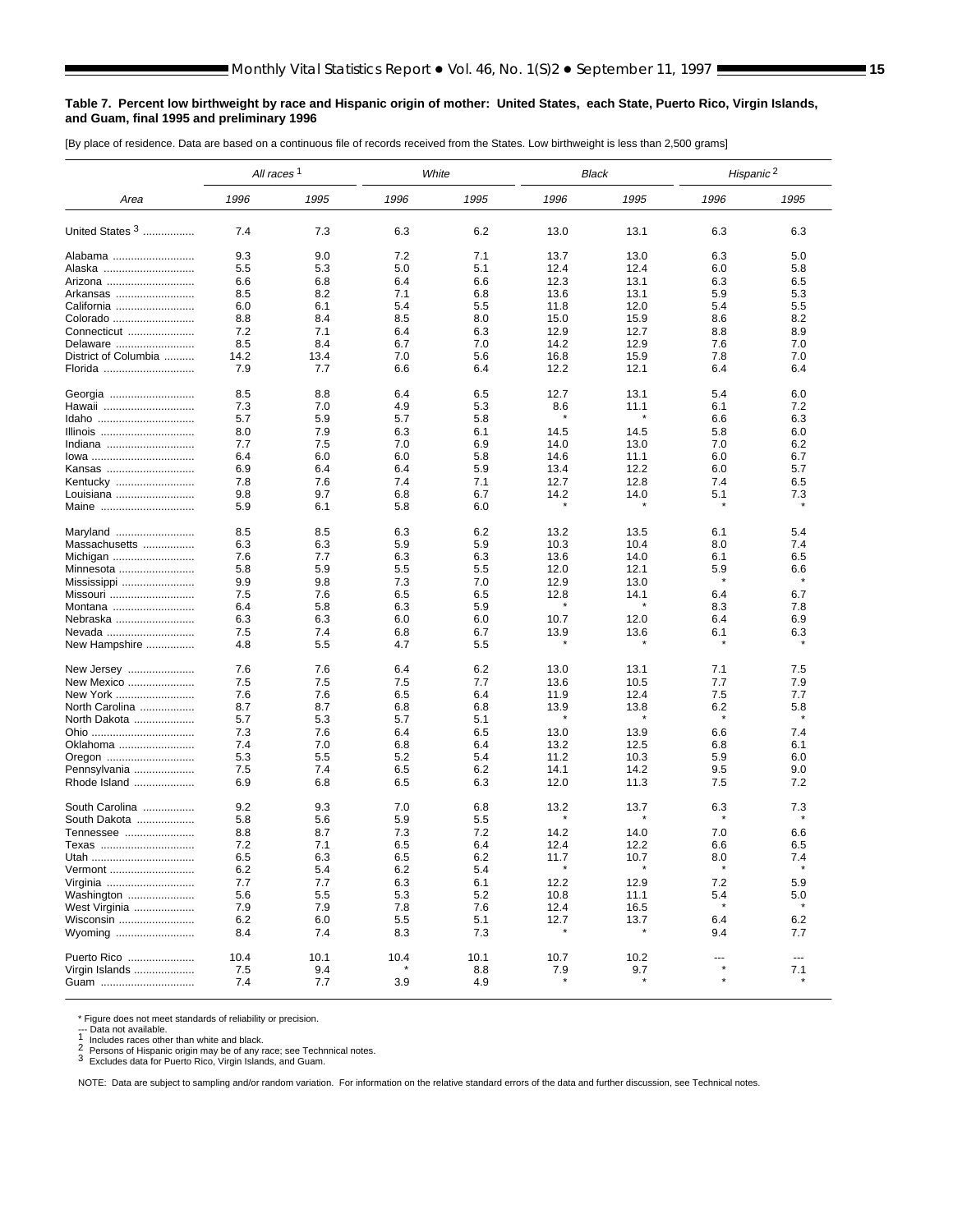#### **Table 8. Percent of live births by cesarean delivery by race and Hispanic origin of mother: United States, each State, Puerto Rico, Virgin Islands, and Guam, final 1995 and preliminary 1996**

[By place of residence. Data are based on a continuous file of records received from the States]

|                          | All races <sup>1</sup> |              |              | White | Black   |                | Hispanic <sup>2</sup> |                          |
|--------------------------|------------------------|--------------|--------------|-------|---------|----------------|-----------------------|--------------------------|
| Area                     | 1996                   | 1995         | 1996         | 1995  | 1996    | 1995           | 1996                  | 1995                     |
| United States 3          | 20.6                   | 20.8         | 20.6         | 20.8  | 21.7    | 21.8           | 19.9                  | 20.2                     |
| Alabama                  | 23.4                   | 23.4         | 23.8         | 24.0  | 22.7    | 22.3           | 22.2                  | 19.0                     |
| Alaska                   | 16.6                   | 14.4         | 19.0         | 16.0  | 18.7    | 18.9           | 19.3                  | 18.2                     |
| Arizona                  | 16.0                   | 16.8         | 16.1         | 17.0  | 19.3    | 17.0           | 15.4                  | 15.5                     |
| Arkansas                 | 25.2                   | 25.6         | 25.0         | 25.6  | 26.4    | 25.8           | 22.3                  | 21.6                     |
| California               | 20.5                   | 20.6         | 20.5         | 20.6  | 22.8    | 23.2           | 19.7                  | 19.6                     |
| Colorado                 | 15.1                   | 15.2         | 15.1         | 15.0  | 16.6    | 17.8           | 14.4                  | 14.3                     |
|                          |                        |              |              |       |         |                |                       |                          |
| Connecticut              | 19.8                   | 19.2         | 19.9         | 19.2  | 20.4    | 19.9           | 18.3                  | 17.3                     |
| Delaware                 | 21.0                   | 21.5         | 21.3         | 21.7  | 20.5    | 21.0           | 17.6                  | 17.8                     |
| District of Columbia     | 21.2                   | 22.0         | 19.3         | 20.2  | 22.0    | 22.7           | 13.9                  | 12.7                     |
| Florida                  | 21.6                   | 21.7         | 22.1         | 22.2  | 20.3    | 19.9           | 24.0                  | 24.0                     |
|                          | 20.9                   | 21.2         | 20.7         | 21.1  | 21.7    | 21.7           | 15.5                  | 17.1                     |
| Hawaii                   | 17.6                   | 18.5         | 19.4         | 19.3  | 20.2    | 20.5           | 16.4                  | 19.6                     |
| Idaho                    | 16.0                   | 15.7         | 15.9         | 15.5  | 28.4    |                | 16.5                  | 15.4                     |
| Illinois                 | 19.3                   | 19.9         | 19.3         | 19.9  | 19.4    | 20.0           | 16.7                  | 17.5                     |
| Indiana                  | 20.5                   | 20.7         | 20.4         | 20.6  | 21.1    | 20.8           | 21.3                  | 24.5                     |
| lowa                     | 18.6                   | 18.6         | 18.6         | 18.7  | 19.6    | 18.2           | 17.4                  | 17.2                     |
| Kansas                   | 19.2                   | 19.7         | 19.3         | 19.8  | 19.8    | 18.8           | 19.0                  | 17.6                     |
| Kentucky                 | 21.3                   | 22.0         | 21.4         | 22.1  | 21.0    | 21.4           | 16.7                  | 22.0                     |
| Louisiana                | 26.4                   | 27.2         | 27.9         | 28.5  | 24.6    | 25.6           | 23.7                  | 27.4                     |
| Maine                    | 20.8                   | 21.0         | 20.9         | 21.0  |         |                | 23.4                  | 23.2                     |
| Maryland                 | 21.7                   | 22.0         | 21.0         | 21.5  | 23.2    | 23.4           | 17.8                  | 18.6                     |
| Massachusetts            | 19.8                   | 20.6         | 20.0         | 20.8  | 20.1    | 21.7           | 16.9                  | 18.1                     |
| Michigan                 | 20.1                   | 20.3         | 20.5         | 20.6  | 18.9    | 18.9           | 19.2                  | 18.1                     |
|                          | 17.0                   | 16.3         | 17.2         | 16.6  | 17.2    | 16.3           | 16.9                  | 16.0                     |
| Minnesota<br>Mississippi | 26.6                   | 25.9         | 28.0         | 27.2  | 25.2    | 24.5           | 27.0                  | 18.7                     |
|                          |                        |              |              |       |         |                |                       |                          |
| Missouri                 | 20.3                   | 20.5         | 20.7         | 21.0  | 18.8    | 18.2<br>$\ast$ | 18.4                  | 19.4                     |
| Montana                  | 19.1                   | 19.1         | 18.8         | 19.0  |         |                | 20.2                  | 18.1                     |
| Nebraska                 | 19.9                   | 19.2         | 20.0         | 19.2  | 18.5    | 19.6           | 19.2                  | 17.8                     |
| Nevada                   | 19.3                   | 19.2         | 19.0         | 19.0  | 22.1    | 20.8           | 15.8                  | 15.9                     |
| New Hampshire            | 20.2                   | 20.0         | 20.2         | 20.1  | 21.6    | 22.5           | 23.0                  | 19.2                     |
| New Jersey               | 24.0                   | 23.3         | 24.2         | 23.4  | 23.5    | 23.2           | 24.8                  | 23.5                     |
| New Mexico               | 17.2                   | 18.1         | 17.5         | 18.7  | 22.1    | 25.0           | 17.1                  | 18.2                     |
| New York                 | 22.8                   | 22.7         | 22.9         | 22.8  | 23.2    | 22.8           | 21.8                  | 21.5                     |
| North Carolina           | 21.1                   | 21.7         | 21.1         | 21.8  | 21.4    | 21.8           | 15.9                  | 17.5                     |
| North Dakota             | 18.9                   | 19.3         | 18.2         | 19.1  | 25.3    | $\star$        | 20.4                  | 21.2                     |
|                          | 19.0                   | 19.6         | 19.1         | 19.7  | 18.6    | 19.3           | 18.4                  | 19.9                     |
| Oklahoma                 | 22.5                   | 22.8         | 22.2         | 22.7  | 23.9    | 23.4           | 21.0                  | 21.9                     |
| Oregon                   | 16.9                   | 17.4         | 16.9         | 17.4  | 21.2    | 19.2           | 15.5                  | 15.5                     |
| Pennsylvania             | 19.4                   | 19.7         | 19.5         | 20.0  | 19.0    | 18.7           | 17.5                  | 17.7                     |
| Rhode Island             | 17.7                   | 18.4         | 18.1         | 18.6  | 17.9    | 18.3           | 16.8                  | 18.3                     |
| South Carolina           | 22.5                   | 22.4         | 22.7         | 22.6  | 22.3    | 22.1           | 23.0                  | 20.7                     |
| South Dakota             | 20.8                   | 19.9         | 21.4         | 20.4  |         | 20.2           | 24.6                  | 22.6                     |
| Tennessee                | 21.7                   | 21.2         | 21.9         | 21.5  | 21.3    | 20.6           | 22.1                  | 20.1                     |
| Texas                    | 23.1                   | 23.6         | 23.0         | 23.6  | 24.5    | 24.8           | 22.3                  | 23.2                     |
|                          | 16.0                   |              |              | 16.2  | 22.7    |                | 17.2                  |                          |
| <u>utan </u><br>Vermont  | 16.5                   | 16.3<br>16.7 | 15.9<br>16.5 | 16.6  | $\star$ | 19.8           |                       | 17.3<br>$\pmb{\ast}$     |
| Virginia                 | 21.1                   | 21.3         | 20.8         | 21.0  | 22.2    | 22.7           | 18.3                  | 18.6                     |
|                          |                        |              |              |       |         |                |                       |                          |
| Washington               | 16.8                   | 17.1         | 16.6         | 16.9  | 21.1    | 21.4           | 16.5                  | 17.2                     |
| West Virginia            | 22.8                   | 23.5         | 22.8         | 23.4  | 24.1    | 26.7           | 20.5                  |                          |
| Wisconsin                | 15.6                   | 15.4         | 16.2         | 15.9  | 12.1    | 13.0           | 13.6                  | 15.1                     |
| Wyoming                  | 18.3                   | 17.9         | 18.4         | 17.9  |         |                | 16.3                  | 19.4                     |
| Puerto Rico              | 31.4                   | 29.7         | 32.1         | 30.1  | 24.3    | 24.6           | $\sim$                | $\hspace{0.05cm} \ldots$ |
| Virgin Islands           | 22.4                   | 21.2         | 26.3         | 25.8  | 21.6    | 20.1           | 25.9                  | 23.7                     |
| Guam                     | 15.8                   | 14.6         | 16.2         | 16.2  | 36.1    |                |                       |                          |

\* Figure does not meet standards of reliability or precision.<br>--- Data not available.<br>1 Includes races other than white and black.<br>2 Persons of Hispanic origin may be of any race; [see Technical notes.](#page-34-0)<br>3 Excludes data for P

<span id="page-15-0"></span>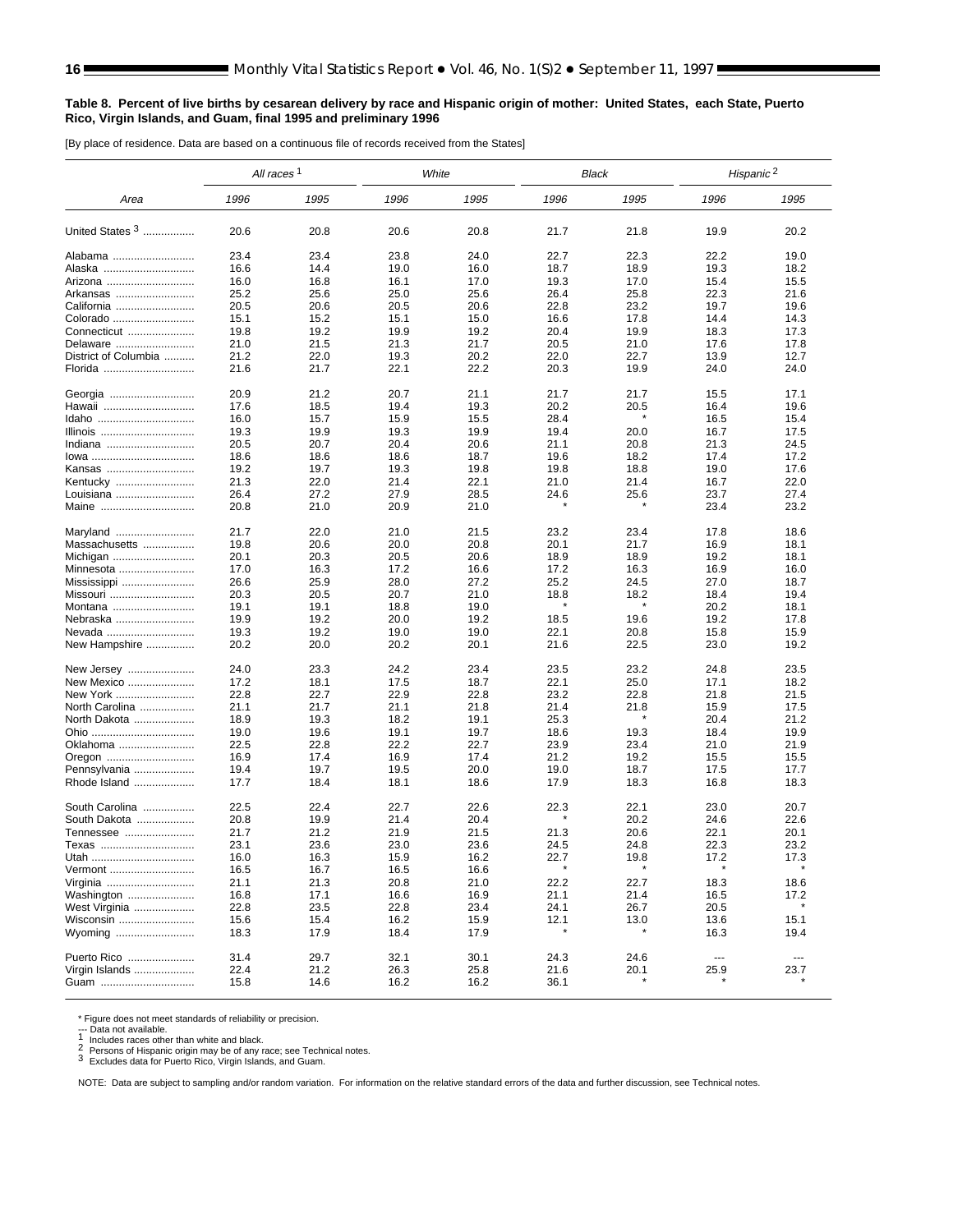#### <span id="page-16-0"></span>**Table 9. Percent of mothers receiving prenatal care in first trimester of pregnancy by race and Hispanic origin of mother: United States, each State, Puerto Rico, Virgin Islands, and Guam, final 1995 and preliminary 1996**

[By place of residence. Data are based on a continuous file of records received from the States]

|                      | All races <sup>1</sup> |              |              | White        | Black   |              | Hispanic <sup>2</sup>    |      |
|----------------------|------------------------|--------------|--------------|--------------|---------|--------------|--------------------------|------|
| Area                 | 1996                   | 1995         | 1996         | 1995         | 1996    | 1995         | 1996                     | 1995 |
| United States 3      | 81.8                   | 81.3         | 83.9         | 83.6         | 71.3    | 70.4         | 71.9                     | 70.8 |
| Alabama              | 81.7                   | 81.7         | 87.9         | 87.8         | 68.9    | 69.5         | 62.2                     | 65.2 |
| Alaska               | 81.2                   | 83.4         | 83.6         | 85.7         | 81.8    | 85.3         | 75.5                     | 83.7 |
| Arizona              | 73.3                   | 72.1         | 74.3         | 73.2         | 69.7    | 68.9         | 61.9                     | 60.6 |
| Arkansas             | 74.7                   | 76.6         | 78.7         | 80.8         | 61.0    | 62.1         | 56.9                     | 60.1 |
| California           | 80.3                   | 78.5         | 80.2         | 78.5         | 78.5    | 76.3         | 75.0                     | 73.2 |
| Colorado             | 81.4                   | 80.4         | 81.9         | 81.1         | 75.5    | 72.9         | 66.8                     | 66.0 |
| Connecticut          | 88.2                   | 87.8         | 89.8         | 89.5         | 77.1    | 76.3         | 77.1                     | 75.0 |
| Delaware             | 83.5                   | 85.3         | 87.0         | 88.5         | 72.8    | 74.4         | 67.0                     | 69.7 |
| District of Columbia | 64.6                   | 59.8         | 77.1         | 76.9         | 60.1    | 54.5         | 59.9                     | 58.2 |
| Florida              | 83.3                   | 82.6         | 86.5         | 85.9         | 72.3    | 71.3         | 80.5                     | 79.8 |
| Georgia              | 85.2                   | 84.2         | 89.0         | 88.8         | 78.0    | 75.5         | 73.2                     | 73.7 |
| Hawaii               | 84.2                   | 83.7         | 89.3         | 88.8         | 86.5    | 91.9         | 83.4                     | 80.4 |
|                      | 78.9                   | 79.9         | 79.2         | 80.1         | 76.8    | 78.3         | 60.0                     | 61.6 |
| Idaho                |                        |              |              |              |         |              |                          | 69.8 |
| Illinois             | 81.5                   | 80.8         | 84.7         | 84.4         | 68.8    | 67.1         | 71.4                     |      |
| Indiana              | 79.1                   | 80.9         | 81.1         | 82.5         | 62.6    | 66.9         | 65.0                     | 66.4 |
| lowa                 | 87.2                   | 87.1         | 87.8         | 87.7         | 74.9    | 72.2         | 69.1                     | 73.7 |
| Kansas               | 85.5                   | 85.7         | 86.4         | 86.8         | 76.4    | 75.0         | 64.6                     | 64.8 |
| Kentucky             | 84.7                   | 84.3         | 85.8         | 85.7         | 74.4    | 71.2         | 75.6                     | 76.4 |
| Louisiana            | 81.1                   | 80.7         | 88.7         | 88.3         | 70.3    | 70.0         | 82.2                     | 81.2 |
| Maine                | 89.9                   | 89.1         | 90.1         | 89.4         | 85.5    | 78.2         | 79.0                     | 74.8 |
| Maryland             | 88.3                   | 87.9         | 92.4         | 92.4         | 78.5    | 77.7         | 80.8                     | 82.1 |
| Massachusetts        | 83.6                   | 89.3         | 85.5         | 90.8         | 70.2    | 78.7         | 70.0                     | 78.7 |
| Michigan             | 84.2                   | 83.6         | 87.0         | 86.8         | 71.6    | 69.5         | 73.1                     | 71.3 |
| Minnesota            | 83.6                   | 83.6         | 86.0         | 86.3         | 64.9    | 62.9         | 60.5                     | 61.7 |
| Mississippi          | 78.4                   | 77.2         | 87.9         | 87.0         | 67.8    | 66.1         | 80.2                     | 74.5 |
| Missouri             | 85.5                   | 85.2         | 87.9         | 87.7         | 72.2    | 71.7         | 77.8                     | 78.2 |
| Montana              | 82.7                   | 81.5         | 84.5         | 83.5         | 80.6    | 85.0         | 73.3                     | 75.8 |
| Nebraska             | 84.5                   | 84.1         | 85.4         | 85.2         | 73.4    | 70.5         | 66.6                     | 66.3 |
| Nevada               | 77.6                   | 75.7         | 78.5         | 76.6         | 67.5    | 65.9         | 65.7                     | 61.8 |
| New Hampshire        | 89.1                   | 90.0         | 89.3         | 90.1         | 75.7    | 82.9         | 75.5                     | 83.3 |
| New Jersey           | 81.9                   | 82.8         | 85.5         | 86.4         | 65.6    | 67.3         | 70.9                     | 70.7 |
| New Mexico           | 69.7                   | 69.5         | 71.9         | 71.6         | 60.9    | 60.6         | 66.4                     | 65.8 |
| New York             | 79.2                   | 78.0         | 82.8         | 81.5         | 68.4    | 66.5         | 68.3                     | 64.7 |
| North Carolina       | 83.5                   | 83.5         | 88.1         | 88.3         | 71.8    | 71.3         | 67.8                     | 68.0 |
| North Dakota         | 84.7                   | 83.9         | 86.3         | 85.2         | 78.2    | 76.8         | 71.5                     | 81.6 |
|                      | 85.5                   |              |              |              | 72.4    |              | 76.4                     | 75.5 |
|                      | 78.7                   | 84.7<br>78.2 | 87.7<br>81.1 | 87.3<br>80.9 | 67.1    | 69.5<br>66.1 | 70.1                     | 68.2 |
| Oklahoma             |                        |              |              |              |         |              |                          |      |
| Oregon               | 79.9                   | 78.8         | 80.4         | 79.2         | 76.6    | 72.8         | 65.6                     | 63.6 |
| Pennsylvania         | 84.2                   | 83.4         | 87.1         | 86.5         | 67.1    | 65.3         | 70.6                     | 69.8 |
| Rhode Island         | 89.6                   | 89.7         | 90.8         | 91.1         | 78.6    | 77.4         | 84.3                     | 83.0 |
| South Carolina       | 79.4                   | 78.5         | 86.3         | 85.5         | 67.2    | 66.2         | 64.1                     | 67.2 |
| South Dakota         | 81.8                   | 81.9         | 85.5         | 85.6         | 63.9    | 72.7         | 71.4                     | 78.3 |
| Tennessee            | 83.3                   | 82.8         | 86.7         | 86.2         | 71.5    | 71.1         | 65.5                     | 66.6 |
| Texas                | 78.2                   | 77.3         | 78.6         | 77.6         | 74.0    | 73.7         | 70.4                     | 69.2 |
| Utah                 | 84.1                   | 84.3         | 85.0         | 85.3         | 62.7    | 66.4         | 65.6                     | 66.3 |
| Vermont              | 87.4                   | 87.3         | 87.5         | 87.5         | $\star$ | 70.3         | 89.5                     | 85.2 |
| Virginia             | 84.5                   | 83.8         | 88.4         | 87.8         | 72.1    | 71.7         | 72.6                     | 68.6 |
| Washington           | 80.2                   | 82.7         | 81.4         | 83.6         | 71.0    | 75.8         | 67.7                     | 68.8 |
| West Virginia        | 82.0                   | 82.0         | 82.6         | 82.6         | 66.0    | 66.8         | 75.0                     | 76.4 |
| Wisconsin            | 84.1                   | 83.4         | 87.0         | 86.6         | 66.2    | 65.5         | 69.4                     | 69.6 |
| Wyoming              | 81.9                   | 83.1         | 82.6         | 83.9         | 64.6    | 72.7         | 69.3                     | 71.6 |
| Puerto Rico          | 77.3                   | 77.0         | 78.3         | 78.0         | 66.2    | 65.0         | $\overline{\phantom{a}}$ | ---  |
|                      |                        |              |              |              |         |              |                          |      |
| Virgin Islands       | 55.4                   | 56.0         | 60.1         | 59.4         | 54.5    | 54.6         | 52.6                     | 53.9 |
| Guam                 | 66.7                   | 70.1         | 75.0         | 79.7         | 71.4    | 78.0         | 84.8                     | 87.8 |

\* Figure does not meet standards of reliability or precision.<br>--- Data not available.<br>1 Includes races other than white and black.<br>2 Persons of Hispanic origin may be of any race; [see Technical notes.](#page-34-0)<br>3 Excludes data for P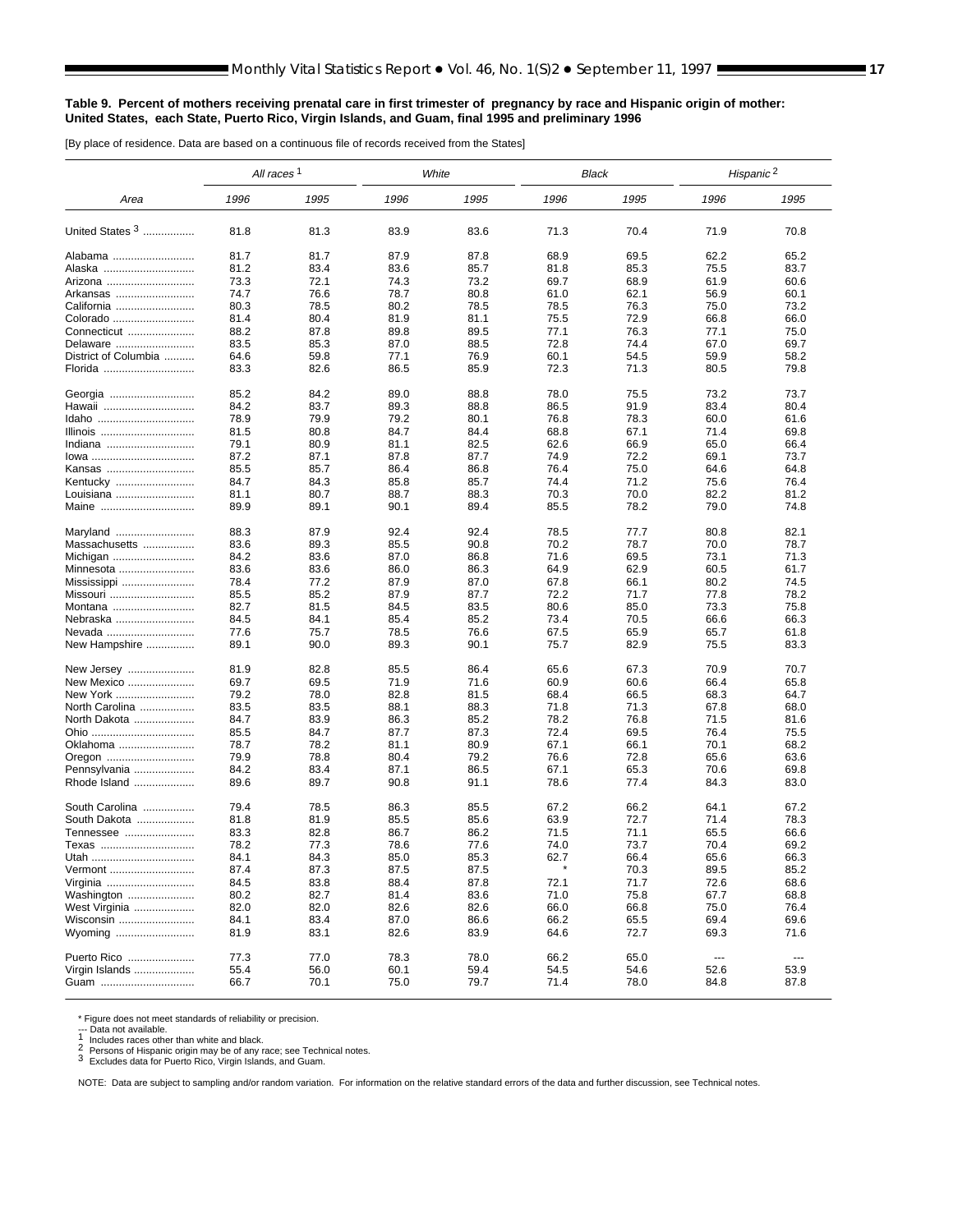<span id="page-17-0"></span>[Data are based on a continuous file of records received from the States. Age-specific rates per 100,000 population in specified group; age-adjusted rates per 100,000 U.S. standard population. The number of deaths and death rates for Hispanic origin and specified races other than white and black should be interpreted with caution because of inconsistencies between reporting Hispanic origin and race on death certificates and censuses and surveys; [see Technical notes. F](#page-34-0)igures for 1996 are based on weighted data rounded to the nearest individual, so categories may not add to totals]

|                                    |               | 1996     | 1995      |                      |  |
|------------------------------------|---------------|----------|-----------|----------------------|--|
| Age, race/Hispanic origin, and sex | Number        | Rate     | Number    | Rate                 |  |
| All races, both sexes              |               |          |           |                      |  |
|                                    | 2,322,265     | 875.4    | 2,312,132 | 880.0                |  |
|                                    | 28.237        | 749.1    | 29.583    | 768.8                |  |
|                                    | 5,974         | 38.5     | 6,393     | 40.6                 |  |
|                                    | 8,430         | 21.9     | 8,596     | 22.5                 |  |
|                                    | 32,677        | 90.2     | 34,244    | 95.3                 |  |
|                                    | 51,549        | 127.7    | 57,745    | 141.3                |  |
|                                    | 96,851        | 223.2    | 102,270   | 240.8                |  |
|                                    | 145,057       | 448.1    | 143,000   | 460.1                |  |
|                                    | 235,016       | 1.100.2  | 235,512   | 1.114.5              |  |
|                                    | 476,122       | 2,550.3  | 480,890   | 2,563.5              |  |
|                                    | 664,975       | 5,817.8  | 652,177   | 5,851.8              |  |
|                                    | 576,801       | 15,334.1 | 561,259   | 15,469.5             |  |
|                                    | 575           | $\cdots$ | 463       | $\sim$ $\sim$        |  |
|                                    |               |          |           |                      |  |
|                                    | $\sim 10$     | 493.6    | $\sim$    | 503.9                |  |
| All races, male                    |               |          |           |                      |  |
|                                    | 1,168,559     | 900.2    | 1,172,959 | 914.1                |  |
|                                    | 15,836        | 821.3    | 16.622    | 843.8                |  |
|                                    | 3,391         | 42.7     | 3,609     | 44.8                 |  |
|                                    | 5.078         | 25.8     | 5.219     | 26.7                 |  |
|                                    | 24,533        | 131.8    | 25,777    | 140.5                |  |
|                                    | 36,372        | 180.1    | 41,826    | 204.7                |  |
|                                    | 64,909        | 300.9    | 70,131    | 333.0                |  |
|                                    | 91,347        | 576.8    | 90,922    | 598.9                |  |
|                                    | 142,030       | 1,397.1  | 142,290   | 1,416.7              |  |
|                                    | 270,416       | 3,248.4  | 274,001   | 3,284.6              |  |
|                                    | 326,194       | 7,270.6  | 319,408   | 7,377.1              |  |
|                                    | 188,068       | 17,580.3 | 182,823   | 17,978.9             |  |
|                                    | 383           |          | 331       |                      |  |
|                                    |               | $\cdots$ |           | $\sim$ $\sim$ $\sim$ |  |
|                                    | $\sim$ $\sim$ | 626.7    | $\sim$    | 646.3                |  |
| All races, female                  |               |          |           |                      |  |
|                                    |               |          |           |                      |  |
|                                    | 1,153,706     | 851.6    | 1,139,173 | 847.3                |  |
|                                    | 12,401        | 673.4    | 12,961    | 690.1                |  |
|                                    | 2,583         | 34.1     | 2,784     | 36.2                 |  |
|                                    | 3,352         | 17.9     | 3,377     | 18.2                 |  |
|                                    | 8,144         | 46.3     | 8,467     | 48.1                 |  |
|                                    | 15,177        | 75.2     | 15.919    | 77.9                 |  |
|                                    | 31,942        | 146.4    | 32,139    | 150.1                |  |
|                                    | 53,710        | 324.9    | 52.078    | 327.6                |  |
|                                    | 92,985        | 830.6    | 93,222    | 840.8                |  |
|                                    | 205,706       | 1.988.5  | 206.889   | 1.986.1              |  |
|                                    | 338,781       | 4,879.1  | 332,769   | 4,882.7              |  |
|                                    | 388,733       | 14,441.4 | 378,436   | 14,492.4             |  |
|                                    | 192           | $\cdots$ | 132       | $\sim$ $\sim$ $\sim$ |  |
|                                    |               |          |           |                      |  |
|                                    | $\cdots$      | 382.3    | $\cdots$  | 385.2                |  |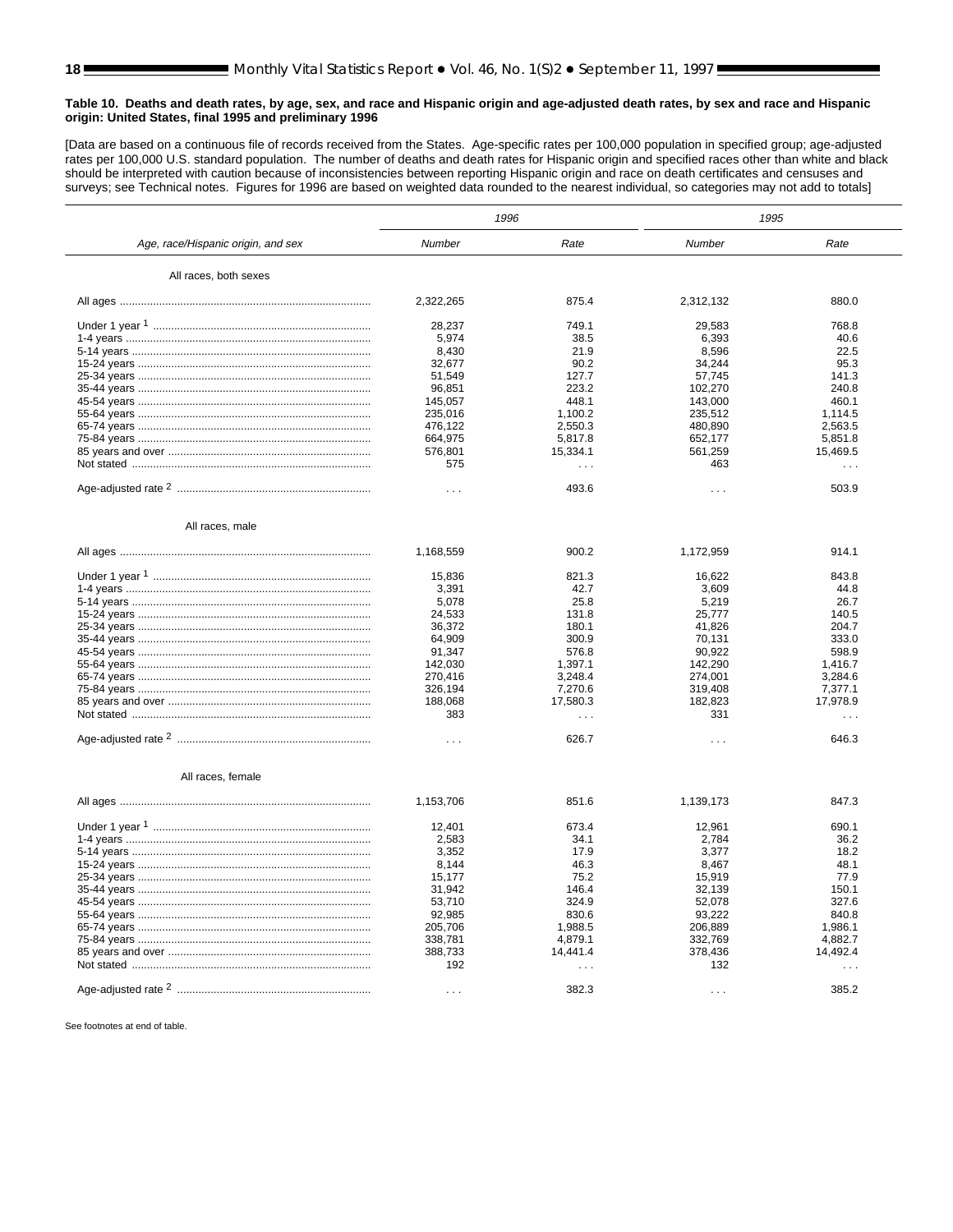[Data are based on a continuous file of records received from the States. Age-specific rates per 100,000 population in specified group; age-adjusted rates per 100,000 U.S. standard population. The number of deaths and death rates for Hispanic origin and specified races other than white and black should be interpreted with caution because of inconsistencies between reporting Hispanic origin and race on death certificates and censuses and surveys; [see Technical notes. F](#page-34-0)igures for 1996 are based on weighted data rounded to the nearest individual, so categories may not add to totals]

|                                    |                      | 1996                 | 1995                 |               |
|------------------------------------|----------------------|----------------------|----------------------|---------------|
| Age, race/Hispanic origin, and sex | Number               | Rate                 | <b>Number</b>        | Rate          |
| White, both sexes                  |                      |                      |                      |               |
|                                    | 2,000,614            | 910.4                | 1,987,437            | 911.3         |
|                                    | 18,749               | 621.8                | 19,490               | 646.5         |
|                                    | 4,044                | 32.9                 | 4,366                | 35.1          |
|                                    | 6,105                | 20.1                 | 6,249                | 20.6          |
|                                    | 23,135               | 80.2                 | 24,185               | 84.3          |
|                                    | 36,170               | 110.2                | 40,572               | 121.5         |
|                                    | 69,566               | 192.8                | 73,239               | 207.0         |
|                                    | 111,561              | 404.3                | 109,784              | 413.0         |
|                                    | 191,386              | 1,039.3              | 191,616              | 1,049.1       |
|                                    | 411,077              | 2,489.6              | 415,324              | 2,495.3       |
|                                    | 598,259              | 5,781.2              | 586,404              | 5,801.4       |
|                                    | 530,141              | 15,563.9             | 515,856              | 15,616.4      |
|                                    | 422                  | $\sim$ $\sim$ $\sim$ | 352                  | $\sim$ $\sim$ |
|                                    |                      |                      |                      |               |
|                                    | $\sim$ $\sim$        | 469.2                | $\sim$ $\sim$ $\sim$ | 476.9         |
| White, male                        |                      |                      |                      |               |
|                                    | 996,851              | 922.6                | 997,277              | 932.1         |
|                                    |                      |                      |                      |               |
|                                    | 10,563               | 683.4                | 11,103               | 717.5         |
|                                    | 2,350                | 37.3                 | 2,477                | 38.8          |
|                                    | 3.668                | 23.5                 | 3.802                | 24.5          |
|                                    | 17,165               | 115.1                | 17,999               | 122.3         |
|                                    | 25,920               | 156.3                | 29.952               | 177.7         |
|                                    | 47,577               | 262.5                | 51,049               | 287.7         |
|                                    | 70.824               | 518.9                | 70.160               | 534.6         |
|                                    | 116,503              | 1,314.3              | 116,820              | 1,330.8       |
|                                    | 235,584              | 3,175.5              | 238,477              | 3,199.0       |
|                                    | 294,652              | 7,229.8              | 288,410              | 7,320.6       |
|                                    | 171,757              | 17,902.6             | 166,772              | 18,152.9      |
|                                    | 287                  | $\sim$ $\sim$ $\sim$ | 256                  | $\cdots$      |
|                                    | $\sim$ $\sim$ $\sim$ | 594.8                | $\sim 100$           | 610.5         |
|                                    |                      |                      |                      |               |
| White, female                      |                      |                      |                      |               |
|                                    | 1,003,764            | 898.7                | 990,160              | 891.3         |
|                                    | 8,186                | 557.1                | 8.387                | 571.6         |
|                                    | 1,694                | 28.3                 | 1,889                | 31.2          |
|                                    | 2,437                | 16.4                 | 2,447                | 16.6          |
|                                    | 5,970                | 42.8                 | 6,186                | 44.3          |
|                                    | 10,249               | 63.1                 | 10,620               | 64.3          |
|                                    | 21,989               | 122.5                | 22,190               | 125.8         |
|                                    | 40,737               | 292.1                | 39,624               | 294.4         |
|                                    | 74,883               | 784.0                | 74,796               | 788.4         |
|                                    | 175,493              | 1,930.0              | 176,847              | 1.924.5       |
|                                    | 303,607              | 4,840.0              | 297,994              | 4,831.1       |
|                                    | 358,385              | 14,647.0             | 349,084              | 14,639.1      |
|                                    | 134                  | $\sim$ .             | 96                   | $\mathbf{r}$  |
|                                    |                      |                      |                      |               |
|                                    | $\cdots$             | 363.4                | $\cdots$             | 364.9         |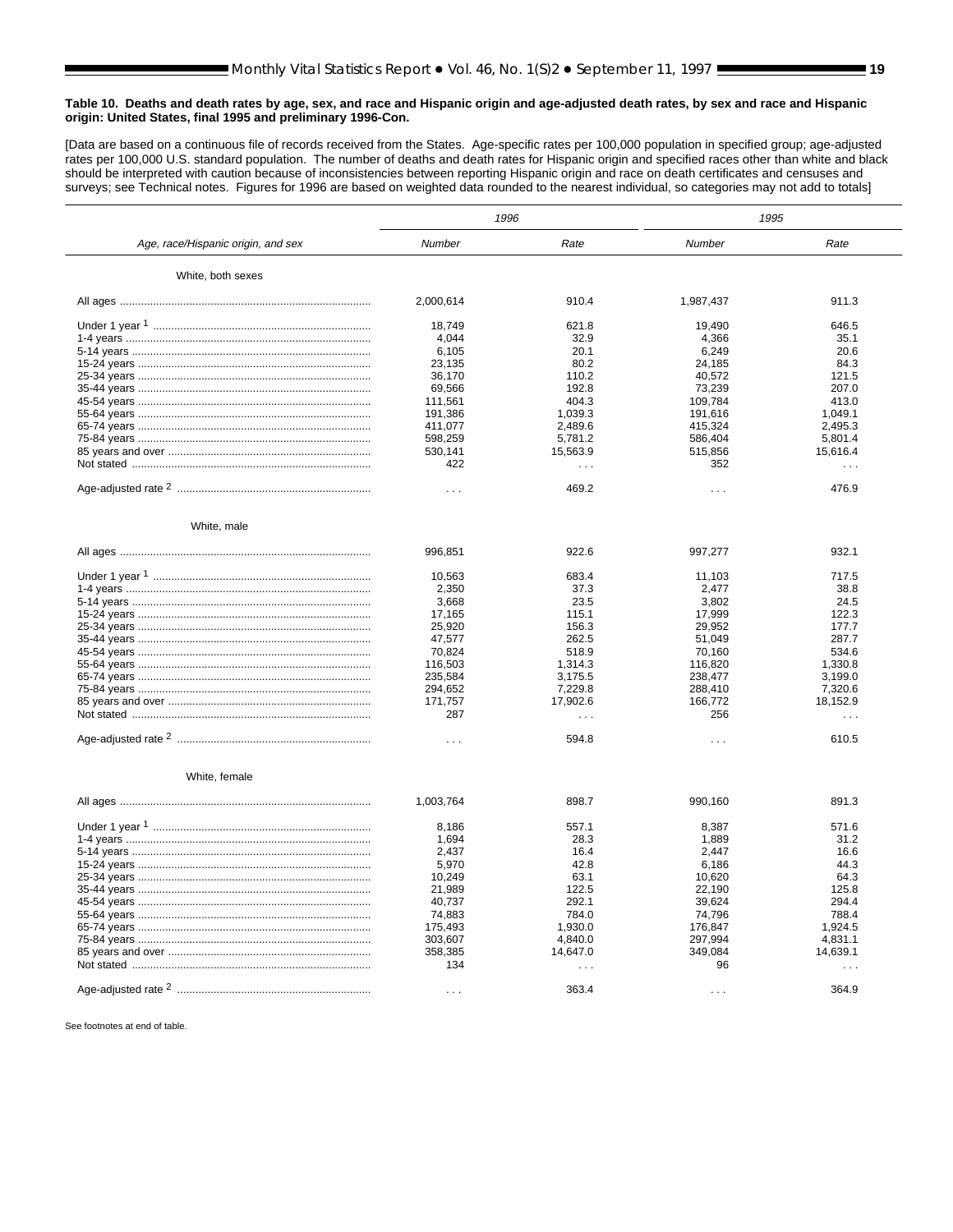[Data are based on a continuous file of records received from the States. Age-specific rates per 100,000 population in specified group; age-adjusted rates per 100,000 U.S. standard population. The number of deaths and death rates for Hispanic origin and specified races other than white and black should be interpreted with caution because of inconsistencies between reporting Hispanic origin and race on death certificates and censuses and surveys; s[ee Technical notes. Fi](#page-34-0)gures for 1996 are based on weighted data rounded to the nearest individual, so categories may not add to totals]

|                                    | 1996                 |                      | 1995     |               |  |
|------------------------------------|----------------------|----------------------|----------|---------------|--|
| Age, race/Hispanic origin, and sex | Number               | Rate                 | Number   | Rate          |  |
| Black, both sexes                  |                      |                      |          |               |  |
|                                    | 281,790              | 841.1                | 286,401  | 864.2         |  |
|                                    | 8,490                | 1,554.1              | 9,118    | 1,467.9       |  |
|                                    | 1,634                | 68.0                 | 1,742    | 70.3          |  |
|                                    | 1,948                | 32.5                 | 1,974    | 33.4          |  |
|                                    | 8,291                | 150.8                | 8,723    | 159.8         |  |
|                                    | 13,713               | 253.4                | 15,440   | 284.9         |  |
|                                    | 24,691               | 464.5                | 26,476   | 511.3         |  |
|                                    | 29,772               | 873.2                | 29,619   | 915.3         |  |
|                                    |                      |                      |          |               |  |
|                                    | 38,461               | 1,782.1              | 38,768   | 1,823.2       |  |
|                                    | 56,723               | 3,472.4              | 57,705   | 3,568.2       |  |
|                                    | 57,562               | 6,803.4              | 57,233   | 6,911.1       |  |
|                                    | 40,373               | 14,101.4             | 39,502   | 14,413.3      |  |
|                                    | 132                  | $\sim$ $\sim$ $\sim$ | 101      | $\sim 10$     |  |
|                                    | $\sim$ $\sim$ $\sim$ | 737.8                | $\sim$   | 765.7         |  |
|                                    |                      |                      |          |               |  |
| Black, male                        |                      |                      |          |               |  |
|                                    | 149,402              | 939.5                | 154,175  | 980.7         |  |
|                                    | 4,698                | 1,697.9              | 5,002    | 1,590.8       |  |
|                                    | 886                  | 72.8                 | 973      | 77.5          |  |
|                                    | 1.172                | 38.5                 | 1.203    | 40.2          |  |
|                                    | 6,469                | 234.7                | 6,803    | 249.2         |  |
|                                    | 9,303                | 362.8                | 10,683   | 416.5         |  |
|                                    | 15,708               | 632.1                | 17,425   | 721.2         |  |
|                                    |                      |                      |          |               |  |
|                                    | 18,390               | 1,190.1              | 18,664   | 1,273.0       |  |
|                                    | 22,454               | 2,396.8              | 22,545   | 2,437.5       |  |
|                                    | 30,183               | 4,423.0              | 31,067   | 4,610.5       |  |
|                                    | 26,709               | 8,587.9              | 26.491   | 8,778.8       |  |
|                                    | 13,349               | 16,017.1             | 13,250   | 16,728.7      |  |
|                                    | 81                   | $\sim$ $\sim$ $\sim$ | 69       | $\sim$ $\sim$ |  |
|                                    | $\sim 100$           | 966.6                | $\sim$   | 1,016.7       |  |
|                                    |                      |                      |          |               |  |
| Black, female                      |                      |                      |          |               |  |
|                                    | 132,387              | 752.2                | 132,226  | 759.0         |  |
|                                    | 3,792                | 1.406.6              | 4.116    | 1.342.0       |  |
|                                    | 747                  | 63.1                 | 769      | 62.9          |  |
|                                    | 776                  | 26.3                 | 771      | 26.5          |  |
|                                    | 1,823                | 66.5                 | 1,920    | 70.3          |  |
|                                    | 4,410                | 154.9                | 4,757    | 166.6         |  |
|                                    | 8,982                | 317.4                | 9,051    | 327.7         |  |
|                                    | 11,382               | 610.5                | 10,955   | 619.0         |  |
|                                    | 16,007               | 1.310.5              | 16,223   | 1.350.3       |  |
|                                    |                      |                      |          |               |  |
|                                    | 26,540               | 2,790.4              | 26,638   | 2,823.7       |  |
|                                    | 30,854               | 5,766.4              | 30,742   | 5,840.3       |  |
|                                    | 27,024               | 13,314.7             | 26,252   | 13,472.2      |  |
|                                    | 51                   | $\cdots$             | 32       | $\cdots$      |  |
|                                    | $\cdots$             | 560.5                | $\cdots$ | 571.0         |  |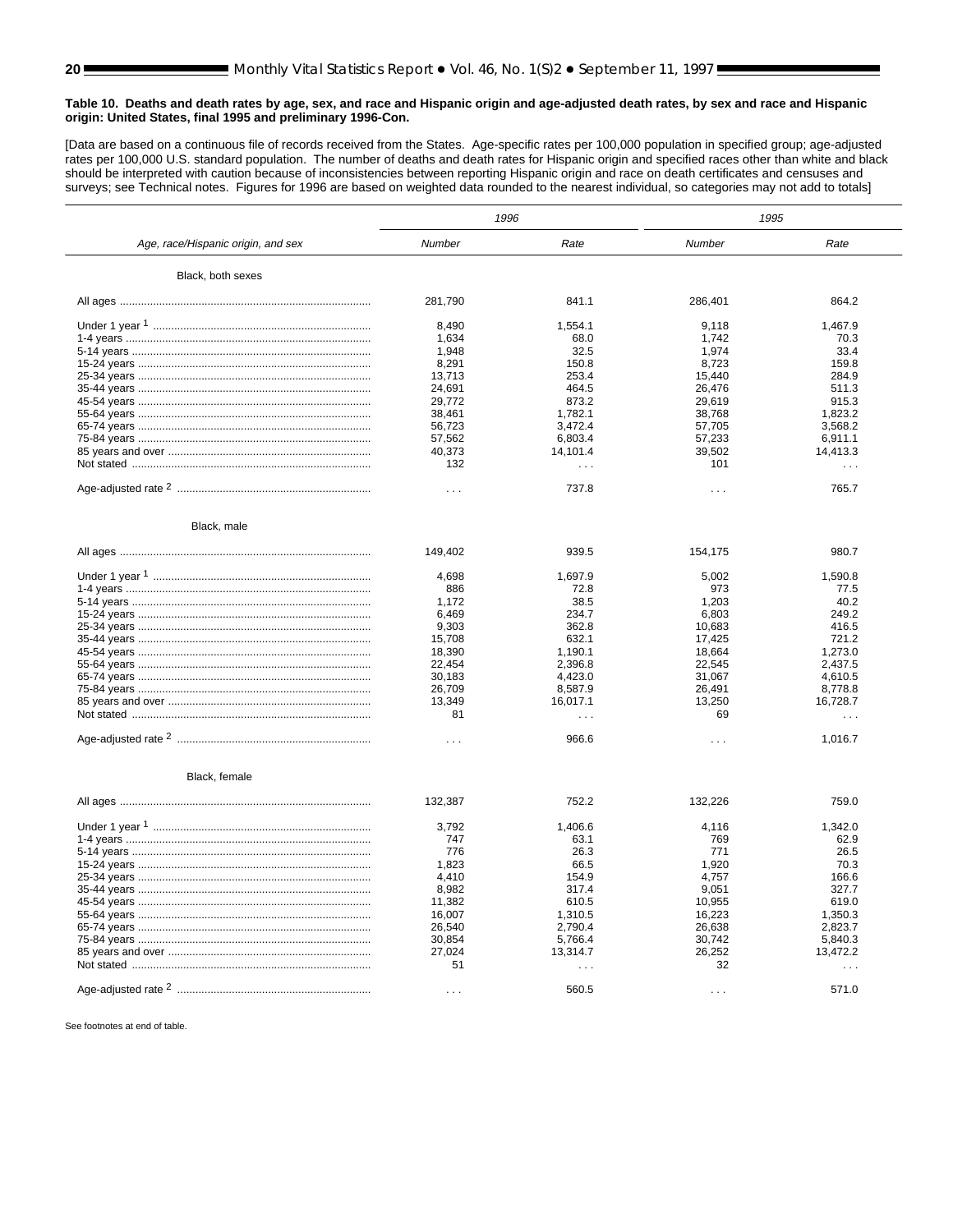[Data are based on a continuous file of records received from the States. Age-specific rates per 100,000 population in specified group; age-adjusted rates per 100,000 U.S. standard population. The number of deaths and death rates for Hispanic origin and specified races other than white and black should be interpreted with caution because of inconsistencies between reporting Hispanic origin and race on death certificates and censuses and surveys; s[ee Technical notes. Fig](#page-34-0)ures for 1996 are based on weighted data rounded to the nearest individual, so categories may not add to totals]

|                                           | 1996                 |                      | 1995     |                      |
|-------------------------------------------|----------------------|----------------------|----------|----------------------|
| Age, race/Hispanic origin, and sex        | Number               | Rate                 | Number   | Rate                 |
| American Indian <sup>3</sup> , both sexes |                      |                      |          |                      |
|                                           | 10,251               | 448.0                | 9,997    | 445.9                |
|                                           | 319                  | 801.8                | 304      | 722.7                |
|                                           | 114                  | 70.1                 | 117      | 70.7                 |
|                                           | 147                  | 31.7                 | 122      | 26.5                 |
|                                           | 483                  | 121.4                | 519      | 134.6                |
|                                           | 699                  | 187.2                | 737      | 201.3                |
|                                           | 980                  | 286.2                | 1,014    | 304.9                |
|                                           | 1,171                | 512.9                | 1,142    | 523.0                |
|                                           | 1,486                | 1,112.2              | 1,472    | 1,130.1              |
|                                           | 1,931                | 2,250.2              | 1,864    | 2.214.2              |
|                                           | 1,791                | 4,091.9              | 1,684    | 4,066.2              |
|                                           | 1,125                | 6,721.6              | 1,020    | 6,804.5              |
|                                           | 5                    |                      | 2        |                      |
|                                           |                      | $\sim$               |          | $\sim 10$            |
|                                           | $\sim$ $\sim$ $\sim$ | 462.6                | $\cdots$ | 468.5                |
| American Indian 3, male                   |                      |                      |          |                      |
|                                           |                      |                      |          |                      |
|                                           | 5,636                | 496.3                | 5,574    | 502.3                |
|                                           | 180                  | 899.4                | 146      | 689.3                |
|                                           | 61                   | 74.1                 | 68       | 81.2                 |
|                                           | 92                   | 39.1                 | 71       | 30.3                 |
|                                           | 357                  | 176.2                | 396      | 202.3                |
|                                           | 496                  | 259.0                | 529      | 284.2                |
|                                           | 632                  | 375.9                | 684      | 420.5                |
|                                           | 642                  | 581.1                | 706      | 668.1                |
|                                           | 871                  | 1,383.0              | 839      | 1,369.5              |
|                                           | 1,032                | 2,658.7              | 987      | 2,605.2              |
|                                           | 849                  | 4,757.1              | 791      | 4,780.0              |
|                                           | 421                  |                      | 356      |                      |
|                                           | 3                    | 7,723.4              | -1       | 7,404.3              |
|                                           |                      | $\sim$ $\sim$ $\sim$ |          | $\sim$ $\sim$ $\sim$ |
|                                           | $\sim 100$           | 563.5                | $\sim$   | 580.4                |
| American Indian 3, female                 |                      |                      |          |                      |
|                                           |                      |                      |          |                      |
|                                           | 4,615                | 400.5                | 4,423    | 390.6                |
|                                           | 139                  | 703.0                | 158      | 756.5                |
|                                           | 53                   | 65.9                 | 49       | 60.0                 |
|                                           | 55                   | 24.1                 | 51       | 22.5                 |
|                                           | 125                  | 64.0                 | 123      | 64.8                 |
|                                           | 203                  | 111.6                | 208      | 115.5                |
|                                           | 348                  | 199.7                | 330      | 194.2                |
|                                           | 529                  | 449.0                | 436      | 386.9                |
|                                           | 615                  | 870.7                | 633      | 917.6                |
|                                           |                      |                      |          |                      |
|                                           | 899                  | 1,912.9              | 877      | 1,894.3              |
|                                           | 942                  | 3,634.0              | 893      | 3,591.1              |
|                                           | 705                  | 6,246.7              | 664      | 6,521.3              |
|                                           | 2                    | $\sim$               | 1        | $\sim$ $\sim$ $\sim$ |
|                                           | $\sim$ $\sim$ $\sim$ | 372.3                |          | 368.0                |
|                                           |                      |                      |          |                      |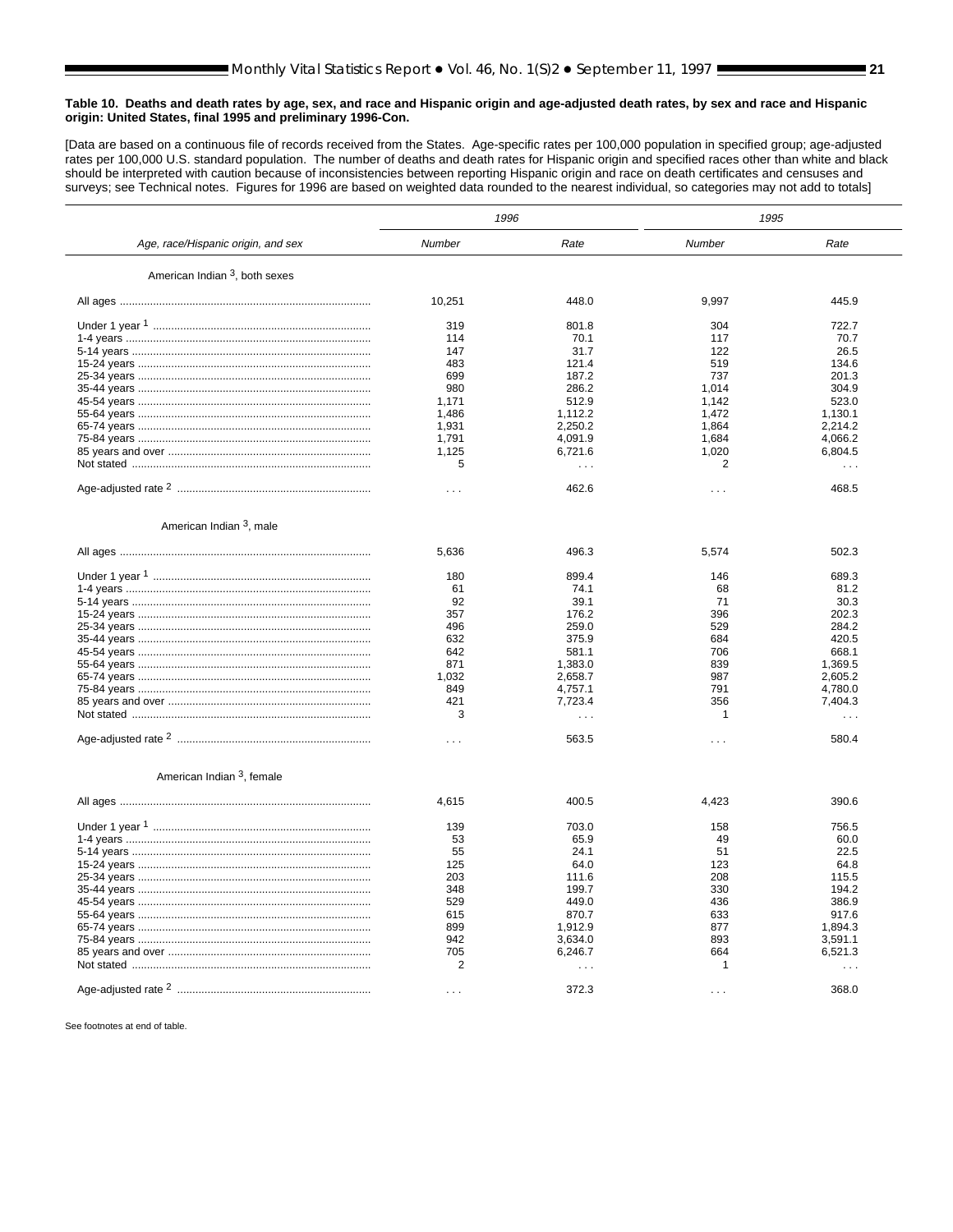[Data are based on a continuous file of records received from the States. Age-specific rates per 100,000 population in specified group; age-adjusted rates per 100,000 U.S. standard population. The number of deaths and death rates for Hispanic origin and specified races other than white and black should be interpreted with caution because of inconsistencies between reporting Hispanic origin and race on death certificates and censuses and surveys; s[ee Technical notes. Fi](#page-34-0)gures for 1996 are based on weighted data rounded to the nearest individual, so categories may not add to totals]

|                                       |                      | 1996                 | 1995     |               |  |
|---------------------------------------|----------------------|----------------------|----------|---------------|--|
| Age, race/Hispanic origin, and sex    | Number               | Rate                 | Number   | Rate          |  |
| Asian or Pacific Islander, both sexes |                      |                      |          |               |  |
|                                       | 29,610               | 303.9                | 28,297   | 304.7         |  |
|                                       | 679                  | 403.5                | 671      | 394.3         |  |
|                                       | 183                  | 27.0                 | 168      | 25.4          |  |
|                                       | 229                  | 15.0                 | 251      | 16.8          |  |
|                                       | 769                  | 52.0                 | 817      | 57.4          |  |
|                                       | 968                  | 54.8                 | 996      | 58.6          |  |
|                                       | 1,615                | 97.6                 | 1.541    | 98.2          |  |
|                                       | 2,554                | 224.7                | 2,455    | 235.8         |  |
|                                       | 3,682                | 562.5                | 3,656    | 599.3         |  |
|                                       | 6,391                | 1,458.5              | 5,997    | 1,449.6       |  |
|                                       | 7,363                | 3.838.5              | 6,856    | 4,093.9       |  |
|                                       | 5,161                | 9,867.9              | 4,881    | 13,635.6      |  |
|                                       | 17                   | $\ldots$             | 8        | $\sim$ $\sim$ |  |
|                                       | $\cdots$             | 278.4                | $\cdots$ | 298.9         |  |
|                                       |                      |                      |          |               |  |
| Asian or Pacific Islander, male       |                      |                      |          |               |  |
|                                       | 16,670               | 353.2                | 15,933   | 354.9         |  |
|                                       | 395                  | 461.1                | 371      | 427.3         |  |
|                                       | 94                   | 27.2                 | 91       | 26.8          |  |
|                                       | 145                  | 18.6                 | 143      | 18.8          |  |
|                                       | 542                  | 72.4                 | 579      | 81.2          |  |
|                                       | 652                  | 76.8                 | 662      | 80.5          |  |
|                                       | 992                  | 125.9                | 973      | 131.4         |  |
|                                       | 1,491                | 280.2                | 1,392    | 286.9         |  |
|                                       | 2.203                | 728.9                | 2.086    | 745.1         |  |
|                                       | 3,617                | 1,959.2              | 3,470    | 1,975.8       |  |
|                                       | 3,985                | 4,854.0              | 3,716    | 5,182.4       |  |
|                                       | 2,542                | 11,781.1             | 2,445    | 17,273.0      |  |
|                                       | 12                   | $\sim$ $\sim$ $\sim$ | 5        | $\sim 100$    |  |
|                                       | $\sim$ $\sim$ $\sim$ | 358.2                | $\cdots$ | 384.4         |  |
|                                       |                      |                      |          |               |  |
| Asian or Pacific Islander, female     |                      |                      |          |               |  |
|                                       | 12,940               | 257.5                | 12,364   | 257.7         |  |
|                                       | 284                  | 343.8                | 300      | 359.9         |  |
|                                       | 89                   | 26.8                 | 77       | 23.8          |  |
|                                       | 84                   | 11.3                 | 108      | 14.7          |  |
|                                       | 227                  | 31.1                 | 238      | 33.5          |  |
|                                       | 315                  | 34.3                 | 334      | 38.1          |  |
|                                       | 623                  | 71.8                 | 568      | 68.6          |  |
|                                       | 1,062                | 175.7                | 1,063    | 191.2         |  |
|                                       | 1,480                | 420.0                | 1,570    | 475.6         |  |
|                                       | 2.774                | 1.094.0              | 2,527    | 1,061.5       |  |
|                                       | 3,378                | 3,078.7              | 3,140    | 3,278.9       |  |
|                                       | 2,619                | 8,524.3              | 2,436    | 11,256.4      |  |
|                                       | 5                    | $\cdots$             | 3        | $\cdots$      |  |
|                                       | $\cdots$             | 214.4                | $\cdots$ | 231.4         |  |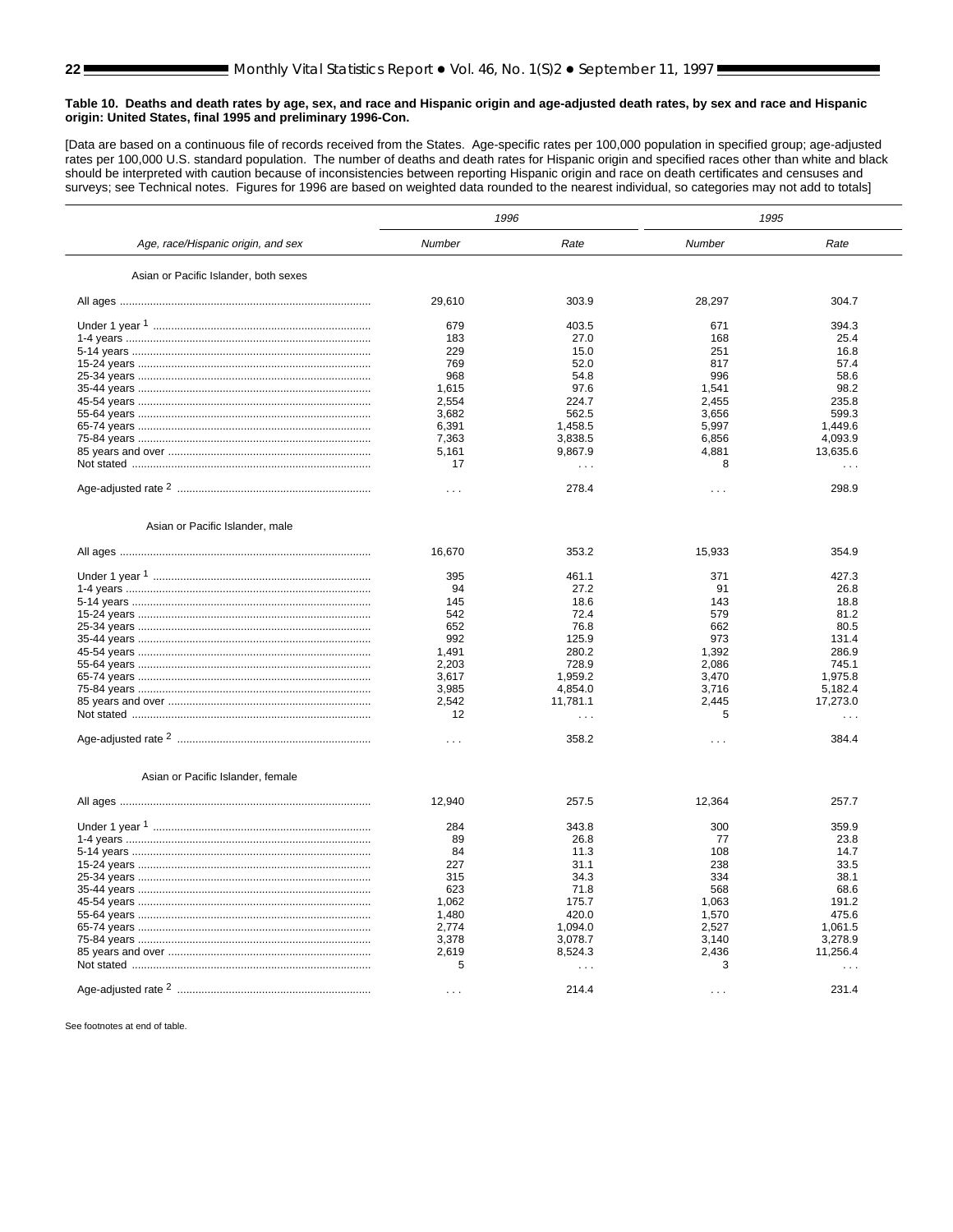[Data are based on a continuous file of records received from the States. Age-specific rates per 100,000 population in specified group; age-adjusted rates per 100,000 U.S. standard population. The number of deaths and death rates for Hispanic origin and specified races other than white and black should be [interpreted with cautio](#page-34-0)n because of inconsistencies between reporting Hispanic origin and race on death certificates and censuses and surveys; see Technical notes. Figures for 1996 are based on weighted data rounded to the nearest individual, so categories may not add to totals]

|                                    |                | 1996     | 1995      |                      |
|------------------------------------|----------------|----------|-----------|----------------------|
| Age, race/Hispanic origin, and sex | Number         | Rate     | Number    | Rate                 |
| Hispanic <sup>4</sup> , both sexes |                |          |           |                      |
|                                    | 95,173         | 336.7    | 94,776    | 352.3                |
|                                    | 4.059          | 606.1    | 4.147     | 632.6                |
|                                    | 856            | 32.9     | 933       | 36.7                 |
|                                    | 1,062          | 20.5     | 1,037     | 20.5                 |
|                                    | 4,647          | 93.4     | 4,928     | 107.1                |
|                                    | 6,356          | 123.4    | 7,238     | 144.2                |
|                                    | 8,297          | 198.5    | 9,051     | 234.1                |
|                                    | 8,849          | 360.6    | 8,662     | 382.3                |
|                                    | 11,496         | 792.2    | 11,221    | 806.6                |
|                                    | 17,578         | 1,778.9  | 17,060    | 1,807.7              |
|                                    | 17,884         | 3,939.3  | 16,911    | 4013.8               |
|                                    | 14,024         | 9,310.6  | 13,510    | 10,481.6             |
|                                    | 66             | $\sim$ . | 78        | $\sim$ $\sim$        |
|                                    |                |          |           |                      |
|                                    | $\sim 10^{-1}$ | 365.7    | $\sim$    | 386.8                |
| Hispanic <sup>4</sup> , male       |                |          |           |                      |
|                                    | 55,336         | 381.1    | 56,167    | 412.1                |
|                                    |                |          |           |                      |
|                                    | 2,337          | 680.8    | 2,312     | 687.2                |
|                                    | 504            | 37.8     | 517       | 39.7                 |
|                                    | 631            | 23.7     | 654       | 25.3                 |
|                                    | 3,755          | 140.3    | 4,030     | 168.7                |
|                                    | 4,901          | 176.4    | 5,755     | 215.7                |
|                                    | 6,115          | 282.5    | 6,755     | 343.3                |
|                                    | 5,949          | 490.8    | 5,885     | 533.3                |
|                                    | 7,003          | 1,026.0  | 6,869     | 1,058.7              |
|                                    | 9,869          | 2,246.9  | 9,694     | 2,322.2              |
|                                    | 8,872          | 4,957.6  | 8.411     | 5,199.0              |
|                                    | 5,343          | 10,412.2 | 5,210     | 12,242.7             |
|                                    | 57             |          | 75        |                      |
|                                    |                | $\sim$ . |           | $\sim$ $\sim$ $\sim$ |
|                                    | $\sim 100$     | 474.0    | $\sim 10$ | 515.0                |
| Hispanic <sup>4</sup> , female     |                |          |           |                      |
|                                    |                |          |           |                      |
|                                    | 39,837         | 289.7    | 38,609    | 290.8                |
|                                    | 1.722          | 527.6    | 1.835     | 575.0                |
|                                    | 352            | 27.7     | 416       | 33.5                 |
|                                    | 431            | 17.0     | 383       | 15.5                 |
|                                    | 892            | 38.8     | 898       | 40.6                 |
|                                    | 1,455          | 61.3     | 1,483     | 63.1                 |
|                                    | 2,181          | 108.2    | 2,296     | 121.0                |
|                                    | 2,900          | 233.5    | 2,777     | 238.9                |
|                                    | 4,493          | 584.6    | 4.352     | 586.2                |
|                                    | 7,710          | 1,404.7  | 7,366     | 1,399.6              |
|                                    | 9,011          | 3,276.3  | 8,500     | 3,275.0              |
|                                    | 8,681          | 8,741.4  | 8,300     | 9,613.6              |
|                                    | 9              |          | 3         |                      |
|                                    |                | $\sim$   |           | $\cdots$             |
|                                    | $\cdots$       | 268.2    | $\cdots$  | 274.4                |

... Category not applicable.<br>
1 Death rates are based on po[pulation estimates; they](#page-34-0) differ from infant mortality rates, which are based on live births and are shown separately for "Under 1 year."<br>
2 For method of computati

NOTE: Data are subject to sampling and/or random variation. For information on the relative standard errors of the data and further discussion, [see Technical notes.](#page-34-0)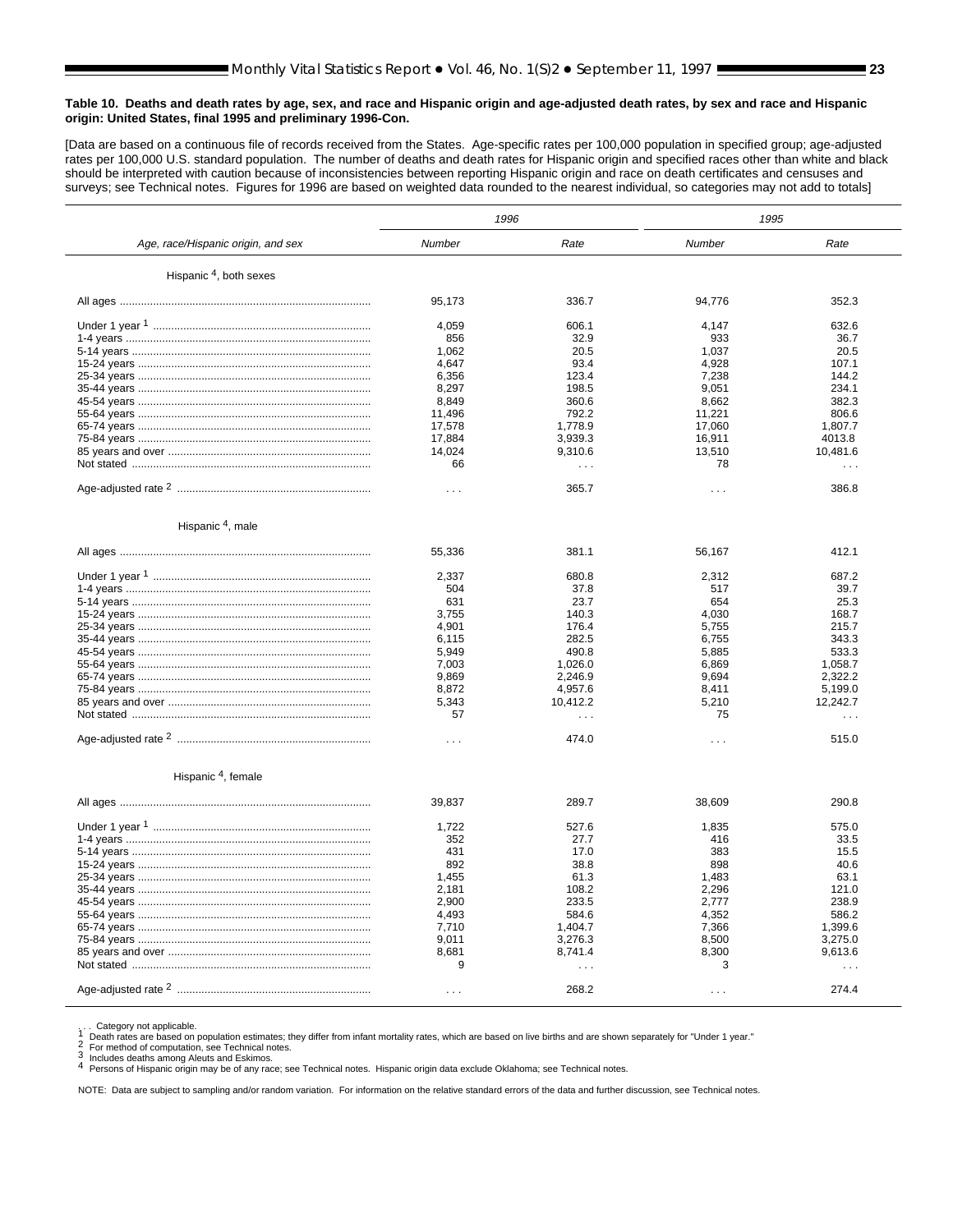<span id="page-23-0"></span>**Table 11. Deaths, death rates, and age-adjusted death rates for 72 selected causes, Human immunodeficiency virus infection, Alzheimer's disease, Injury by firearms, Drug-induced deaths, Alcohol-induced deaths, and Injury at work: United States, final 1995 and preliminary 1996**

[Data are based on a continuous file of records received from the States. Rates per 100,000 population; age-adjusted rates per 100,000 U.S. standard population; see [Technical notes. F](#page-34-0)or explanation of asterisks preceding cause-of-death categories, see Technical notes. Figures for 1996 are based on weighted data rounded to the nearest individual, so categories may not add to totals]

|                                                                                             |           | 1996    |                      |               | 1995    |                      |  |
|---------------------------------------------------------------------------------------------|-----------|---------|----------------------|---------------|---------|----------------------|--|
| Cause of death (based on Ninth Revision, International Classification of Diseases,<br>1975) | Number    | Rate    | Age-adjusted<br>rate | <b>Number</b> | Rate    | Age-adjusted<br>rate |  |
|                                                                                             | 2,322,421 | 875.4   | 494.1                | 2,312,132     | 880.0   | 503.9                |  |
|                                                                                             | 7         | $\star$ | $\pmb{\ast}$         | 12            | $\star$ |                      |  |
|                                                                                             | 842       | 0.3     | 0.2                  | 793           | 0.3     | 0.2                  |  |
|                                                                                             | 1,194     | 0.5     | 0.3                  | 1,336         | 0.5     | 0.3                  |  |
|                                                                                             | 902       | 0.3     | 0.2                  | 1,044         | 0.4     | 0.2                  |  |
|                                                                                             | 291       | 0.1     | 0.1                  | 292           | 0.1     | 0.1                  |  |
|                                                                                             | 5         |         |                      | 6             |         |                      |  |
| Streptococcal sore throat, scarlatina, and erysipelas (034-035)                             | 14        | $\star$ | $\pmb{\ast}$         | 9             | $\star$ |                      |  |
|                                                                                             | 285       | 0.1     | 0.1                  | 273           | 0.1     | 0.1                  |  |
|                                                                                             | 21,395    | 8.1     | 4.1                  | 20,965        | 8.0     | 4.1                  |  |
|                                                                                             | 1         | ×       |                      | 1             |         |                      |  |
|                                                                                             |           | $\star$ | $\pmb{\ast}$         | 2             | $\star$ |                      |  |
|                                                                                             | 3,811     | 1.4     | 1.1                  | 3,400         | 1.3     | 1.0                  |  |
|                                                                                             | 65        | 0.0     | 0.0                  | 65            | 0.0     | 0.0                  |  |
| All other infectious and parasitic diseases                                                 |           |         |                      |               |         |                      |  |
| (001-003,005,020-032,037,039-041,*042-*044,046-054,056-066,071-088,098-                     |           |         |                      |               |         |                      |  |
|                                                                                             | 39,695    | 15.0    | 13.6                 | 50,266        | 19.1    | 17.6                 |  |
| Malignant neoplasms, including neoplasms of lymphatic and hematopoietic tissues             |           |         |                      |               |         |                      |  |
|                                                                                             | 544,278   | 205.2   | 129.1                | 538,455       | 204.9   | 129.9                |  |
|                                                                                             | 7,803     | 2.9     | 2.0                  | 8,060         | 3.1     | 2.1                  |  |
| Malignant neoplasms of digestive organs and peritoneum (150-159)                            | 127,726   | 48.1    | 28.8                 | 126,617       | 48.2    | 29.1                 |  |
| Malignant neoplasms of respiratory and intrathoracic organs (160-165)                       | 158,606   | 59.8    | 39.6                 | 156,378       | 59.5    | 39.7                 |  |
|                                                                                             | 44,062    | 16.6    | 11.2                 | 44,209        | 16.8    | 11.5                 |  |
|                                                                                             | 60.441    | 22.8    | 12.5                 | 60,507        | 23.0    | 12.8                 |  |
|                                                                                             | 23.152    | 8.7     | 5.1                  | 22,639        | 8.6     | 5.1                  |  |
| Malignant neoplasms of all other and unspecified sites (170-173,190-199)                    | 67,151    | 25.3    | 16.8                 | 65,678        | 25.0    | 16.7                 |  |
|                                                                                             | 20.506    | 7.7     | 4.9                  | 20,148        | 7.7     | 4.8                  |  |
| Other malignant neoplasms of lymphatic and hematopoietic tissues (200-203)                  | 34,831    | 13.1    | 8.2                  | 34,219        | 13.0    | 8.2                  |  |
| Benign neoplasms, carcinoma in situ, and neoplasms of uncertain behavior and of             |           |         |                      |               |         |                      |  |
|                                                                                             | 7,798     | 2.9     | 1.7                  | 7,759         | 3.0     | 1.7                  |  |
|                                                                                             | 61,559    | 23.2    | 13.6                 | 59,254        | 22.6    | 13.3                 |  |
|                                                                                             | 3,710     | 1.4     | 0.5                  | 3,584         | 1.4     | 0.5                  |  |
|                                                                                             | 4,376     | 1.6     | 0.9                  | 4,556         | 1.7     | 0.9                  |  |
|                                                                                             | 769       | 0.3     | 0.3                  | 761           | 0.3     | 0.2                  |  |
|                                                                                             | 951,302   | 358.6   | 171.0                | 951,406       | 362.1   | 174.9                |  |
|                                                                                             | 733,834   | 276.6   | 134.6                | 737,563       | 280.7   | 138.3                |  |
|                                                                                             | 5,043     | 1.9     | 1.1                  | 5,147         | 2.0     | 1.1                  |  |
|                                                                                             | 25,907    | 9.8     | 5.1                  | 25,014        | 9.5     | 5.1                  |  |
|                                                                                             | 2,475     | 0.9     | 0.4                  | 2,484         | 0.9     | 0.4                  |  |
|                                                                                             | 476,818   | 179.7   | 87.0                 | 481,287       | 183.2   | 89.5                 |  |
|                                                                                             | 214.260   | 80.8    | 42.2                 | 218,229       | 83.1    | 43.8                 |  |
|                                                                                             | 2,819     | 1.1     | 0.6                  | 2,740         | 1.0     | 0.6                  |  |
|                                                                                             | 830       | 0.3     | 0.1                  | 840           | 0.3     | 0.1                  |  |
| Old myocardial infarction and other forms of chronic ischemic heart disease                 |           |         |                      |               |         |                      |  |
|                                                                                             | 258,909   | 97.6    | 44.0                 | 259,478       | 98.8    | 44.9                 |  |
|                                                                                             | 17,252    | 6.5     | 2.7                  | 16,241        | 6.2     | 2.6                  |  |
|                                                                                             | 206,339   | 77.8    | 38.3                 | 207.390       | 78.9    | 39.5                 |  |
|                                                                                             | 12,947    | 4.9     | 2.3                  | 12,483        | 4.8     | 2.3                  |  |
|                                                                                             | 160,431   | 60.5    | 26.5                 | 157,991       | 60.1    | 26.7                 |  |
|                                                                                             | 23,522    | 8.9     | 5.2                  | 22,645        | 8.6     | 5.1                  |  |
| Cerebral thrombosis and unspecified occlusion of cerebral arteries (434.0,434.9)            | 13,124    | 4.9     | 2.1                  | 13,901        | 5.3     | 2.2                  |  |
|                                                                                             | 675       | 0.3     | 0.1                  | 627           | 0.2     | 0.1                  |  |
| All other and late effects of cerebrovascular diseases (430,433,435-438)                    | 123,110   | 46.4    | 19.2                 | 120,818       | 46.0    | 19.2                 |  |
|                                                                                             | 16,803    | 6.3     | 2.2                  | 16,723        | 6.4     | 2.3                  |  |
| Other diseases of arteries, arterioles, and capillaries (441-448)                           | 27,287    | 10.3    | 5.3                  | 26,646        | 10.1    | 5.3                  |  |
|                                                                                             | 460       | 0.2     | 0.1                  | 532           | 0.2     | 0.1                  |  |
|                                                                                             | 82,579    | 31.1    | 12.6                 | 82,923        | 31.6    | 12.9                 |  |
|                                                                                             | 81,972    | 30.9    | 12.5                 | 82,317        | 31.3    | 12.8                 |  |
|                                                                                             | 607       | 0.2     | 0.1                  | 606           | 0.2     | 0.1                  |  |
| Chronic obstructive pulmonary diseases and allied conditions (490-496)                      | 106,146   | 40.0    | 21.0                 | 102,899       | 39.2    | 20.8                 |  |
|                                                                                             | 3,166     | 1.2     | 0.6                  | 3,333         | 1.3     | 0.6                  |  |
|                                                                                             | 17,367    | 6.5     | 3.6                  | 16,927        | 6.4     | 3.6                  |  |
|                                                                                             | 5,641     | 2.1     | 1.5                  | 5,637         | 2.1     | 1.5                  |  |
| Other chronic obstructive pulmonary diseases and allied conditions (494-496)                | 79,971    | 30.1    | 15.2                 | 77,002        | 29.3    | 15.0                 |  |
|                                                                                             | 5,091     | 1.9     | 0.9                  | 5,464         | 2.1     | 1.0                  |  |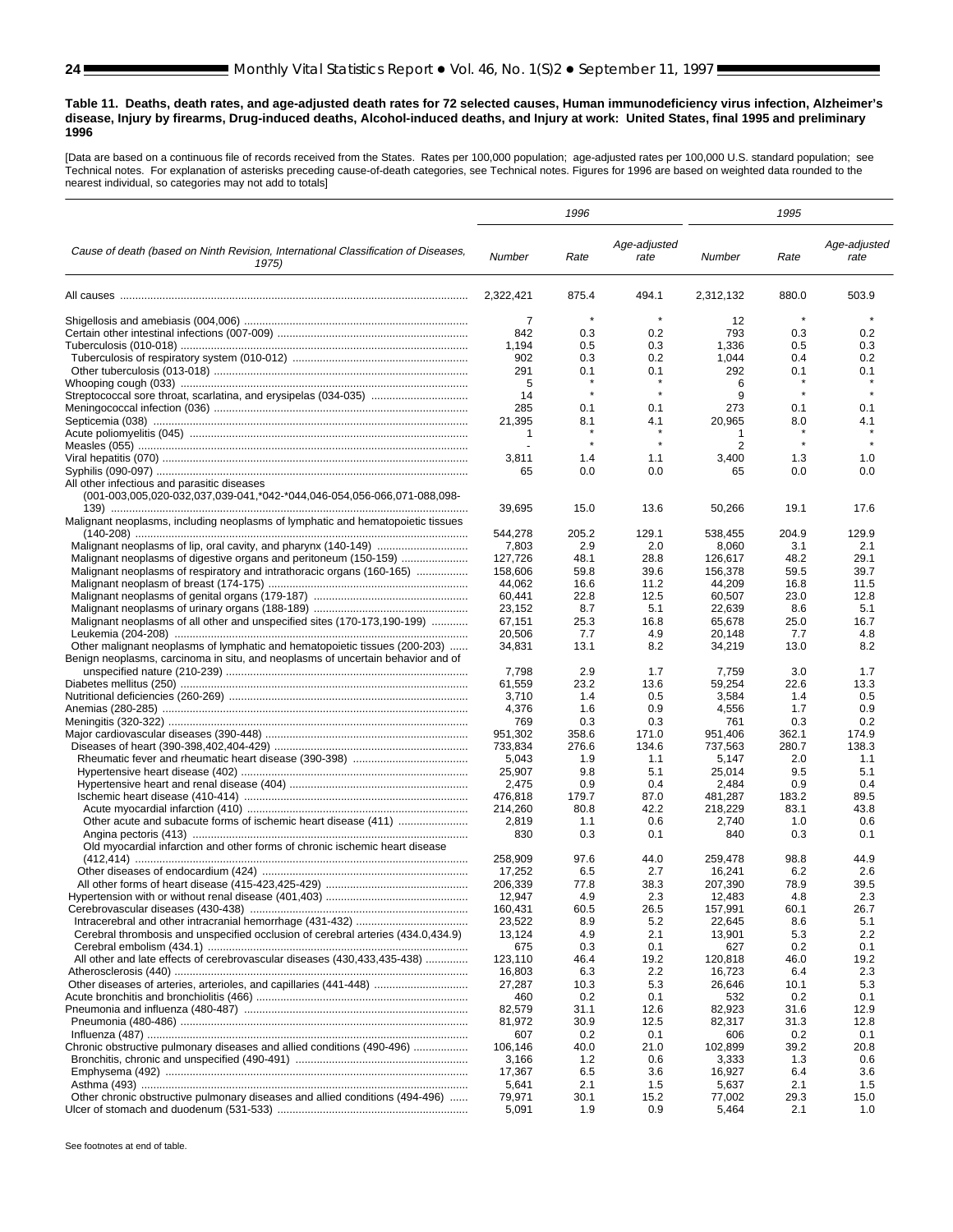#### **Table 11. Deaths, death rates, and age-adjusted death rates for 72 selected causes, Human immunodeficiency virus infection, Alzheimer's disease, Injury by firearms, Drug-induced deaths, Alcohol-induced deaths, and Injury at work: United States, final 1995 and preliminary 1996 -Con.**

[Data are based on a continuous file of records received from the States. Rates per 100,000 population; age-adjusted rates per 100,000 U.S. standard population; see [Technical notes.](#page-34-0) For explanation of asterisks preceding cause-of-death categories, see Technical notes. Figures for 1996 are based on weighted data rounded to the nearest individual, so categories may not add to totals]

|                                                                                             |         | 1996 |                      | 1995    |      |                      |  |
|---------------------------------------------------------------------------------------------|---------|------|----------------------|---------|------|----------------------|--|
| Cause of death (based on Ninth Revision, International Classification of Diseases,<br>1975) | Number  | Rate | Age-adjusted<br>rate | Number  | Rate | Age-adjusted<br>rate |  |
|                                                                                             | 425     | 0.2  | 0.1                  | 398     | 0.2  | 0.1                  |  |
| Hernia of abdominal cavity and intestinal obstruction without mention of hernia             |         |      |                      |         |      |                      |  |
|                                                                                             | 6.500   | 2.5  | 1.0                  | 6.188   | 2.4  | 1.0                  |  |
|                                                                                             | 25,135  | 9.5  | 7.5                  | 25,222  | 9.6  | 7.6                  |  |
|                                                                                             | 2,809   | 1.1  | 0.5                  | 2.751   | 1.0  | 0.5                  |  |
|                                                                                             | 24,392  | 9.2  | 4.3                  | 23,676  | 9.0  | 4.3                  |  |
|                                                                                             | 319     | 0.1  | 0.1                  | 292     | 0.1  | 0.0                  |  |
| Chronic glomerulonephritis, nephritis and nephropathy, not specified as acute or            |         |      |                      |         |      |                      |  |
|                                                                                             | 1,625   | 0.6  | 0.3                  | 1.504   | 0.6  | 0.3                  |  |
| Renal failure, disorders resulting from impaired renal function, and small kidney of        |         |      |                      |         |      |                      |  |
|                                                                                             | 22,449  | 8.5  | 4.0                  | 21,880  | 8.3  | 4.0                  |  |
|                                                                                             | 890     | 0.3  | 0.2                  | 918     | 0.3  | 0.2                  |  |
|                                                                                             | 462     | 0.2  | 0.1                  | 406     | 0.2  | 0.1                  |  |
| Complications of pregnancy, childbirth, and the puerperium (630-676)                        | 276     | 0.1  | 0.1                  | 277     | 0.1  | 0.1                  |  |
|                                                                                             | 39      | 0.0  | 0.0                  | 28      | 0.0  | 0.0                  |  |
| Other complications of pregnancy, childbirth, and the puerperium (640-676)                  | 237     | 0.1  | 0.1                  | 249     | 0.1  | 0.1                  |  |
|                                                                                             | 11,926  | 4.5  | 4.3                  | 11.891  | 4.5  | 4.4                  |  |
|                                                                                             | 12.809  | 4.8  | 5.2                  | 13,471  | 5.1  | 5.4                  |  |
| Birth trauma, intrauterine hypoxia, birth asphyxia, and respiratory distress                |         |      |                      |         |      |                      |  |
|                                                                                             | 2.022   | 0.8  | 0.8                  | 2.168   | 0.8  | 0.9                  |  |
| Other conditions originating in the perinatal period (760-766,770-779)                      | 10,787  | 4.1  | 4.4                  | 11,303  | 4.3  | 4.5                  |  |
|                                                                                             | 30.371  | 11.4 | 8.1                  | 27,283  | 10.4 | 7.2                  |  |
|                                                                                             | 222,386 | 83.8 | 41.3                 | 214,121 | 81.5 | 41.1                 |  |
|                                                                                             | 93.874  | 35.4 | 30.1                 | 93,320  | 35.5 | 30.5                 |  |
|                                                                                             | 43,449  | 16.4 | 16.2                 | 43,363  | 16.5 | 16.3                 |  |
|                                                                                             | 50,425  | 19.0 | 13.9                 | 49,957  | 19.0 | 14.2                 |  |
|                                                                                             | 30,862  | 11.6 | 10.8                 | 31,284  | 11.9 | 11.2                 |  |
|                                                                                             | 20,738  | 7.8  | 8.4                  | 22,895  | 8.7  | 9.4                  |  |
|                                                                                             | 3,185   | 1.2  | 1.1                  | 3,310   | 1.3  | 1.2                  |  |
|                                                                                             |         |      |                      |         |      |                      |  |
|                                                                                             | 32.655  | 12.3 | 11.6                 | 43.115  | 16.4 | 15.6                 |  |
|                                                                                             | 21,166  | 8.0  | 2.7                  | 20,606  | 7.8  | 2.7                  |  |
| Injury by firearms <sup>3</sup> (E922,E955.0-E955.4,E965.0-E965.4,E970,E985.0-E985.4)       | 34.234  | 12.9 | 13.0                 | 35.957  | 13.7 | 13.9                 |  |
| Drug-induced deaths <sup>3</sup>                                                            |         |      |                      |         |      |                      |  |
| (292,304,305.2-305.9,E850-E858,E950.0-E950.5,E962.0,E980.0-E980.5)                          | 13.316  | 5.0  | 4.7                  | 14,218  | 5.4  | 5.1                  |  |
| Alcohol-induced deaths <sup>3</sup>                                                         |         |      |                      |         |      |                      |  |
|                                                                                             | 19.480  | 7.3  | 6.3                  | 20,231  | 7.7  | 6.7                  |  |
|                                                                                             |         |      |                      |         |      |                      |  |
|                                                                                             | 5.687   | 2.1  | 2.0                  | 5.895   | 2.2  | 2.1                  |  |

- Quantity zero.<br>\* Figure does not meet standards of reliability or precision (see Technical notes).

 $\begin{array}{l} \text{1} \quad \text{included in All other infections and parasite diseases.}\\ \text{2} \quad \text{included in All other diseases.}\\ \text{3} \quad \text{Induded in selected categories.}\\ \text{4} \quad \text{Injury at work described in Technical notes.}\\ \end{array}$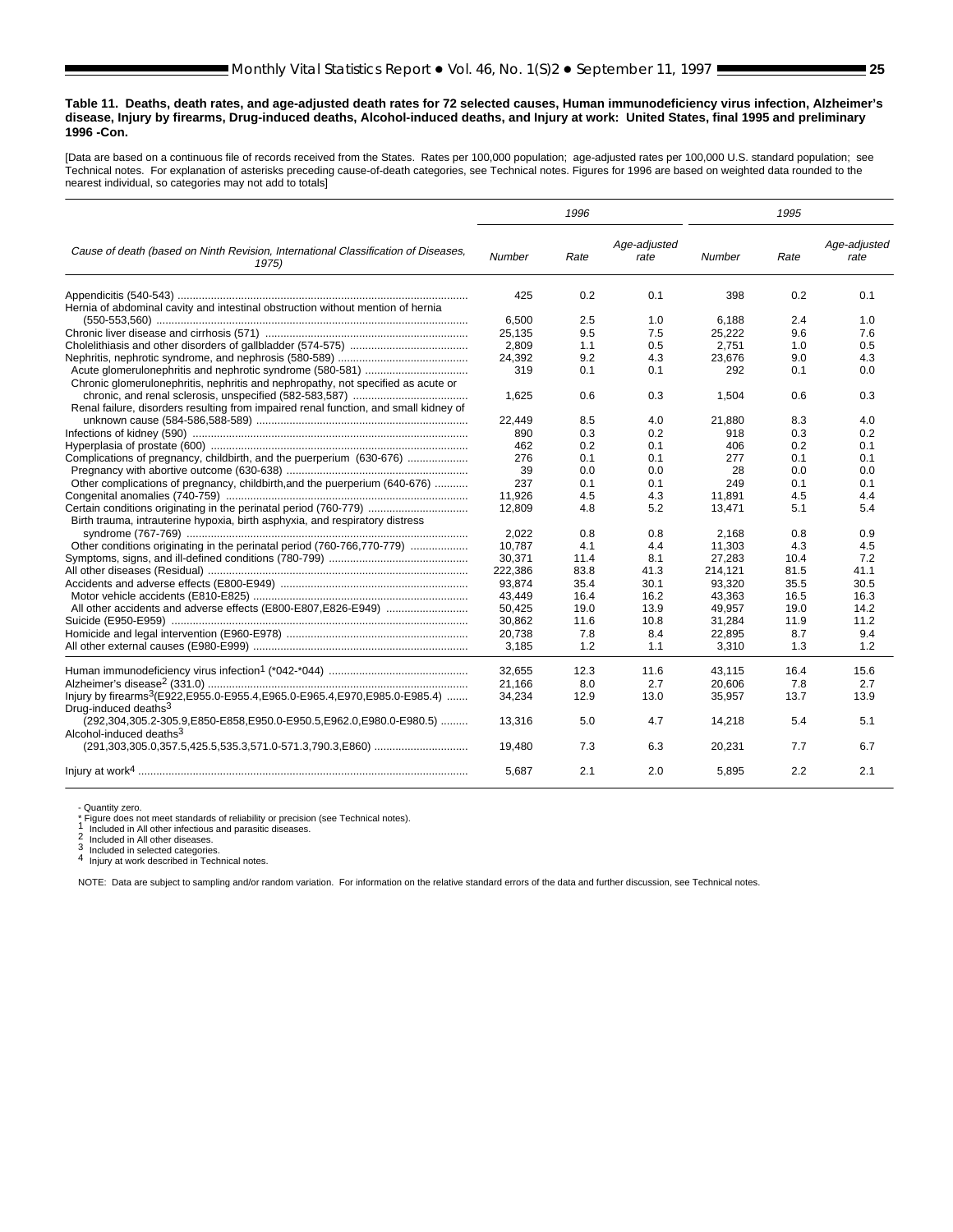#### <span id="page-25-0"></span>**Table 12. Deaths, death rates, and age-adjusted death rates for 16 selected subcategories of Malignant neoplasms, including neoplasms of lymphatic and hematopoietic tissues: United States, final 1995 and preliminary 1996**

[Data are based on a continuous file of records received from the States. Rates per 100,000 population; age-adjusted rates per 100,000 U.S. standard population; s[ee Technical notes. Fig](#page-34-0)ures for 1996 are based on weighted data rounded to the nearest individual]

|                                                                                                        | 1996    |       |                          | 1995    |       |                          |  |
|--------------------------------------------------------------------------------------------------------|---------|-------|--------------------------|---------|-------|--------------------------|--|
| Cause of death (based on Ninth Revision, International Classification of Diseases, 1975)               | Number  | Rate  | Age-<br>adjusted<br>rate | Number  | Rate  | Age-<br>adjusted<br>rate |  |
| Malignant neoplasms, including neoplasms of lymphatic and hematopoietic tissues <sup>1</sup> (140-208) | 544.278 | 205.2 | 129.1                    | 538.455 | 204.9 | 129.9                    |  |
|                                                                                                        | 11.328  | 4.3   | 2.9                      | 10.969  | 4.2   | 2.9                      |  |
|                                                                                                        | 13,448  | 5.1   | 3.0                      | 13,645  | 5.2   | 3.2                      |  |
| Malignant neoplasm of colon, rectum, rectosigmoid junction, and anus (153,154)                         | 57,058  | 21.5  | 12.4                     | 57.333  | 21.8  | 12.7                     |  |
|                                                                                                        | 27.596  | 10.4  | 6.2                      | 26.766  | 10.2  | 6.2                      |  |
|                                                                                                        | 153,331 | 57.8  | 38.2                     | 151.200 | 57.5  | 38.3                     |  |
|                                                                                                        | 7,348   | 2.8   | 2.0                      | 6,907   | 2.6   | 1.9                      |  |
|                                                                                                        | 4,537   | 1.7   | 1.3                      | 4.503   | 1.7   | 1.3                      |  |
| Malignant neoplasm of body of uterus and of uterus, part unspecified (179,182)                         | 6,277   | 2.4   | 1.4                      | 6.237   | 2.4   | 1.4                      |  |
|                                                                                                        | 13.271  | 5.0   | 3.3                      | 13.342  | 5.1   | 3.3                      |  |
|                                                                                                        | 34,405  | 13.0  | 6.1                      | 34.475  | 13.1  | 6.2                      |  |
|                                                                                                        | 11,553  | 4.4   | 2.2                      | 11.084  | 4.2   | 2.2                      |  |
| Malignant neoplasm of kidney and other and unspecified urinary organs (189)                            | 11.598  | 4.4   | 2.9                      | 11,555  | 4.4   | 2.9                      |  |
| Malignant neoplasm of brain and other and unspecified parts of nervous system (191,192)                | 12.334  | 4.6   | 3.6                      | 12.063  | 4.6   | 3.5                      |  |
|                                                                                                        | 1,420   | 0.5   | 0.4                      | 1,431   | 0.5   | 0.4                      |  |
|                                                                                                        | 23.055  | 8.7   | 5.4                      | 22.522  | 8.6   | 5.4                      |  |
|                                                                                                        | 10,355  | 3.9   | 2.3                      | 10,266  | 3.9   | 2.4                      |  |

1 Includes figures for subcategories not shown.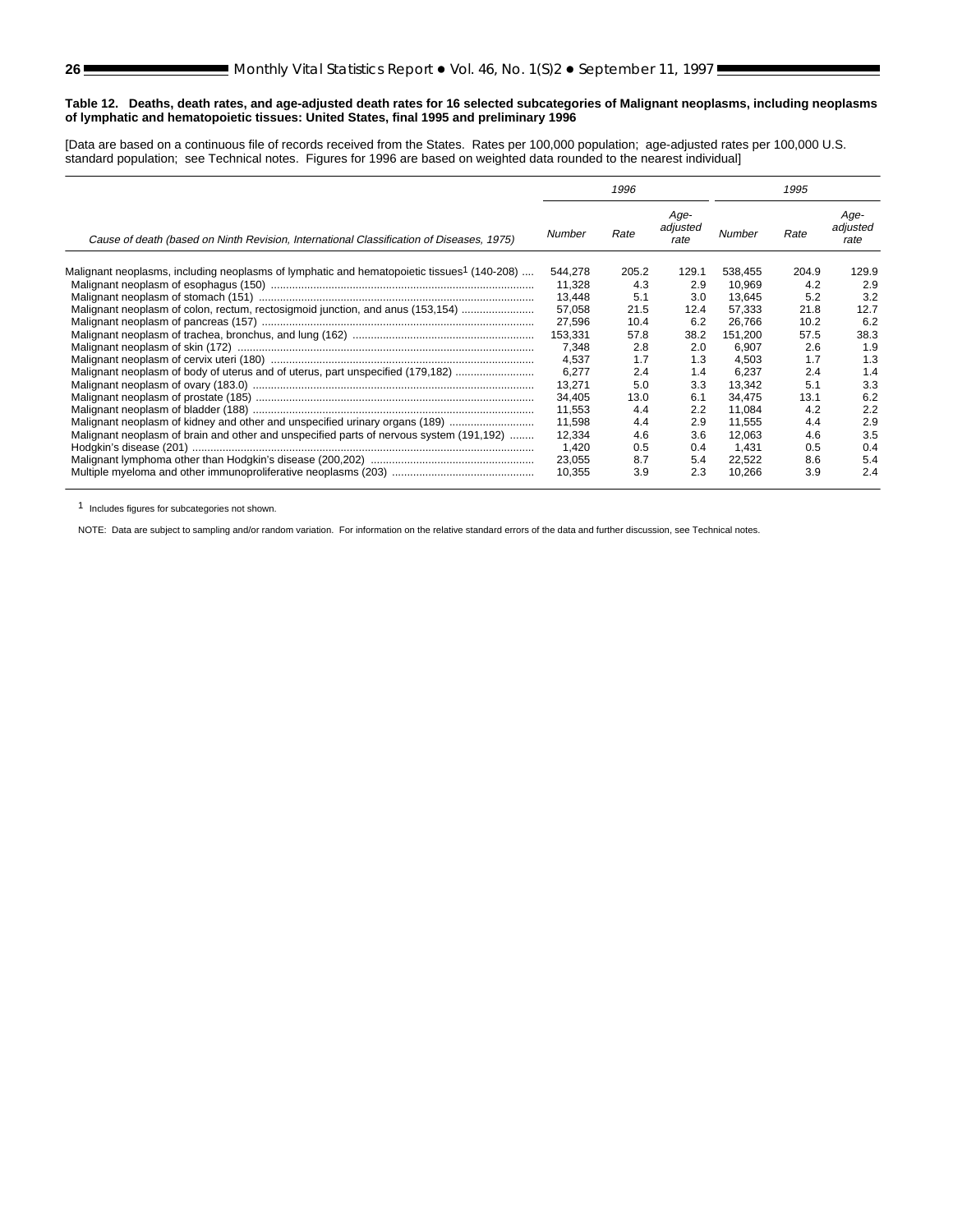#### <span id="page-26-0"></span>**Table 13. Deaths, death rates, and age-adjusted death rates: United States, each State, Puerto Rico, Virgin Islands, and Guam, final 1995 and preliminary 1996**

[By place of residence. Data are based on a continuous file of records received from the States. Rates per 100,000 population; age-adjusted rates per 100,000 U.S. standard population; s[ee Technical notes. Fig](#page-34-0)ures for 1996 are based on weighted data rounded to the nearest individual, so categories may not add to totals]

|                      |                  | 1996             |                      |                  | 1995                                                                                                                                                                                                                                                                                                                                                                                         |                      |  |  |
|----------------------|------------------|------------------|----------------------|------------------|----------------------------------------------------------------------------------------------------------------------------------------------------------------------------------------------------------------------------------------------------------------------------------------------------------------------------------------------------------------------------------------------|----------------------|--|--|
|                      |                  |                  | Age-adjusted         |                  |                                                                                                                                                                                                                                                                                                                                                                                              | Age-adjusted         |  |  |
| Area                 | Number           | Rate             | rate                 | Number           | Rate                                                                                                                                                                                                                                                                                                                                                                                         | rate                 |  |  |
| United States 1      | 2,322,265        | 875.4            | 493.6                | 2,312,132        | 880.0                                                                                                                                                                                                                                                                                                                                                                                        | 503.9                |  |  |
|                      | 42,840           | 1.002.6          | 580.8                | 42,362           | 996.1                                                                                                                                                                                                                                                                                                                                                                                        | 582.6                |  |  |
|                      | 2,581            | 425.2            | 473.7                | 2,553            | 423.0                                                                                                                                                                                                                                                                                                                                                                                        | 489.0                |  |  |
|                      | 38,950           | 879.6            | 506.6                | 35,342           | 837.9                                                                                                                                                                                                                                                                                                                                                                                        | 498.9                |  |  |
|                      | 26,525           | 1,056.9          | 549.3                | 26,702           | 1,075.1                                                                                                                                                                                                                                                                                                                                                                                      | 561.8                |  |  |
|                      | 230,601          | 723.4            | 461.9                | 224,213          | 709.8                                                                                                                                                                                                                                                                                                                                                                                        | 464.9                |  |  |
|                      | 25,951           | 678.9            | 435.9                | 25,011           | 667.6                                                                                                                                                                                                                                                                                                                                                                                        | 439.2                |  |  |
|                      | 29,594           | 903.8            | 443.9                | 29,457           | 899.5                                                                                                                                                                                                                                                                                                                                                                                        | 452.0                |  |  |
|                      | 6,507            | 897.7            | 527.1                | 6,282            | 875.9                                                                                                                                                                                                                                                                                                                                                                                        | 521.3                |  |  |
| District of Columbia | 6,551            | 1,206.0          | 771.7                | 6,896            | 1,244.2                                                                                                                                                                                                                                                                                                                                                                                      | 810.3                |  |  |
|                      | 153,564          | 1.066.4          | 478.9                | 153,176          | 1,081.3                                                                                                                                                                                                                                                                                                                                                                                      | 496.8                |  |  |
|                      | 58,849           | 800.3            | 561.3                | 58,387           | 810.8                                                                                                                                                                                                                                                                                                                                                                                        | 571.4                |  |  |
|                      | 7,929            | 669.8            | 389.1                | 7,633            | 643.1                                                                                                                                                                                                                                                                                                                                                                                        | 390.9                |  |  |
|                      | 8,716            | 732.9            | 431.5                | 8,516            | 732.1                                                                                                                                                                                                                                                                                                                                                                                        | 440.3                |  |  |
|                      | 106,358          | 897.8            | 511.2                | 108,469          | 916.9                                                                                                                                                                                                                                                                                                                                                                                        | 525.0                |  |  |
|                      | 54,568           | 934.3            | 527.2                |                  | 918.2                                                                                                                                                                                                                                                                                                                                                                                        | 518.7                |  |  |
|                      |                  | 974.4            | 430.0                | 53,287<br>28,021 |                                                                                                                                                                                                                                                                                                                                                                                              | 439.2                |  |  |
|                      | 27,787           |                  |                      |                  | 986.0                                                                                                                                                                                                                                                                                                                                                                                        |                      |  |  |
|                      | 23,967           | 931.8            | 466.8                | 23,935           | 933.0                                                                                                                                                                                                                                                                                                                                                                                        | 466.2                |  |  |
|                      | 37,343           | 961.5            | 547.7                | 37,201           | 963.7                                                                                                                                                                                                                                                                                                                                                                                        | 554.0                |  |  |
|                      | 40.482           | 930.5            | 600.9                | 39.705           | 914.4                                                                                                                                                                                                                                                                                                                                                                                        | 598.0                |  |  |
|                      | 11,070           | 890.4            | 435.2                | 11,754           | 946.8                                                                                                                                                                                                                                                                                                                                                                                        | 477.8                |  |  |
|                      | 41,631           | 820.9            | 516.8                | 41,842           | 829.8                                                                                                                                                                                                                                                                                                                                                                                        | 532.2                |  |  |
| Massachusetts        | 55,341           | 908.4            | 441.6                | 55,476           | 913.4                                                                                                                                                                                                                                                                                                                                                                                        | 451.7                |  |  |
|                      | 83,893           | 874.4            | 503.9                | 83,661           | 876.1                                                                                                                                                                                                                                                                                                                                                                                        | 513.7                |  |  |
|                      | 37,102           | 796.6            | 411.9                | 37,507           | 813.7                                                                                                                                                                                                                                                                                                                                                                                        | 426.1                |  |  |
|                      | 26,739           | 984.5            | 604.8                | 27,026           | 1,002.0                                                                                                                                                                                                                                                                                                                                                                                      | 620.0                |  |  |
|                      | 53,903           | 1,005.9          | 517.8                | 54,402           | 1,021.9                                                                                                                                                                                                                                                                                                                                                                                      | 532.3                |  |  |
|                      | 7,667            | 871.9            | 455.4                | 7,629            | 876.6                                                                                                                                                                                                                                                                                                                                                                                        | 470.1                |  |  |
|                      | 15,548           | 941.1            | 447.0                | 15,267           | 932.6                                                                                                                                                                                                                                                                                                                                                                                        | 445.4                |  |  |
|                      | 13,192           | 822.9            | 551.1                | 12,526           | 818.6                                                                                                                                                                                                                                                                                                                                                                                        | 557.1                |  |  |
| New Hampshire        | 9,411            | 809.6            | 449.6                | 9,227            | 803.6                                                                                                                                                                                                                                                                                                                                                                                        | 459.4                |  |  |
|                      | 71,812           | 899.0            | 475.1                | 74,087           | 932.5                                                                                                                                                                                                                                                                                                                                                                                        | 502.2                |  |  |
|                      | 12,556           | 732.8            | 474.0                | 12,545           | 744.3                                                                                                                                                                                                                                                                                                                                                                                        | 491.4                |  |  |
|                      | 162,714          | 894.8            | 483.9                | 168,382          | 928.4                                                                                                                                                                                                                                                                                                                                                                                        | 514.8                |  |  |
| North Carolina       | 66,322           | 905.7            | 537.6                | 64,918           | 902.2                                                                                                                                                                                                                                                                                                                                                                                        | 542.3                |  |  |
|                      |                  | 931.4            | 419.7                |                  |                                                                                                                                                                                                                                                                                                                                                                                              |                      |  |  |
|                      | 5,994<br>105,335 | 942.8            | 505.4                | 5,975<br>105,940 | 931.6<br>950.1                                                                                                                                                                                                                                                                                                                                                                               | 427.2<br>516.7       |  |  |
|                      |                  |                  |                      |                  |                                                                                                                                                                                                                                                                                                                                                                                              |                      |  |  |
|                      | 33,135           | 1,003.8<br>903.0 | 536.6                | 32,853           | 1,002.3                                                                                                                                                                                                                                                                                                                                                                                      | 541.9                |  |  |
|                      | 28,930           |                  | 465.2                | 28,214           | 898.4                                                                                                                                                                                                                                                                                                                                                                                        | 470.7                |  |  |
| Pennsylvania         | 129,588<br>9,546 | 1,074.9<br>964.0 | 504.0<br>437.4       | 127,866<br>9,657 | 1,059.2<br>975.7                                                                                                                                                                                                                                                                                                                                                                             | 504.8<br>455.9       |  |  |
|                      |                  |                  |                      |                  |                                                                                                                                                                                                                                                                                                                                                                                              |                      |  |  |
| South Carolina       | 34,484           | 932.3            | 588.5                | 33.527           | 912.7                                                                                                                                                                                                                                                                                                                                                                                        | 583.1                |  |  |
|                      | 6,785            | 926.4            | 448.7                | 6,915            | 948.5                                                                                                                                                                                                                                                                                                                                                                                        | 456.3                |  |  |
|                      | 51,483           | 967.8            | 560.2                | 51,302           | 976.1                                                                                                                                                                                                                                                                                                                                                                                        | 571.3                |  |  |
| Texas                | 138,451          | 723.8            | 486.9                | 137,821          | 736.1                                                                                                                                                                                                                                                                                                                                                                                        | 501.9                |  |  |
|                      | 11,075           | 553.6            | 407.1                | 10,940           | 560.6                                                                                                                                                                                                                                                                                                                                                                                        | 418.2                |  |  |
|                      | 4,863            | 826.1            | 449.3                | 4,951            | 846.7                                                                                                                                                                                                                                                                                                                                                                                        | 469.2                |  |  |
|                      | 52,746           | 790.1            | 493.8                | 52,940           | 799.9                                                                                                                                                                                                                                                                                                                                                                                        | 505.8                |  |  |
|                      | 42,164           | 762.1            | 441.3                | 40,788           | 751.0                                                                                                                                                                                                                                                                                                                                                                                        | 444.5                |  |  |
|                      | 20,401           | 1,117.4          | 547.8                | 20,238           | 1,107.0                                                                                                                                                                                                                                                                                                                                                                                      | 546.2                |  |  |
|                      | 45,100           | 874.1            | 442.0                | 45,088           | 880.1                                                                                                                                                                                                                                                                                                                                                                                        | 447.0                |  |  |
|                      | 3,619            | 751.8            | 456.6                | 3,720            | 774.7                                                                                                                                                                                                                                                                                                                                                                                        | 482.3                |  |  |
|                      | 28,721           | 759.2            | $\sim$ $\sim$ $\sim$ | 30,032           | 805.0                                                                                                                                                                                                                                                                                                                                                                                        | .                    |  |  |
| Virgin Islands       | 575              | ---              | - - -                | 664              | $\frac{1}{2} \frac{1}{2} \frac{1}{2} \frac{1}{2} \frac{1}{2} \frac{1}{2} \frac{1}{2} \frac{1}{2} \frac{1}{2} \frac{1}{2} \frac{1}{2} \frac{1}{2} \frac{1}{2} \frac{1}{2} \frac{1}{2} \frac{1}{2} \frac{1}{2} \frac{1}{2} \frac{1}{2} \frac{1}{2} \frac{1}{2} \frac{1}{2} \frac{1}{2} \frac{1}{2} \frac{1}{2} \frac{1}{2} \frac{1}{2} \frac{1}{2} \frac{1}{2} \frac{1}{2} \frac{1}{2} \frac{$ | - - -                |  |  |
|                      | 599              | $- - -$          | $- - -$              | 592              | $\sim$ $\sim$ $\sim$                                                                                                                                                                                                                                                                                                                                                                         | $\sim$ $\sim$ $\sim$ |  |  |

- - - Data not available.<br>1 Excludes data for Puerto Rico, Virgin Islands, and Guam.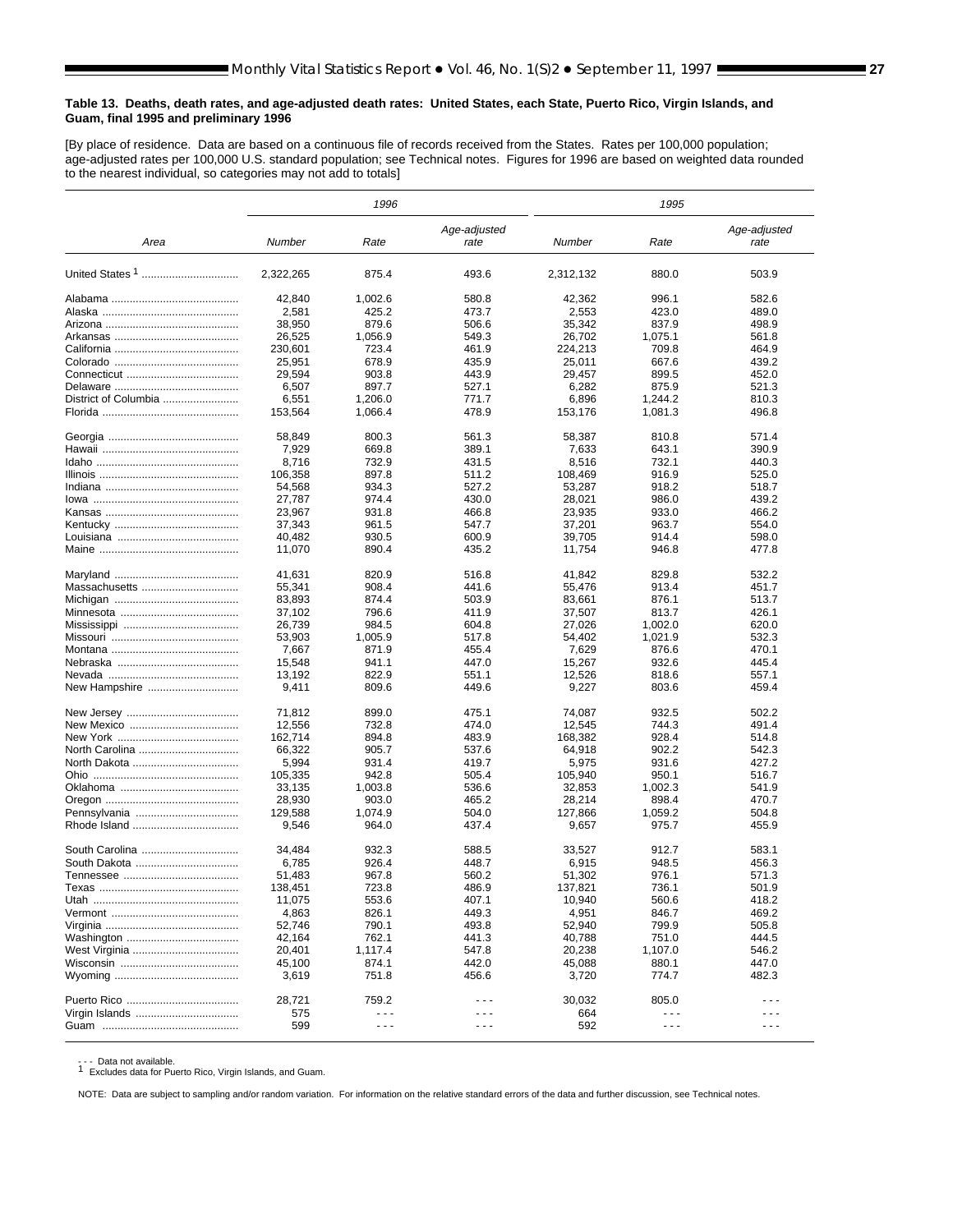# <span id="page-27-0"></span>**Table 14. Infant deaths and infant mortality rates, by age and race and Hispanic origin: United States, final 1995 and preliminary 1996**

[Data are based on a continuous file of records received from the States. Rates per 1,000 live births. Figures for 1996 are based on weighted data rounded to the nearest individual, so categories may not add to totals. Rates for Hispanic origin should be interpreted with caution because of inconsistencies between reporting Hispanic origin on birth and death certificates; s[ee Technical notes\]](#page-34-0)

|                        | 1996                      |                    | 1995                       |                    |
|------------------------|---------------------------|--------------------|----------------------------|--------------------|
| Age and race           | Number                    | Rate               | Number                     | Rate               |
|                        |                           |                    |                            |                    |
| All races <sup>1</sup> |                           |                    |                            |                    |
|                        | 28,237<br>18,326<br>9,911 | 7.2<br>4.7<br>2.5  | 29.583<br>19.155<br>10.428 | 7.6<br>4.9<br>2.7  |
| White                  |                           |                    |                            |                    |
|                        | 18.749<br>12,252<br>6.497 | 6.0<br>3.9<br>2.1  | 19.490<br>12,644<br>6.846  | 6.3<br>4.1<br>2.2  |
| <b>Black</b>           |                           |                    |                            |                    |
|                        | 8,490<br>5,483<br>3,007   | 14.2<br>9.2<br>5.0 | 9,118<br>5,940<br>3,178    | 15.1<br>9.8<br>5.3 |
| Hispanic <sup>2</sup>  |                           |                    |                            |                    |
|                        | 4,059<br>2,600<br>1,459   | 5.8<br>3.7<br>2.1  | 4,147<br>2.704<br>1,443    | 6.1<br>4.0<br>2.1  |

1 Includes races other than white and black.<br>2 Persons of Hispanic origin may be of any race; see Technical notes. Hispanic origin data exclude Oklahoma; see Technical notes.

NOTE: Data are subject to sampling and/or random variation. For information on the relative standard errors of t[he data and further discussion, see Technical notes.](#page-34-0)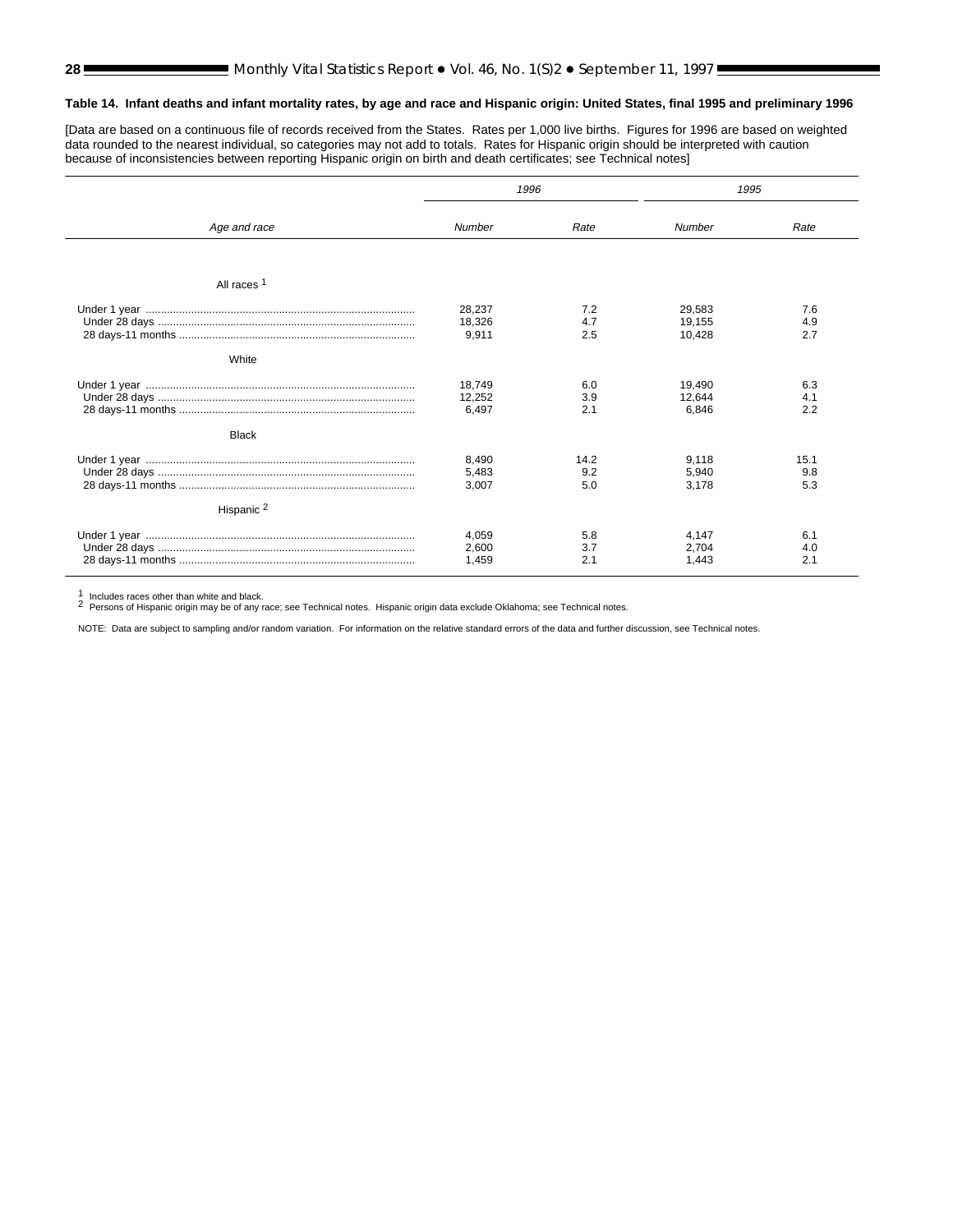#### <span id="page-28-0"></span>**Table 15. Infant deaths and infant mortality rates for 61 selected causes and Human immunodeficiency virus infection: United States, final 1995 and preliminary 1996**

[Data are based on a continuous file of records received from the States. Rates per 100,000 live births. For explanation of asterisks preceding cause-of-death categories, see Technical notes. Figures for 1996 are based on weighted d[ata rounded to the neare](#page-34-0)st individual, so categories may not add to totals. For explanation of asterisks preceding cause-of-death categories, see Technical notes]

|                                                                                                  | 1996         |              | 1995         |              |
|--------------------------------------------------------------------------------------------------|--------------|--------------|--------------|--------------|
| Cause of death (based on Ninth Revision, International Classification of Diseases, 1975)         | Number       | Rate         | Number       | Rate         |
|                                                                                                  | 28,245       | 721.5        | 29.583       | 758.6        |
|                                                                                                  | 223          | 5.7          | 202          | 5.2          |
|                                                                                                  | 5            |              | 6            |              |
|                                                                                                  | 39           | 1.0          | 39           | 1.0          |
|                                                                                                  | 193          | 4.9          | 221          | 5.7          |
|                                                                                                  | 88           | $2.2\,$      | 106          | 2.7          |
|                                                                                                  | 6            |              | 4            |              |
| Remainder of infectious and parasitic diseases                                                   | 164          |              |              | 5.0          |
| Malignant neoplasms, including neoplasms of lymphatic and hematopoietic tissues (140-208)        | 90           | 4.2<br>2.3   | 195<br>70    | 1.8          |
| Benign neoplasms, carcinoma in situ, and neoplasms of uncertain behavior and of unspecified      |              |              |              |              |
|                                                                                                  | 55           | 1.4          | 74           | 1.9          |
|                                                                                                  |              |              | 3            |              |
|                                                                                                  | 5            |              | 8            |              |
|                                                                                                  | 80           | 2.0          | 79           | 2.0          |
|                                                                                                  | 112          | 2.9          | 121          | 3.1          |
|                                                                                                  | 358          | 9.1          | 355          | 9.1          |
|                                                                                                  | 14           |              | 15           |              |
|                                                                                                  | 88           | 2.2          | 97           | 2.5          |
|                                                                                                  | 485<br>469   | 12.4<br>12.0 | 492<br>485   | 12.6<br>12.4 |
|                                                                                                  | 16           |              | 7            |              |
|                                                                                                  | 259          | 6.6          | 272          | 7.0          |
| Hernia of abdominal cavity and intestinal obstruction without mention of hernia (550-553,560)    | 67           | 1.7          | 74           | 1.9          |
|                                                                                                  | 82           | 2.1          | 71           | 1.8          |
|                                                                                                  | 192          | 4.9          | 182          | 4.7          |
|                                                                                                  | 6,463        | 165.1        | 6,554        | 168.1        |
|                                                                                                  | 362          | 9.2          | 346          | 8.9          |
|                                                                                                  | 66           | 1.7          | 57           | 1.5          |
|                                                                                                  | 141          | 3.6          | 125          | 3.2          |
| Other congenital anomalies of central nervous system and eye (742.0-742.2,742.4-742.9,743)       | 294          | 7.5          | 329          | 8.4          |
|                                                                                                  | 1,942<br>357 | 49.6<br>9.1  | 1,979<br>313 | 50.7<br>8.0  |
|                                                                                                  | 960          | 24.5         | 984          | 25.2         |
|                                                                                                  | 85           | 2.2          | 87           | 2.2          |
|                                                                                                  | 348          | 8.9          | 388          | 9.9          |
|                                                                                                  | 477          | 12.2         | 470          | 12.1         |
|                                                                                                  | 107          | 2.7          | 88           | 2.3          |
|                                                                                                  | 760          | 19.4         | 807          | 20.7         |
|                                                                                                  | 564          | 14.4         | 581          | 14.9         |
|                                                                                                  | 12,623       | 322.4        | 13,328       | 341.8        |
| Newborn affected by maternal conditions which may be unrelated to present pregnancy (760)        | 145          | 3.7          | 192          | 4.9          |
|                                                                                                  | 1,212<br>892 | 31.0<br>22.8 | 1,309<br>962 | 33.6<br>24.7 |
|                                                                                                  | 80           | 2.0          | 75           | 1.9          |
|                                                                                                  | 47           | 1.2          | 35           | 0.9          |
| Disorders relating to short gestation and unspecified low birthweight (765)                      | 3,706        | 94.7         | 3,933        | 100.9        |
|                                                                                                  |              |              |              |              |
| Birth trauma (767)                                                                               | 172          | 4.4          | 201          | 5.2          |
|                                                                                                  | 429          | 11.0         | 475          | 12.2         |
|                                                                                                  | 116          | 3.0          | 146          | 3.7          |
|                                                                                                  | 313          | 8.0          | 329          | 8.4          |
|                                                                                                  | 1,368        | 34.9         | 1,454        | 37.3         |
|                                                                                                  | 1,832        | 46.8         | 1,856        | 47.6         |
|                                                                                                  | 747<br>283   | 19.1<br>7.2  | 788<br>292   | 20.2<br>7.5  |
| Hemolytic disease of newborn, due to isoimmunization, and other perinatal jaundice (773-774)     | 21           | 0.5          | 26           | 0.7          |
| Syndrome of "infant of a diabetic mother" and neonatal diabetes mellitus (775.0-775.1)           | 9            |              | 10           |              |
|                                                                                                  | 1            |              | 3            |              |
| All other and ill-defined conditions originating in the perinatal period (775.2-775.9,776.1-779) | 1,678        | 42.9         | 1,717        | 44.0         |
|                                                                                                  | 4,022        | 102.7        | 4,381        | 112.3        |
|                                                                                                  | 2,906        | 74.2         | 3,397        | 87.1         |
|                                                                                                  | 1,115        | 28.5         | 984          | 25.2         |
|                                                                                                  | 772          | 19.7         | 787          | 20.2         |
| Inhalation and ingestion of food or other object causing obstruction of respiratory tract or     |              |              |              |              |
|                                                                                                  | 75           | 1.9          | 81           | 2.1          |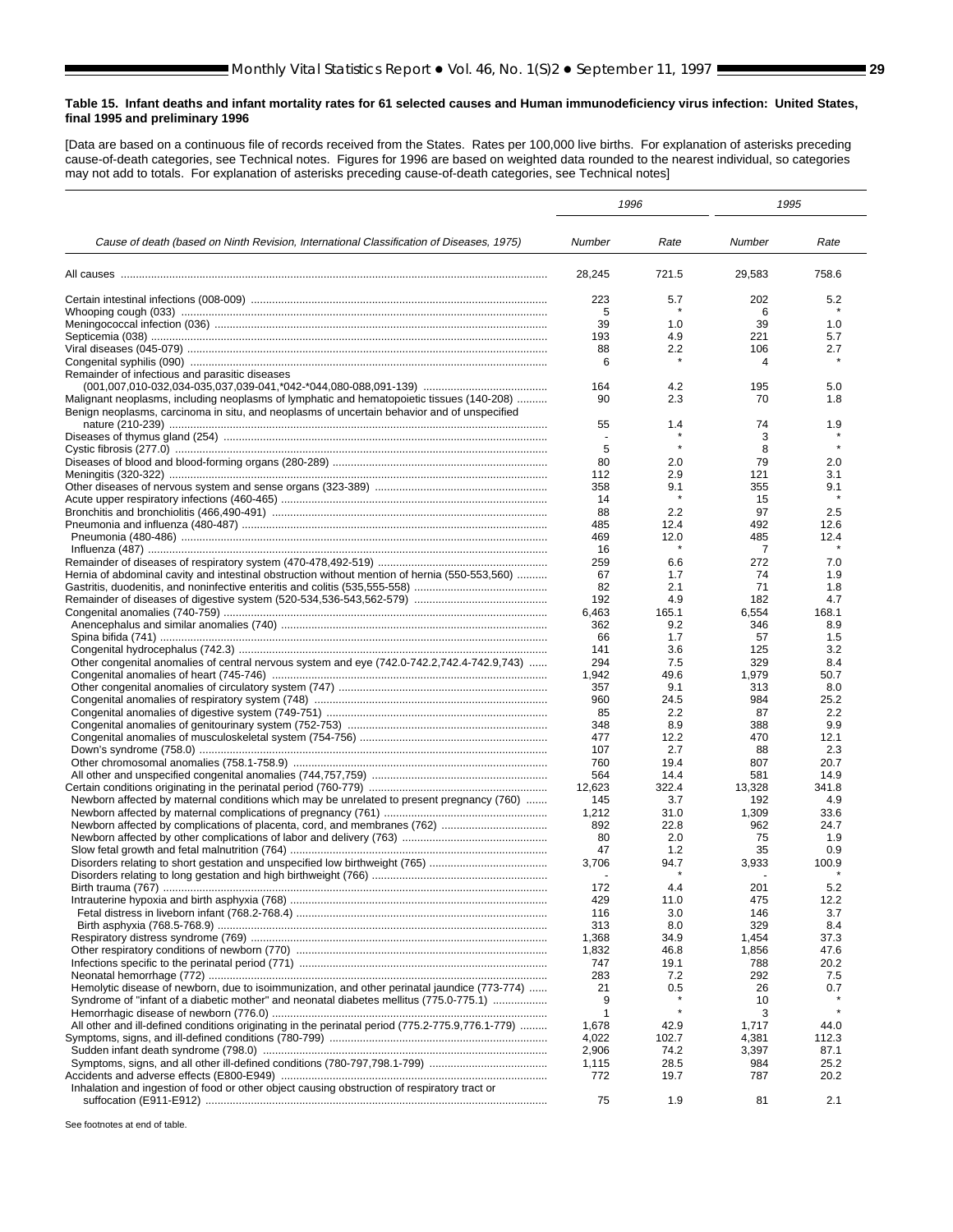#### **Table 15. Infant deaths and infant mortality rates for 61 selected causes and Human immunodeficiency virus infection: United States, final 1995 and preliminary 1996-Con.**

[Data are based on a continuous file of records received from the States. Rates per 100,000 live births. For explanation of asterisks preceding cause-of-death categories, see Technical notes. Figures for 1996 are based on weighted data rounded to the nearest individual, so categories may not add to totals. For explanation of asterisks preceding cause-of-death categories, [see Technical notes\]](#page-34-0)

| Cause of death (based on Ninth Revision, International Classification of Diseases, 1975) | 1996   |      | 1995   |      |
|------------------------------------------------------------------------------------------|--------|------|--------|------|
|                                                                                          | Number | Rate | Number | Rate |
|                                                                                          | 259    | 6.6  | 295    | 7.6  |
|                                                                                          | 439    | 11.2 | 411    | 10.5 |
|                                                                                          | 299    | 7.6  | 31٬    | 8.0  |
|                                                                                          | 102    | 2.6  |        | 3.3  |
|                                                                                          | 197    | 5.0  | 184    | 4.7  |
|                                                                                          | .462   | 37.3 | 1.536  | 39.4 |
|                                                                                          | 40     | 1.0  | 56     | .4   |

\* Figure does not meet standard of reliability or precision ([see Technical notes\).](#page-34-0)

- Quantity zero.<br>1 Included in Remainder of infectious and parasitic diseases.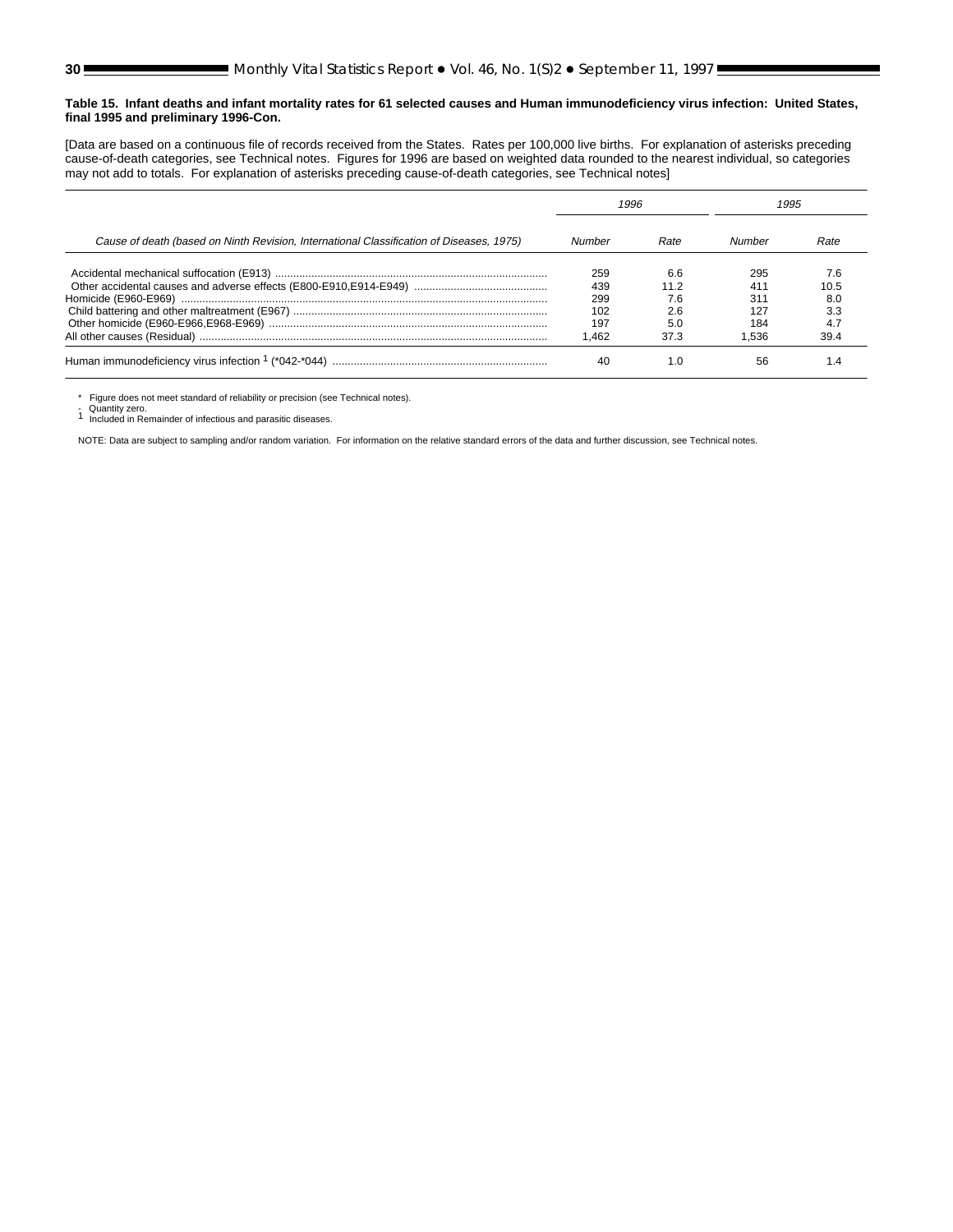# <span id="page-30-0"></span>Table 16. Expectation of life by age, race, and sex: United States, final 1995 and preliminary 1996

[Data are based on a continuous file of records received from the States]

 $\overline{a}$ 

|                        |              | <b>Both sexes</b> | Male         |              | Female       |              |
|------------------------|--------------|-------------------|--------------|--------------|--------------|--------------|
| Age (Years) and race   | 1996         | 1995              | 1996         | 1995         | 1996         | 1995         |
|                        |              |                   |              |              |              |              |
| All races <sup>1</sup> |              |                   |              |              |              |              |
|                        | 76.1         | 75.8              | 73.0         | 72.5         | 79.0         | 78.9         |
|                        | 75.6         | 75.4              | 72.6         | 72.1         | 78.6         | 78.5         |
|                        | 71.7         | 71.5              | 68.7         | 68.3         | 74.7         | 74.6         |
|                        | 66.8         | 66.6              | 63.8         | 63.3         | 69.7         | 69.7         |
|                        | 61.9<br>57.1 | 61.6<br>56.9      | 58.9<br>54.2 | 58.4<br>53.8 | 64.8<br>59.9 | 64.7<br>59.9 |
|                        | 52.4         | 52.2              | 49.6         | 49.2         | 55.1         | 55.0         |
|                        | 47.7         | 47.5              | 44.9         | 44.6         | 50.2         | 50.2         |
|                        | 43.0         | 42.8              | 40.4         | 40.1         | 45.4         | 45.4         |
|                        | 38.4         | 38.3              | 35.9         | 35.6         | 40.7         | 40.7         |
|                        | 33.9         | 33.8              | 31.5         | 31.3         | 36.0         | 36.0         |
|                        | 29.4         | 29.3              | 27.1         | 27.0         | 31.5         | 31.4         |
|                        | 25.2         | 25.1              | 23.0         | 22.9         | 27.1         | 27.0         |
|                        | 21.2         | 21.1              | 19.2         | 19.1         | 22.9         | 22.9         |
|                        | 17.5         | 17.4              | 15.7         | 15.6         | 18.9         | 18.9         |
|                        | 14.1<br>11.1 | 14.1<br>11.0      | 12.5<br>9.8  | 12.4<br>9.7  | 15.3<br>11.9 | 15.3<br>11.9 |
|                        | 8.3          | 8.3               | 7.3          | 7.2          | 8.9          | 8.9          |
|                        | 6.1          | 6.0               | 5.4          | 5.2          | 6.4          | 6.3          |
|                        |              |                   |              |              |              |              |
| White                  |              |                   |              |              |              |              |
|                        | 76.8         | 76.5              | 73.8         | 73.4         | 79.6         | 79.6         |
|                        | 76.2         | 76.0              | 73.3         | 72.9         | 79.1         | 79.0         |
|                        | 72.3         | 72.1              | 69.4         | 69.1         | 75.1         | 75.1         |
|                        | 67.4         | 67.2              | 64.5         | 64.1         | 70.2         | 70.2         |
|                        | 62.4         | 62.3              | 59.6         | 59.2         | 65.3         | 65.2         |
|                        | 57.7         | 57.5              | 54.8         | 54.5         | 60.4         | 60.4         |
|                        | 52.9         | 52.7              | 50.2         | 49.9         | 55.5         | 55.5         |
|                        | 48.1<br>43.4 | 48.0              | 45.5<br>40.9 | 45.2<br>40.7 | 50.7<br>45.8 | 50.6<br>45.8 |
|                        | 38.8         | 43.3<br>38.7      | 36.3         | 36.1         | 41.0         | 41.0         |
|                        | 34.2         | 34.1              | 31.8         | 31.7         | 36.3         | 36.3         |
|                        | 29.7         | 29.6              | 27.5         | 27.3         | 31.7         | 31.7         |
|                        | 25.4         | 25.4              | 23.3         | 23.2         | 27.3         | 27.3         |
|                        | 21.3         | 21.3              | 19.3         | 19.3         | 23.0         | 23.0         |
|                        | 17.6         | 17.6              | 15.8         | 15.7         | 19.0         | 19.1         |
|                        | 14.1         | 14.1              | 12.6         | 12.5         | 15.3         | 15.4         |
|                        | 11.1         | 11.1              | 9.8          | 9.7<br>7.2   | 12.0<br>8.9  | 12.0         |
|                        | 8.3<br>6.0   | 8.3<br>6.0        | 7.3<br>5.3   | 5.2          | 6.3          | 8.9<br>6.3   |
|                        |              |                   |              |              |              |              |
| Black                  |              |                   |              |              |              |              |
|                        | 70.3         | 69.6              | 66.1         | 65.2         | 74.2         | 73.9         |
|                        | 70.3         | 69.7              | 66.2         | 65.3         | 74.2         | 73.9         |
|                        | 66.5         | 65.9              | 62.3         | 61.5         | 70.3         | 70.1         |
| 10                     | 61.6         | 61.0              | 57.4         | 56.6         | 65.4         | 65.2         |
|                        | 56.7         | 56.1              | 52.6         | 51.7         | 60.5         | 60.2         |
|                        | 52.0         | 51.4              | 48.0         | 47.2         | 55.7         | 55.4         |
|                        | 47.4         | 46.9              | 43.7         | 42.9         | 50.9         | 50.6         |
|                        | 42.9<br>38.5 | 42.4<br>38.1      | 39.3<br>35.1 | 38.6<br>34.5 | 46.2<br>41.6 | 46.0<br>41.4 |
|                        | 34.2         | 33.9              | 31.0         | 30.5         | 37.1         | 36.9         |
|                        | 30.1         | 29.8              | 27.1         | 26.7         | 32.8         | 32.6         |
|                        | 26.2         | 25.9              | 23.4         | 23.0         | 28.6         | 28.4         |
|                        | 22.4         | 22.2              | 19.9         | 19.6         | 24.5         | 24.4         |
|                        | 18.9         | 18.7              | 16.7         | 16.4         | 20.7         | 20.6         |
|                        | 15.8         | 15.6              | 13.9         | 13.6         | 17.2         | 17.1         |
|                        | 12.8         | 12.7              | 11.2         | 11.0         | 14.0         | 13.9         |
|                        | 10.3         | 10.2              | 9.0          | 8.8          | 11.2         | 11.1         |
|                        | 8.0          | 7.8               | 7.0<br>5.3   | 6.8<br>5.1   | 8.5<br>6.3   | 8.4          |
|                        | 6.0          | 5.9               |              |              |              | 6.2          |

1 Includes races other than white and black.

NOTE: Data are subject to sampling and/or random variation.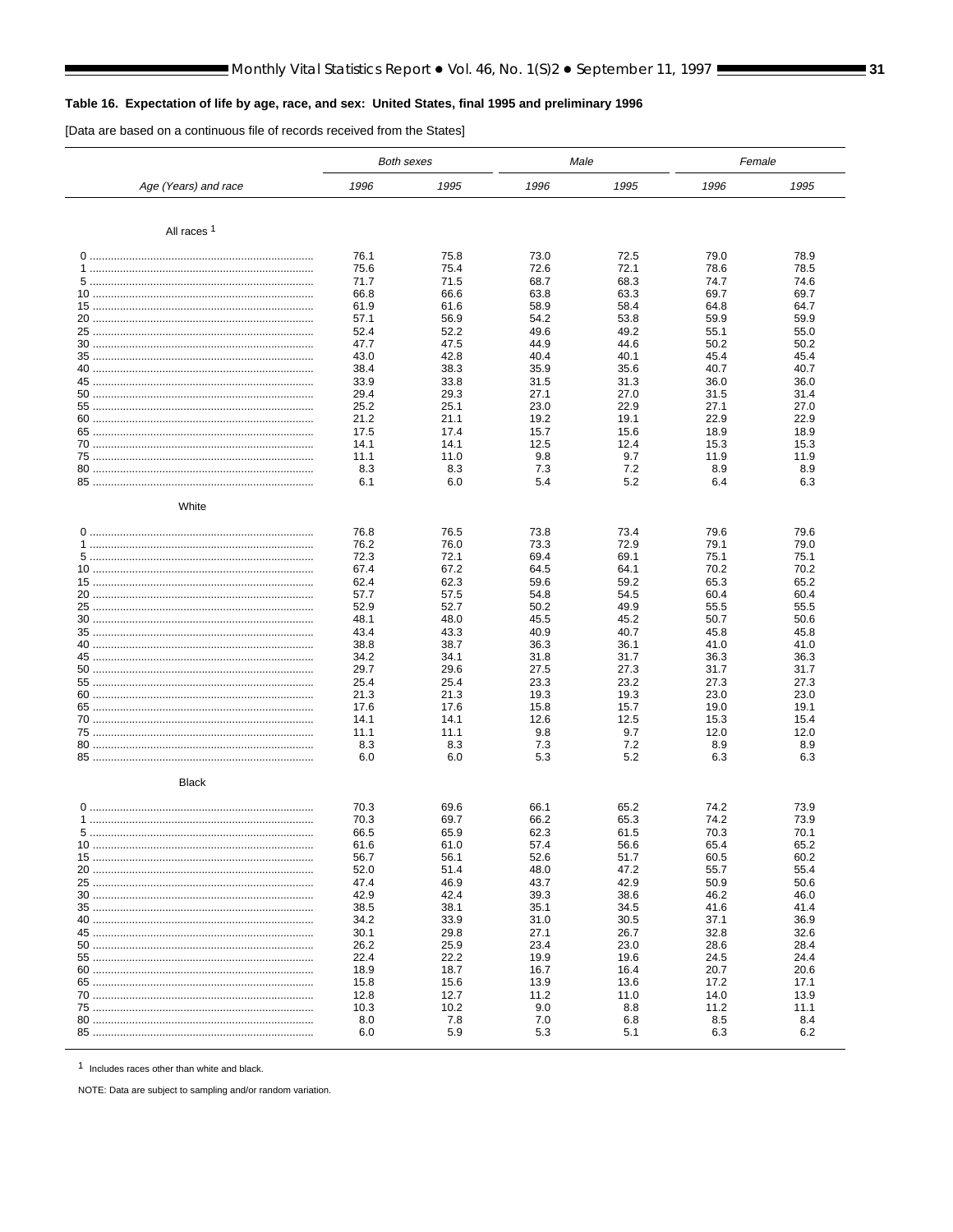# <span id="page-31-0"></span>**Table 17. Deaths and death rates for the 10 leading causes of death in specified age groups: United States, preliminary 1996**

[Data are based on a continuous file of records r[eceived from the States](#page-34-0). Rates per 100,000 population in specified group. For explanation of asterisks preceding cause-of-death categories, see Technical notes. Figures are based on weighted data rounded to the nearest individual, so categories may not add to totals]

| Rank <sup>1</sup>    | Cause of death and age (based on Ninth Revision, International Classification of Diseases, 1975)             | Number    | Rate         |
|----------------------|--------------------------------------------------------------------------------------------------------------|-----------|--------------|
|                      | All ages 2                                                                                                   |           |              |
|                      |                                                                                                              | 2.322.421 | 875.4        |
| $\cdots$             |                                                                                                              |           |              |
| 1                    |                                                                                                              | 733,834   | 276.6        |
| 2<br>3               |                                                                                                              | 544,278   | 205.2        |
|                      |                                                                                                              | 160,431   | 60.5         |
| 4                    |                                                                                                              | 106,146   | 40.0         |
| 5                    |                                                                                                              | 93,874    | 35.4         |
| $\cdots$             |                                                                                                              | 43,449    | 16.4         |
| $\cdots$             |                                                                                                              | 50,425    | 19.0         |
| 6<br>$\overline{7}$  |                                                                                                              | 82,579    | 31.1         |
|                      |                                                                                                              | 61,559    | 23.2         |
| 8<br>9               |                                                                                                              | 32,655    | 12.3<br>11.6 |
| 10                   |                                                                                                              | 30,862    |              |
|                      |                                                                                                              | 25,135    | 9.5<br>170.0 |
| $\cdots$             |                                                                                                              | 451,068   |              |
|                      | 1-4 years                                                                                                    |           |              |
| $\cdots$             |                                                                                                              | 5,947     | 38.3         |
| $\mathbf{1}$         |                                                                                                              | 2,155     | 13.9         |
| $\ldots$             |                                                                                                              | 834       | 5.4          |
| $\cdots$             |                                                                                                              | 1,321     | 8.5          |
| 2                    |                                                                                                              | 633       | 4.1          |
| 3                    |                                                                                                              | 440       | 2.8          |
| 4                    |                                                                                                              | 395       | 2.5          |
| 5                    |                                                                                                              | 207       | 1.3          |
| 6                    |                                                                                                              | 167       | 1.1          |
| 7                    |                                                                                                              | 149       | 1.0          |
| 8                    |                                                                                                              | 74        | 0.5          |
| 9                    | Benign neoplasms, carcinoma in situ, and neoplasms of uncertain behavior and of unspecified nature (210-239) | 71        | 0.5          |
| 10                   |                                                                                                              | 69        | 0.4          |
| $\cdots$             |                                                                                                              | 1,587     | 10.2         |
|                      | 5-14 years                                                                                                   |           |              |
| $\sim$               |                                                                                                              | 8,465     | 22.0         |
| $\mathbf{1}$         |                                                                                                              | 3,521     | 9.2          |
| $\cdots$             |                                                                                                              | 2,002     | 5.2          |
| $\cdots$             |                                                                                                              | 1,519     | 4.0          |
| $\overline{c}$       |                                                                                                              | 1,035     | 2.7          |
| 3                    |                                                                                                              | 513       | 1.3          |
| 4                    |                                                                                                              | 456       | 1.2          |
| 5                    |                                                                                                              | 341       | 0.9          |
| 6                    |                                                                                                              | 305       | 0.8          |
| 7                    |                                                                                                              | 174       | 0.5          |
| 8                    |                                                                                                              | 147       | 0.4          |
| 9                    |                                                                                                              | 136       | 0.4          |
| 10                   | Benign neoplasms, carcinoma in situ, and neoplasms of uncertain behavior and of unspecified nature (210-239) | 99        | 0.3          |
| $\sim$ $\sim$        |                                                                                                              | 1,738     | 4.5          |
|                      | $15-24$ years                                                                                                |           |              |
|                      |                                                                                                              | 32,699    | 90.3         |
| $\mathbf{1}$         |                                                                                                              | 13,872    | 38.3         |
|                      |                                                                                                              | 10,624    | 29.3         |
| $\cdots$<br>$\cdots$ |                                                                                                              | 3,248     | 9.0          |
| $\overline{c}$       |                                                                                                              | 6,548     | 18.1         |
| 3                    |                                                                                                              | 4,369     | 12.1         |
| 4                    |                                                                                                              | 1,642     | 4.5          |
| 5                    |                                                                                                              | 920       | 2.5          |
| 6                    |                                                                                                              | 420       | 1.2          |
| 7                    |                                                                                                              | 387       | 1.1          |
| 8                    |                                                                                                              | 230       | 0.6          |
| 9                    |                                                                                                              | 197       | 0.5          |
| 10                   |                                                                                                              | 174       | 0.5          |
| $\sim$               |                                                                                                              | 3,940     | 10.9         |
|                      |                                                                                                              |           |              |

See footnotes at end of table.

 $\overline{a}$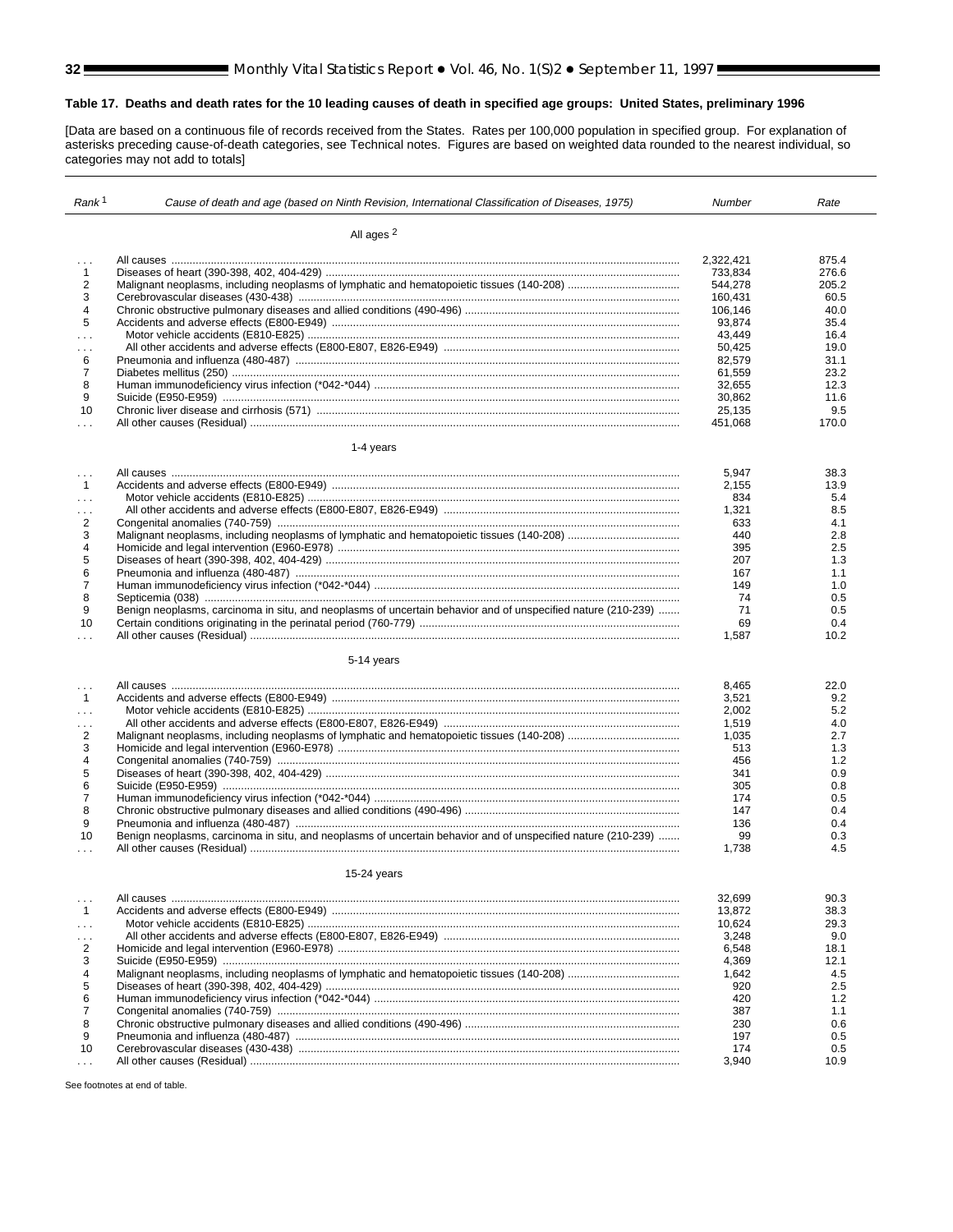# **Table 17. Deaths and death rates for the 10 leading causes of death in specified age groups: United States, preliminary 1996 -Con.**

[Data are based on a continuous file of records re[ceived from the States.](#page-34-0) Rates per 100,000 population in specified group. For explanation of asterisks preceding cause-of-death categories, see Technical notes. Figures are based on weighted data rounded to the nearest individual, so categories may not add to totals]

| Rank <sup>1</sup>    | Cause of death and age (based on Ninth Revision, International Classification of Diseases, 1975) | Number    | Rate    |
|----------------------|--------------------------------------------------------------------------------------------------|-----------|---------|
|                      | 25-44 years                                                                                      |           |         |
| $\sim$ $\sim$ $\sim$ |                                                                                                  | 148.904   | 177.8   |
| $\mathbf{1}$         |                                                                                                  | 26.554    | 31.7    |
| $\sim 100$           |                                                                                                  | 14,528    | 17.3    |
| $\sim 100$           |                                                                                                  | 12.026    | 14.4    |
| $\overline{2}$       |                                                                                                  | 22.795    | 27.2    |
| 3                    |                                                                                                  | 22,147    | 26.4    |
| 4                    |                                                                                                  | 16,261    | 19.4    |
| 5                    |                                                                                                  | 12.536    | 15.0    |
| 6                    |                                                                                                  | 9,261     | 11.1    |
| $\overline{7}$       |                                                                                                  | 4,230     | 5.1     |
| 8                    |                                                                                                  | 3.418     | 4.1     |
| 9                    |                                                                                                  | 2.520     | 3.0     |
| 10                   |                                                                                                  | 1,972     | 2.4     |
| $\ldots$             |                                                                                                  | 27,210    | 32.5    |
|                      | 45-64 years                                                                                      |           |         |
| $\sim$ $\sim$ $\sim$ |                                                                                                  | 380,396   | 708.0   |
| $\mathbf{1}$         |                                                                                                  | 132,805   | 247.2   |
| $\overline{2}$       |                                                                                                  | 102,510   | 190.8   |
| 3                    |                                                                                                  | 16.332    | 30.4    |
| $\mathbf{1}$         |                                                                                                  | 7.659     | 14.3    |
| .                    |                                                                                                  | 8,673     | 16.1    |
| 4                    |                                                                                                  | 15.526    | 28.9    |
| 5                    |                                                                                                  | 12,849    | 23.9    |
| 6                    |                                                                                                  | 12.678    | 23.6    |
| $\overline{7}$       |                                                                                                  | 10,718    | 19.9    |
| 8                    |                                                                                                  | 8.443     | 15.7    |
| 9                    |                                                                                                  | 7,717     | 14.4    |
| 10                   |                                                                                                  | 5,646     | 10.5    |
| $\sim$ $\sim$        |                                                                                                  | 55,172    | 102.7   |
|                      | 65 years and over                                                                                |           |         |
| $\sim$ $\sim$ $\sim$ |                                                                                                  | 1.717.218 | 5.071.4 |
| $\mathbf{1}$         |                                                                                                  | 612,886   | 1,810.0 |
| $\overline{2}$       |                                                                                                  | 386.092   | 1,140.2 |
| 3                    |                                                                                                  | 140,938   | 416.2   |
| 4                    |                                                                                                  | 91.624    | 270.6   |
| 5                    |                                                                                                  | 73,968    | 218.4   |
| 6                    |                                                                                                  | 46.194    | 136.4   |
| $\overline{7}$       |                                                                                                  | 30.564    | 90.3    |
| $\mathbf{1}$         |                                                                                                  | 7,539     | 22.3    |
| $\sim 10$            |                                                                                                  | 23,025    | 68.0    |
| 8                    |                                                                                                  | 20,955    | 61.9    |
| 9                    |                                                                                                  | 20,848    | 61.6    |
| 10                   |                                                                                                  | 17,340    | 51.2    |
| $\cdots$             |                                                                                                  | 275,809   | 814.5   |
|                      |                                                                                                  |           |         |

<sup>1</sup> Rank based on number of deaths; se[e Technical notes.](#page-34-0) <sup>2</sup> Includes deaths under 1 year of age.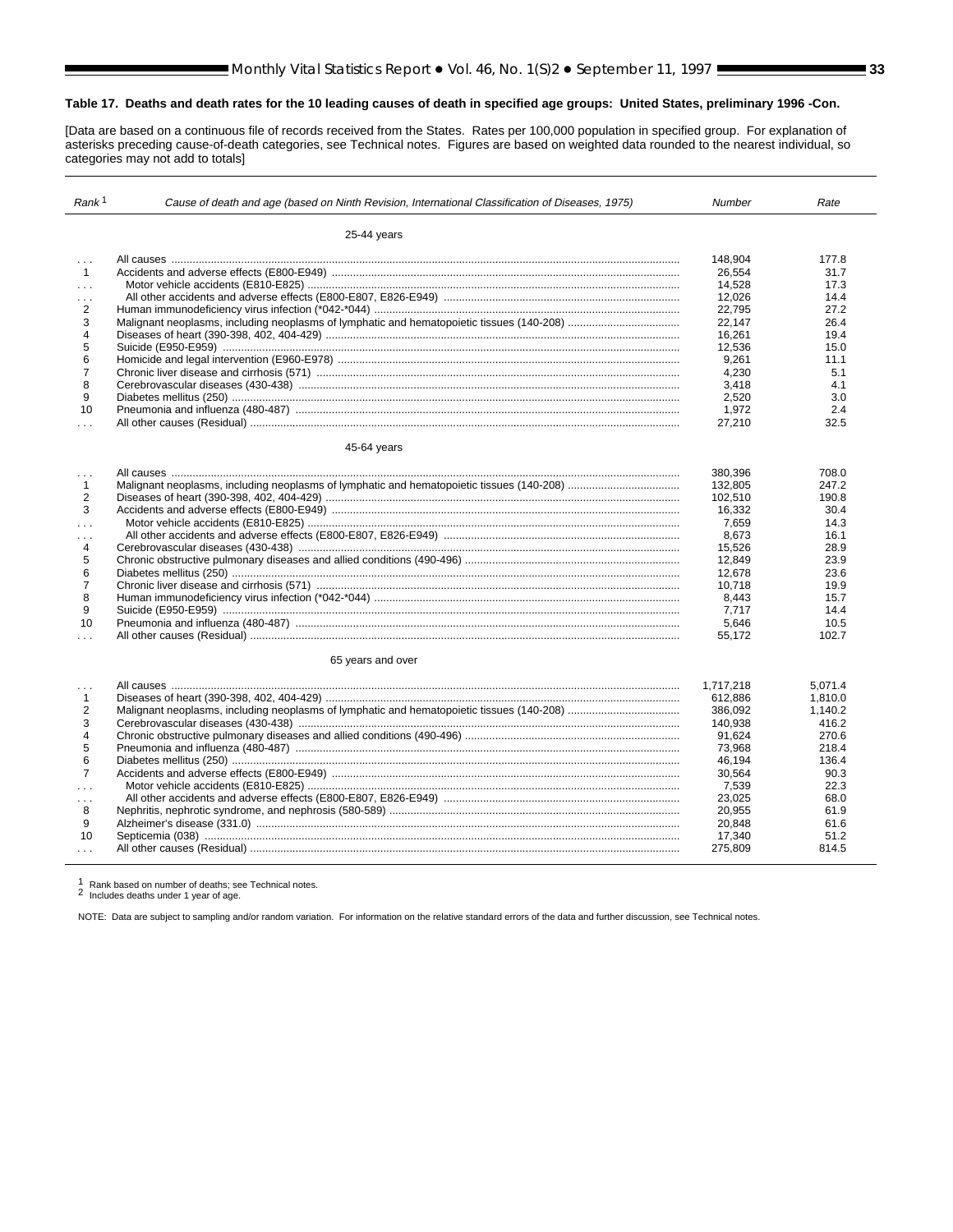#### <span id="page-33-0"></span>**Table 18. Infant deaths and infant mortality rates for the 10 leading causes of infant death, by race and Hispanic origin: United States, preliminary 1996**

[Data are based on a continuous file of records received from the States. Rates per 100,000 live births. Figures are based on weighted data rounded to the nearest individual, so categories may not add to totals. Rates for Hispanic origin should be interpreted with caution because of inconsistencies between reporting Hispanic origin on birth and death certificates; se[e Technical notes\]](#page-34-0)

| Rank <sup>1</sup>       | Cause of death and race (Based on Ninth Revision, International Classification of Diseases, 1975) | Number     | Rate         |
|-------------------------|---------------------------------------------------------------------------------------------------|------------|--------------|
|                         | All races 2                                                                                       |            |              |
| $\ldots$                |                                                                                                   | 28.245     | 721.5        |
| $\mathbf{1}$            |                                                                                                   | 6,463      | 165.1        |
| $\overline{2}$          |                                                                                                   | 3,706      | 94.7         |
| 3                       |                                                                                                   | 2,906      | 74.2         |
| $\overline{4}$          |                                                                                                   | 1,368      | 34.9         |
| 5                       |                                                                                                   | 1,212      | 31.0         |
| 6                       |                                                                                                   | 892        | 22.8         |
| $\overline{7}$          |                                                                                                   | 772        | 19.7         |
| 8                       |                                                                                                   | 747        | 19.1         |
| 9                       |                                                                                                   | 485        | 12.4         |
| 10 <sup>1</sup>         |                                                                                                   | 429        | 11.0         |
| $\cdots$                |                                                                                                   | 9,265      | 236.7        |
|                         |                                                                                                   |            |              |
|                         | White                                                                                             |            |              |
| $\cdots$                |                                                                                                   | 18,818     | 604.5        |
| 1                       |                                                                                                   | 5,068      | 162.8        |
| $\overline{c}$          |                                                                                                   | 2.025      | 65.0         |
| 3                       |                                                                                                   | 1,876      | 60.3         |
| 4                       |                                                                                                   |            |              |
| 5                       |                                                                                                   | 857<br>786 | 27.5<br>25.2 |
| 6                       |                                                                                                   | 602        | 19.3         |
| $\overline{7}$          |                                                                                                   | 533        | 17.1         |
| 8                       |                                                                                                   | 480        |              |
| 9                       |                                                                                                   | 319        | 15.4<br>10.2 |
| 10                      |                                                                                                   | 307        | 9.9          |
| $\ddotsc$               |                                                                                                   | 5,965      | 191.6        |
|                         |                                                                                                   |            |              |
|                         | <b>Black</b>                                                                                      |            |              |
| .                       |                                                                                                   | 8,442      | 1,416.4      |
| $\mathbf{1}$            |                                                                                                   | 1,574      | 264.1        |
| $\overline{2}$          |                                                                                                   | 1,160      | 194.6        |
| 3                       |                                                                                                   | 918        | 154.0        |
| $\overline{\mathbf{4}}$ |                                                                                                   | 468        | 78.5         |
| 5                       |                                                                                                   | 401        | 67.3         |
| 6                       |                                                                                                   | 263        | 44.1         |
| $\overline{7}$          |                                                                                                   | 245        | 41.1         |
| 8                       |                                                                                                   | 204        | 34.2         |
| 9                       |                                                                                                   | 149        | 25.0         |
| 10                      |                                                                                                   | 108        | 18.1         |
| $\cdots$                |                                                                                                   | 2,952      | 495.3        |
|                         |                                                                                                   |            |              |
| .                       | Hispanic <sup>3</sup>                                                                             | 4.048      | 582.5        |
|                         |                                                                                                   |            |              |
| $\mathbf{1}$            |                                                                                                   | 1,101      | 158.4        |
| $\overline{2}$          |                                                                                                   | 489        | 70.4         |
| 3                       |                                                                                                   | 305        | 43.9         |
| $\overline{\mathbf{4}}$ |                                                                                                   | 203        | 29.2         |
| 5                       |                                                                                                   | 121        | 17.4         |
| 6                       |                                                                                                   | 108        | 15.5         |
| $\overline{7}$          |                                                                                                   | 104        | 15.0         |
| 8                       |                                                                                                   | 103        | 14.8         |
| 9                       |                                                                                                   | 98         | 14.1         |
| 10                      |                                                                                                   | 52         | 7.5          |
|                         |                                                                                                   | 1,364      | 196.3        |
|                         |                                                                                                   |            |              |

1 Rank based on number of deaths; s[ee Technical notes.](#page-34-0)<br>2 Includes races other than white and black.<br>3 Persons of Hispanic origin may be of any race; see Technical notes. Hispanic origin data exclude Oklahoma; see Technica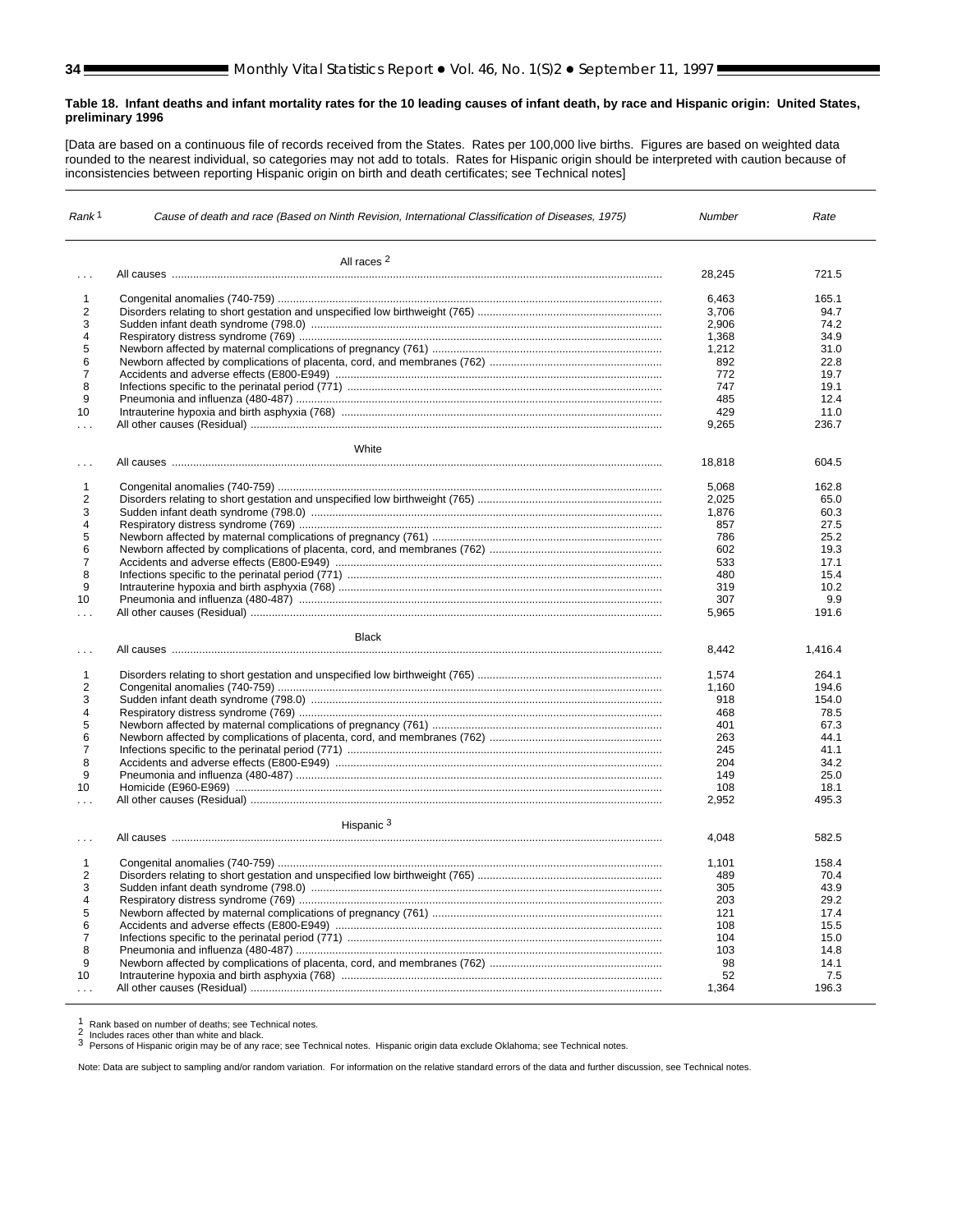# <span id="page-34-0"></span>**Technical notes**

# **Nature and sources of data**

The preliminary data for 1996 are based on substantial samples of vital records. The data for 1996 are based on a continuous receipt of statistical records through May 8, 1997, by the National Center for Health Statistics (NCHS). NCHS received the data from the States' vital registration systems through the Vital Statistics Cooperative Program. In this report U.S. totals include only events occurring within the 50 States and the District of Columbia. Data for Puerto Rico, the Virgin Islands, and Guam are included in tables showing data by State, but are not included in U.S. totals.

For 1996 individual records of births, infant deaths (deaths under 1 year of age), and deaths of persons 1 year and over are weighted to independent counts of vital events received in each State. These State-specific counts serve as control totals and are the basis for the record weights in the preliminary file. If the number of records in the preliminary file is greater than the count received from the States, the number of records in the preliminary file is used instead and the weight is set at 1.0.

Each birth record has one weight specific to the State where the birth occurred. For deaths two separate files are processed: the medical or cause-of-death file contains records that include demographic and medical information, and is used to generate tables showing cause of death. The demographic file includes records in the medical file as well as additional records that contain demographic information, and is used to generate tables showing mortality by demographic characteristics only. A State-specific weight is computed for each file, by dividing the control count by the number of records in the preliminary sample. Because there are two separate mortality files with two separate sets of weights, there will be slight inconsistencies between the demographic and medical tables. [Table I](#page-35-0) shows the percent completeness of the preliminary file for each event by place of occurrence. The percent completeness is obtained by dividing the number of records in the preliminary file by the control count. Although data by place of occurrence are used to compute the weights, all data in this report are tabulated by place of residence.

For selected variables in the natality and mortality files, unknown or not-stated values are imputed. The percent not stated in the natality files was less than 1 percent for birthweight and method of delivery and 2.5 percent for month prenatal care began. The percent not stated in the mortality files was less than 1 percent for all variables. Detailed information on reporting completeness and imputation procedures may be found in the technical appendixes of the annual volumes, *Vital Statistics of the United States, 1992 Volume I, Natality* (5), and *Vital Statistics of the United States, 1992 Volume II, Mortality, Part A* (9).

Hispanic origin is reported and tabulated independently of race. Thus persons of Hispanic origin may be of any race, and data for Hispanic persons are included in figures by race in this report. Puerto Rico does not include a Hispanic identifier on the birth and death certificates.

# **Natality**

National estimates of births to unmarried women are based on two methods of determining marital status. For 1994–1996, birth certificates in 45 States and the District of Columbia include a question about the mother's marital status. The mother's marital status is inferred in five States (California, Connecticut, Michigan, Nevada, and New York) by comparing the parents' and child's surnames and other information concerning the father.

A birth is inferred as nonmarital if any of these factors, listed in priority-of-use order, is present: A paternity acknowledgment was received, the father's name is missing, or the father's and mother's current surnames are different. In addition, criteria that are particularly applicable for a given State are also applied as necessary. For example, special procedures are used in California to compare the parents' surnames when they are hyphenated if the parents were born in countries where naming practices can identify the parents' marital status, including Asian and Hispanic mothers.

Although Nevada's birth certificate does not include a direct question on mother's marital status, this information is being obtained from the electronic birth registration process.

The birth rates for unmarried women in this report are estimated on the basis of population distributions by marital status provided by the U.S. Bureau of the Census, as of March 1995 and 1996, applied to the national midyear population estimates (10–12). The birth rates shown here thus differ from those regularly published by NCHS, which are based on populations estimated by 3-year averages of the marital status distributions, rather than a single year as shown here (13). These population estimates for a single year are not an adequate basis for computing comparable age-specific birth rates.

# **Mortality**

The mortality statistics in this report were compiled in accordance with the World Health Organization (WHO) regulations that specify that member nations classify and code causes of death in accordance with the current revision of the *International Statistical Classification of Diseases, Injuries, and Causes of Death*. The current revision in use is the Ninth Revision (ICD-9) (14). Causes of death for data presented in this publication were coded by procedures described in annual issues of part 2a of the *NCHS Instruction Manual* (15). Beginning with data for 1987, NCHS introduced categories \*042–\*044 for classifying and coding Human immunodeficiency virus (HIV) infection. The asterisks indicate that these codes are not part of ICD-9.

Cause of death is sometimes not available when preliminary data are sent to NCHS, but is available later when final data are processed. As a result, estimates based on the preliminary mortality file for certain causes may be underestimated. Causes that are reported unknown in the preliminary data are coded to the Symptoms, signs and ill-defined conditions (ICD-9, 780–799). In the final data, some of these are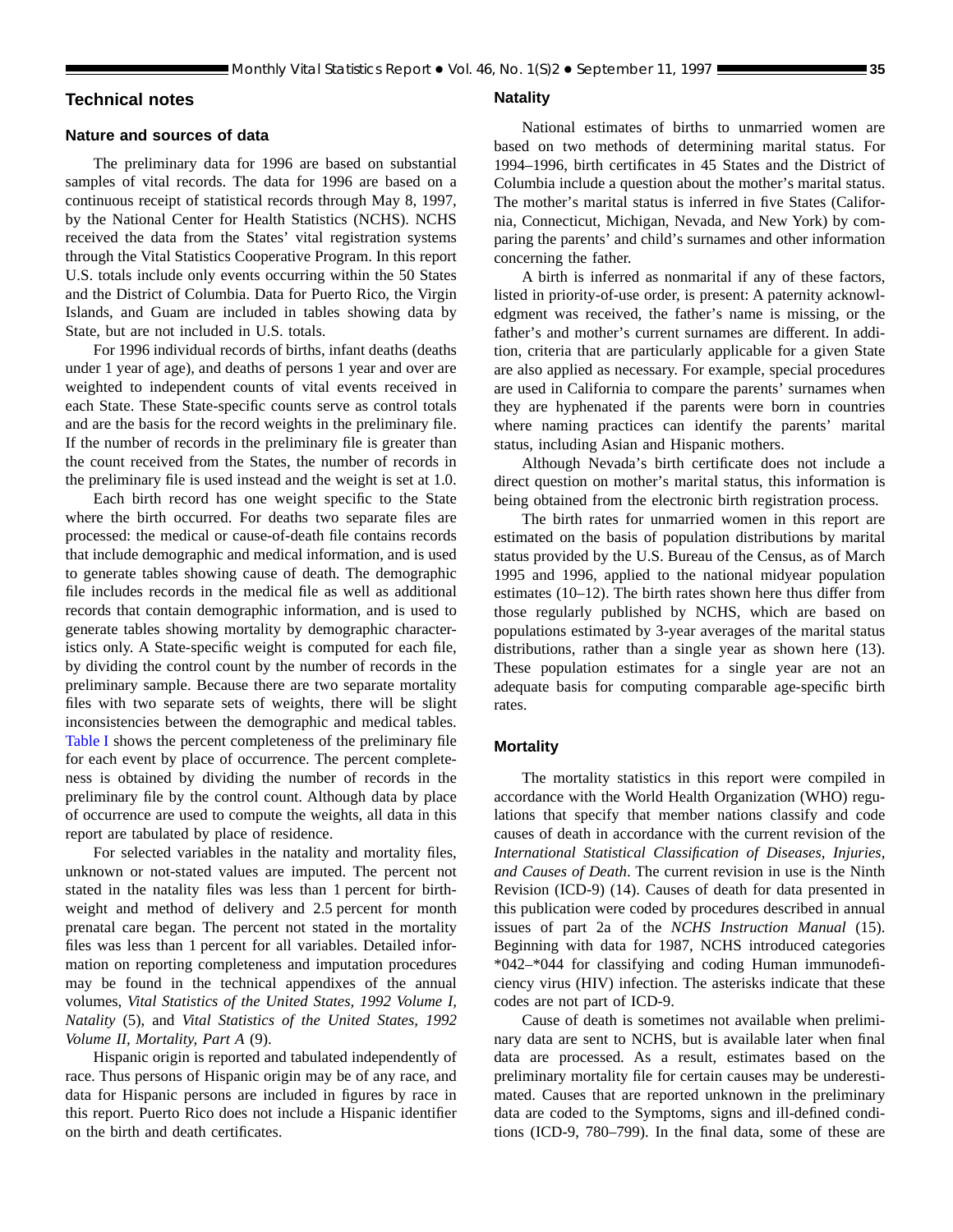#### <span id="page-35-0"></span>**Table I. Total count of records and percent completeness of preliminary files of live births, infant deaths, and deaths 1 year and over: United States, each State, Puerto Rico, Virgin Islands, and Guam, preliminary 1996**

[By place of occurrence]

|                                  | Live births         |                         | Infant deaths (under 1 year) |                      |                      | Deaths 1 year and over |                      |                 |
|----------------------------------|---------------------|-------------------------|------------------------------|----------------------|----------------------|------------------------|----------------------|-----------------|
|                                  |                     |                         |                              | Percent completeness |                      |                        | Percent completeness |                 |
| Area                             | Count of<br>records | Percent<br>completeness | Count of<br>records          | Demographic<br>file  | Medical<br>file      | Count of<br>records    | Demographic<br>file  | Medical<br>file |
|                                  |                     |                         |                              |                      |                      |                        |                      |                 |
|                                  | 3,918,294           | 94.4                    | 28,313                       | 92.1                 | 84.1                 | 2,297,671              | 93.1                 | 86.2            |
|                                  | 60,718              | 97.2                    | 635                          | 91.8                 | 91.8                 | 41,707                 | 96.2                 | 96.2            |
|                                  | 10.058              | 89.3                    | 72                           | 83.3                 | 83.3                 | 2,503                  | 81.5                 | 81.3            |
|                                  | 79,466              | 76.4                    | 605                          | 84.1                 | 69.3                 | 39,335                 | 81.8                 | 70.1            |
|                                  | 35,337              | 100.0                   | 307                          | 100.0                | 99.7                 | 25,758                 | 100.0                | 100.0           |
|                                  | 540.023             | 77.8                    | 3,291                        | 74.9                 | 74.9                 | 227,999                | 75.0                 | 75.0            |
|                                  | 56,086              | 100.0                   | 388                          | 100.0                | 99.7                 | 25,973                 | 99.2                 | 99.1            |
|                                  | 44,184              | 100.0                   | 278                          | 100.0                | 87.1                 | 29,452                 | 100.0                | 87.8            |
|                                  | 10,750              | 99.1                    | 79                           | 93.7                 | 86.1                 | 6,461                  | 100.0                | 99.5            |
|                                  | 14,908              | 94.6                    | 252                          | 99.6                 | 71.4                 | 7,651                  | 99.7                 | 79.8            |
|                                  | 189,728             | 100.0                   | 1,427                        | 98.7                 | 98.6                 | 153,388                | 99.8                 | 99.8            |
|                                  | 115,575             | 99.2                    | 1,023                        | 97.7                 | 97.7                 | 58,428                 | 99.3                 | 99.2            |
|                                  | 18,390              | 98.9                    | 106                          | 97.2                 | 89.6                 | 8,025                  | 99.7                 | 91.5            |
|                                  | 18,689              | 97.5                    | 113                          | 100.0                | 77.9                 | 8,310                  | 99.9                 | 79.3            |
|                                  | 181,336             | 99.3                    | 1,443                        | 89.8                 | 76.0                 | 102,045                | 88.9                 | 74.4            |
|                                  | 83,184              | 95.7                    | 609                          | 79.8                 | 78.7                 | 54,433                 | 60.2                 | 59.9            |
|                                  | 37,339              | 100.0                   | 227                          | 100.0                | 99.6                 | 27,377                 | 100.0                | 99.1            |
|                                  | 38,579              | 91.7                    | 313                          | 81.2                 | 81.2                 | 22,914                 | 100.0                | 100.0           |
|                                  | 51,198              | 99.9                    | 364                          | 92.9                 | 79.1                 | 36,593                 | 99.3                 | 86.8            |
|                                  | 66,409              | 92.2                    | 617                          | 97.9                 | 97.9                 | 40,251                 | 97.5                 | 97.5            |
|                                  | 13,609              | 100.0                   | 59                           | 93.2                 | 76.3                 | 10,921                 | 98.8                 | 81.1            |
|                                  | 65,822              | 97.4                    | 454                          | 99.3                 | 99.3                 | 40,748                 | 96.2                 | 96.2            |
|                                  | 81,360              | 97.1                    | 411                          | 95.6                 | 88.3                 | 55,645                 | 94.2                 | 89.7            |
|                                  | 136,089             | 96.3                    | 1,075                        | 98.6                 | 75.6                 | 81,663                 | 99.7                 | 79.6            |
|                                  | 63,554              | 89.5                    | 431                          | 82.6                 | 74.2                 | 36,752                 | 100.0                | 88.6            |
|                                  | 40,894              | 98.3                    | 379                          | 100.0                | 97.6                 | 25,480                 | 99.9                 | 99.8            |
|                                  | 76,344              | 100.0                   | 693                          | 98.6                 | 57.4                 | 54,804                 | 100.0                | 70.1            |
|                                  | 10,631              | 98.3                    | 65                           | 95.4                 | 95.4                 | 7,621                  | 99.2                 | 99.2            |
|                                  | 23,518              | 99.8                    | 226                          | 100.0                | 81.0                 | 15,517                 | 99.4                 | 81.7            |
|                                  | 25,656              | 100.0                   | 152                          | 100.0                | 88.2                 | 13,723                 | 100.0                | 92.1            |
|                                  | 14,005              | 100.0                   | 65                           | 76.9                 | 61.5                 | 9,187                  | 100.0                | 77.7            |
|                                  | 110,988             | 100.0                   | 733                          | 89.2                 | 79.5                 | 69,483                 | 91.8                 | 82.9            |
|                                  | 26,822              | 100.0                   | 156                          | 100.0                | 94.2                 | 12,393                 | 100.0                | 99.0            |
|                                  | 272,946             | 95.6                    | 1,841                        | 91.5                 | 70.3                 | 159,838                | 89.6                 | 72.0            |
| New York excluding New York City | 146,003             | 91.7                    | 868                          | 81.9                 | 62.9                 | 93,625                 | 82.7                 | 66.3            |
|                                  | 126,943             | 100.0                   | 973                          | 100.0                | 77.0                 | 66,213                 | 99.3                 | 80.0            |
|                                  | 106,623             | 98.7                    | 986                          | 95.5                 | 95.5                 | 65,913                 | 100.0                | 100.0           |
|                                  | 9,675               | 100.0                   | 47                           | 100.0                | 70.2                 | 6,348                  | 100.0                | 82.6            |
|                                  | 153,214             | 87.7                    | 1,191                        | 90.1                 | 72.0                 | 103,780                | 88.1                 | 71.6            |
|                                  | 45.139              | 100.0                   | 391                          | 95.4                 | 78.0                 | 31,750                 | 100.0                | 81.6            |
|                                  | 45,676              | 100.0                   | 266                          | 98.1                 | 86.1                 | 28,749                 | 100.0                | 92.2            |
|                                  | 150,634             | 98.9                    | 1,206                        | 96.2                 | 96.2                 | 129,235                | 98.7                 | 98.7            |
|                                  | 13,423              | 100.0                   | 73                           | 100.0                | 100.0                | 9,619                  | 100.0                | 100.0           |
|                                  | 48,875              | 99.5                    | 381                          | 87.7                 | 87.7                 | 33,293                 | 87.1                 | 87.1            |
|                                  | 10,590              | 100.0                   | 60                           | 100.0                | 100.0                | 6,858                  | 100.0                | 100.0           |
|                                  | 78,403              | 100.0                   | 715                          | 100.0                | 68.1                 | 53,870                 | 100.0                | 77.1            |
|                                  | 330,875             | 100.0                   | 2,016                        | 100.0                | 99.9                 | 138,269                | 100.0                | 100.0           |
|                                  | 42,202              | 85.3                    | 277                          | 85.9                 | 85.9                 | 11,185                 | 86.5                 | 86.5            |
|                                  | 6,475               | 99.3                    | 51                           | 94.1                 | 94.1                 | 4,884                  | 98.7                 | 97.3            |
|                                  | 90,222              | 100.0                   | 620                          | 84.2                 | 84.0                 | 51,611                 | 81.9                 | 81.8            |
|                                  | 78,328              | 93.7                    | 457                          | 100.0                | 97.6                 | 41,754                 | 100.0                | 99.0            |
|                                  | 21,758              | 100.0                   | 176                          | 92.0                 | 76.1                 | 20,170                 | 100.0                | 79.1            |
|                                  | 66,121              | 100.0                   | 488                          | 96.3                 | 93.2                 | 44,592                 | 100.0                | 95.5            |
|                                  | 5,866               | 100.0                   | 23                           | 100.0                | 100.0                | 3,413                  | 99.4                 | 99.4            |
|                                  | 63,222              | 100.0                   | 607                          | 100.0                | 64.1                 | 28,246                 | 100.0                | 63.4            |
|                                  | 2,001               | 100.0                   | 21                           | 100.0                | 85.7                 | 540                    | 99.6                 | 82.0            |
|                                  | 4,266               | 90.3                    | 38                           | 97.4                 | $\sim$ $\sim$ $\sim$ | 588                    | 99.8                 | $  -$           |

- - - Data not available.<br>1 Excludes data for Puerto Rico, Virgin Islands, and Guam.

 NOTE: Percent completeness = Number of records in preliminary file \* 100 Count of records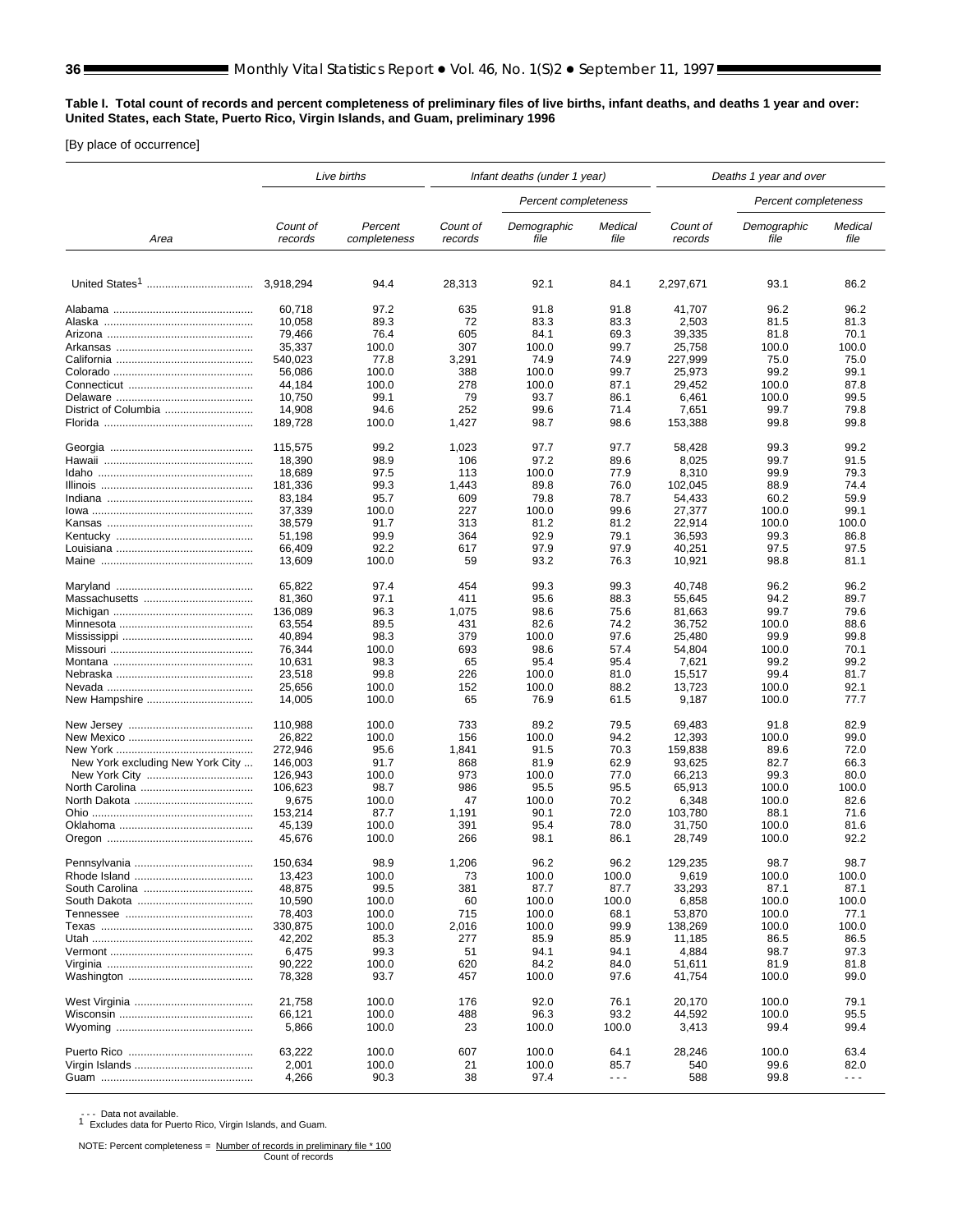<span id="page-36-0"></span>reallocated to specified causes after further information is provided. The preliminary cause-of-death data in this report have not been adjusted to correct for this type of bias, but the following bias correction factors (BCF) may be used to interpret the impact of the bias on HIV, motor vehicle accidents, all other accidents, suicides, homicides, and all other external causes. Because in the preliminary data some deaths for these causes are coded as Symptoms, signs and ill-defined conditions, a BCF for this condition is included as well. These BCF's are determined by examining the change in reporting from causes that are assigned to Other unknown and unspecified cause (ICD-9, 799.9) in the provisional data to specified causes in the final data. Comparisons of the 10-percent Current Mortality Sample data to the final data for 1990–95 are used. When 3 years of data from the preliminary file are available, NCHS will have an adequate statistical basis for calculating bias correction factors based on preliminary data. NCHS is currently exploring methods of estimating and correcting statistical bias in preliminary data for SIDS and other causes of death.

|                                                                                  |                              | 1996                     | Corrected preliminary data |              |                          |  |
|----------------------------------------------------------------------------------|------------------------------|--------------------------|----------------------------|--------------|--------------------------|--|
| Cause                                                                            | Bias<br>correction<br>factor | Age-<br>adjusted<br>rate | Number                     | Rate         | Age-<br>adjusted<br>rate |  |
| Human immunodeficiency<br>virus infection $\ldots$<br>Symptoms, signs, and       | 1.0059                       | 11.6                     | 32.849                     | 12.4         | 11.7                     |  |
| ill-defined conditions<br>Accidents and adverse                                  | 0.9371                       | 8.1                      | 28,464                     | 10.7         | 7.6                      |  |
| $\epsilon$ ffects $\ldots$<br>Motor vehicle accidents<br>All other accidents and | 1.0112<br>1.0015             | 30.1<br>16.2             | 94.927<br>43.513           | 35.8<br>16.4 | 30.4<br>16.2             |  |
| adverse effects<br>Suicide.<br>Homicide and legal                                | 1.0196<br>1.0060             | 13.9<br>10.8             | 51.414<br>31.048           | 19.4<br>11.7 | 14.2<br>10.9             |  |
| intervention $\ldots$ , $\ldots$ , $\ldots$<br>All other external causes         | 1.0109<br>1.0793             | 8.4<br>1.1               | 20.963<br>3,438            | 7.9<br>1.3   | 8.5<br>1.2               |  |

Cause-of-death ranking is based on the number of deaths classified according to the List of 72 Selected Causes of Death and the categories for HIV infection and for Alzheimer's disease. HIV infection was added to the list of rankable causes effective with the data year 1987, and Alzheimer's disease was added with final mortality data for 1994. For infant deaths, ranking is based on the List of 61 Selected Causes of Infant Death and HIV infection.

Mortality data on the Hispanic-origin population are based on deaths in all States except Oklahoma, which did not include an item to identify Hispanic or ethnic origin on its death certificates. For 1996, death rates for Hispanic origin include deaths to persons of Hispanic origin for the 49 States and the District of Columbia in the numerator and include the Hispanic population of the entire United States in the denominator because population estimates for Hispanic origin were not yet available by State. Death rates for 1995 for Hispanic persons exclude Oklahoma in the numerator and denominator. In 1990 the 49 States and the District of Columbia accounted

for 99.6 percent of the Hispanic population in the United States (16). As a result, death rates for Hispanic origin for 1996 may be understated by about 0.4 percent. In addition, results of a recent study comparing population survey and death certificates suggest net underreporting of Hispanicorigin deaths in vital statistics of about 7 percent because of incomplete reporting of Hispanic origin (8). Death rates for American Indian and Asian or Pacific Islander persons should also be interpreted with caution because of inconsistencies in reporting race on the death certificate as compared to race on censuses, surveys, and birth certificates.

Infant mortality rates are the most commonly used index for measuring the risk of dying during the first year of life. The rates for this report are calculated by dividing the number of infant deaths that occurred in a 12-month period by the preliminary number of live births received for the same period and are presented as rates per 1,000 or per 100,000 live births. Infant mortality rates [\(tables 14,](#page-27-0) [15,](#page-28-0) and [18\) f](#page-33-0)or Hispanic origin exclude Oklahoma in the numerator and denominator. In contrast to infant mortality rates based on live births, infant death rates are based on the estimated population under 1 year of age [\(table 10\).](#page-17-0) Infant death rates that appear in tabulations of age-specific death rates are calculated by dividing the number of infant deaths in the 12-month period by the estimated population of persons under 1 year of age on July 1, 1996, and are presented as rates per 100,000 population in this age group. Because of differences in the denominators, infant death rates may differ from infant mortality rates.

Information on deaths attributed to injury at work is derived from a separate item on the death certificate that asks the medical certifier whether the death resulted from an injury sustained at work. The item is on the death certificate of all States.

U.S. abridged life tables are constructed by reference to a standard life table (17). For explanation of the columns of the life table and for references to life table construction, see the annual report, *Vital Statistics of the United States, Volume II, Mortality* (9).

# **Computing rates and percents**

Rates are on an annual basis and, except for infant mortality rates, are per 1,000 or per 100,000 estimated population residing in the specified area as of July 1, 1995, and as of July 1, 1996, which were furnished by the U.S. Bureau of the Census (11,12,18,19). Infant mortality rates are per 1,000 or per 100,000 live births.

Age-adjusted rates are used to compare relative mortality risks among groups and over time. However, they should be viewed as relative indexes rather than as actual measures of mortality risk. They were computed by the direct method, that is, by applying age-specific death rates to the U.S. standard population (relative age distribution of 1940 enumerated population of the United States) using the following age groups: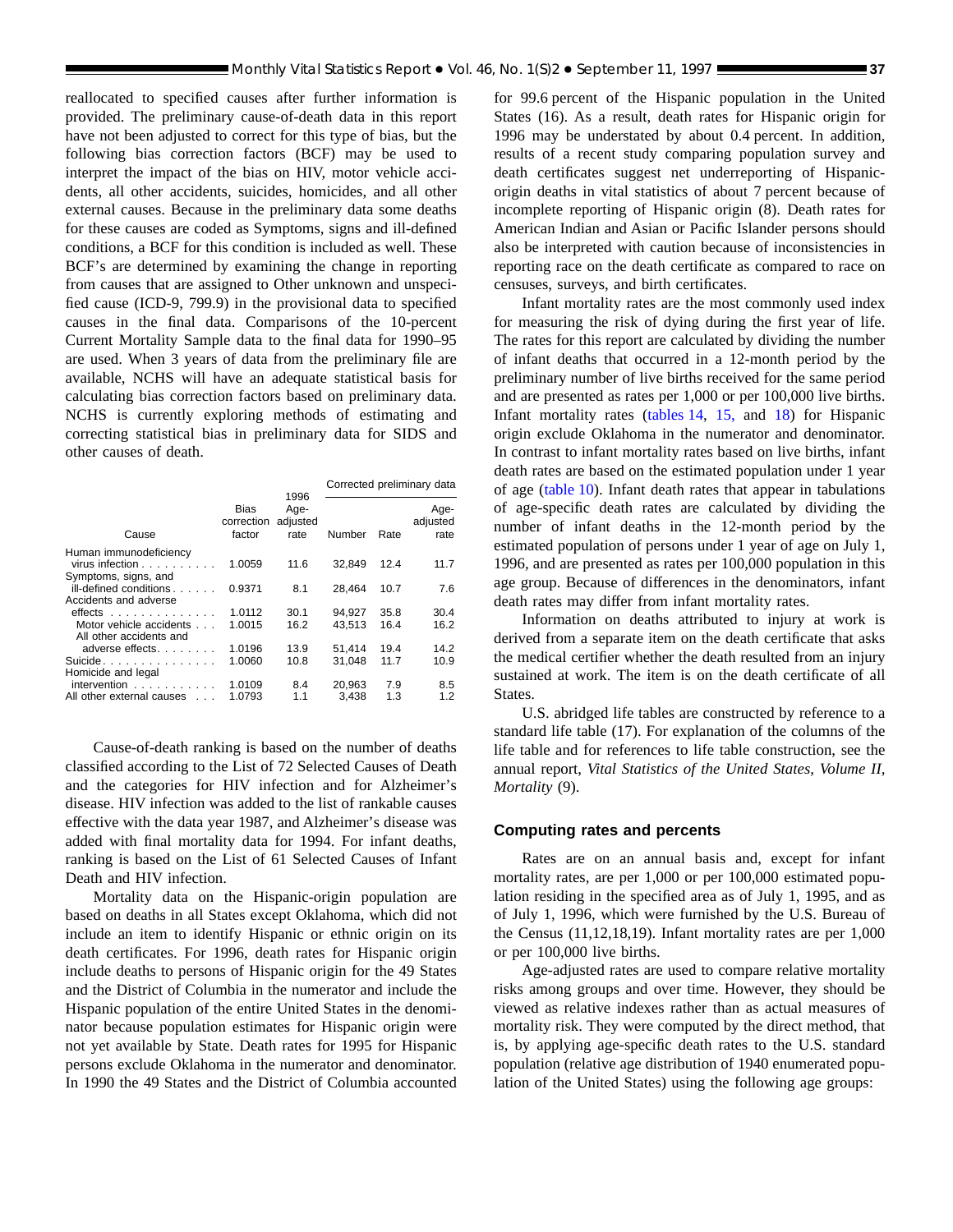| Age         | Number    | Weights $(w_i)$ |
|-------------|-----------|-----------------|
|             | 1.000.000 | 1.000000        |
|             | 15.343    | 0.015343        |
|             | 64.718    | 0.064718        |
|             | 170.355   | 0.170355        |
|             | 181.677   | 0.181677        |
| 25-34 years | 162.066   | 0.162066        |
|             | 139.237   | 0.139237        |
|             | 117.811   | 0.117811        |
|             | 80.294    | 0.080294        |
| 65-74 years | 48.426    | 0.048426        |
| 75-84 years | 17.303    | 0.017303        |
|             | 2.770     | 0.002770        |

For calculating birth rates, age and race of mother are imputed if they are not stated (0.03 percent and 0.71 percent). In computing birth rates by live-birth order, births with live-birth order not stated are distributed in proportion to stated data. Births with marital status not reported (0.03 per cent) are included with births to married mothers. Percents were computed using only events for which the characteristic is reported. The ''Not stated'' category is subtracted from the total before the percent is computed for birthweight, prenatal care, and method of delivery. Birth and death rates for the Hispanic population are based only on events to persons reported as Hispanic; Hispanic origin is not imputed if it is not reported. For calculating death rates, deaths with age not stated are not distributed.

An asterisk indicates that a figure does not meet standards of reliability or precision. In this report three sets of criteria determine whether a figure meets these standards.

- The State-specific sample size is adequate to provide reliable estimates. For example, a criterion of at least 60 percent of a State's records for the 12-month period is used as a basis for providing State-specific estimates.
- Reporting for a particular characteristic is at least 80 percent complete. In this report no data were suppressed based on this criterion.
- A rate or percent is based on at least 20 births or deaths in the numerator or denominator.

Rates based on fewer than 20 births or deaths have a relative standard error (RSE) of about 23 percent or more and, therefore, are considered highly variable. For age-adjusted death rates, this criterion is applied to the sum of the agespecific deaths. However, some birth and death rates (based on data files that are less than 100-percent complete and based on 20–31 births or deaths) may have RSE's of 23 percent or more but are still shown instead of asterisks. As a result, caution should be exercised in analyzing rates based on 20–31 events. Additional information on random variation in numbers of events, rates, ratios, and percents may be found in ''Reliability of estimates.''

#### **Reliability of estimates**

Because the preliminary estimates of births and deaths in this report are based on files that may not be complete, they are subject to sampling variability. The notion of the sample is reflected in the record weights that are used to adjust record counts to independent control totals. The lack of completeness of the vital statistics files is due to delays in receiving and processing the live birth and death records.

In addition, the natality and mortality files are subject to nonsampling errors or biases. Records that were delayed and were not included in this report are assumed to have the same characteristics as the records that were included in this report. However, this assumption may be violated in the relatively small number of records where cause of death is pending investigation (for example, homicides, suicides, accidents, HIV, and SIDS; see discussion of the bias in [''Mortality''\) or](#page-34-0) in the causes of death that were rejected by the automated mortality coding systems for manual processing. Seasonal bias may occur because file completeness is greater during the early part than during the later part of the 12-month period for which the data are processed and tabulated.

Even if the number of vital events in this report were 100-percent complete and not subject to sampling variability, it may be affected by random variation. Thus, when the number of events is small and the probability of such an event is small, considerable caution must be observed in interpreting the data. Such infrequent events may be assumed to follow a Poisson probability distribution. The first column of [table II](#page-38-0) shows the estimated RSE's of a file which is nearly 100 percent complete. The estimated RSE's of the final 1995 data, the preliminary 1996 counts, and the preliminary 1996 data (based on nearly 100 percent of a file) are shown in the first column of table II.

Dat[a based on a](#page-38-0) sample, that is, where the file is less than 100-percent complete, are affected by sampling variation as well as by random variation. The estimated RSE's in columns 2–6 of [table II](#page-38-0) for various levels of file completeness are measures of the sampling errors and the random errors of the estimates.

The estimated RSE's in [table II](#page-38-0) were computed using this formula:

RSE = 
$$
100\sqrt{\frac{1}{X} + \frac{(1-f)(N-X)}{fX(N-1/f)}}
$$

where

- $f =$  the sampling fraction or the percent of file completeness/100 from [table I. Fo](#page-35-0)r mortality data based on deaths under 1 year of age, use the *f* for ''infant deaths'' for either the demographic or medical file as appropriate. For mortality data based on all ages combined or any age group that is 1 year and over, use the *f* for ''deaths 1 year of age and over'' for either the demographic or medical files as appropriate.
- $X =$  the estimated number of live births, infant deaths, or deaths.
- $N =$  the total count of live births, infant deaths, or deaths for the United States, or any State. (NOTE: The RSE's shown in [table II](#page-38-0) are based on  $N = 4,000,000$ . If *N* is smaller, the RSE's may be slightly smaller than those shown.)

RSE's may be used to compute 95-percent confidence intervals for the number of events  $(X)$ , for a rate  $(R)$ , or for a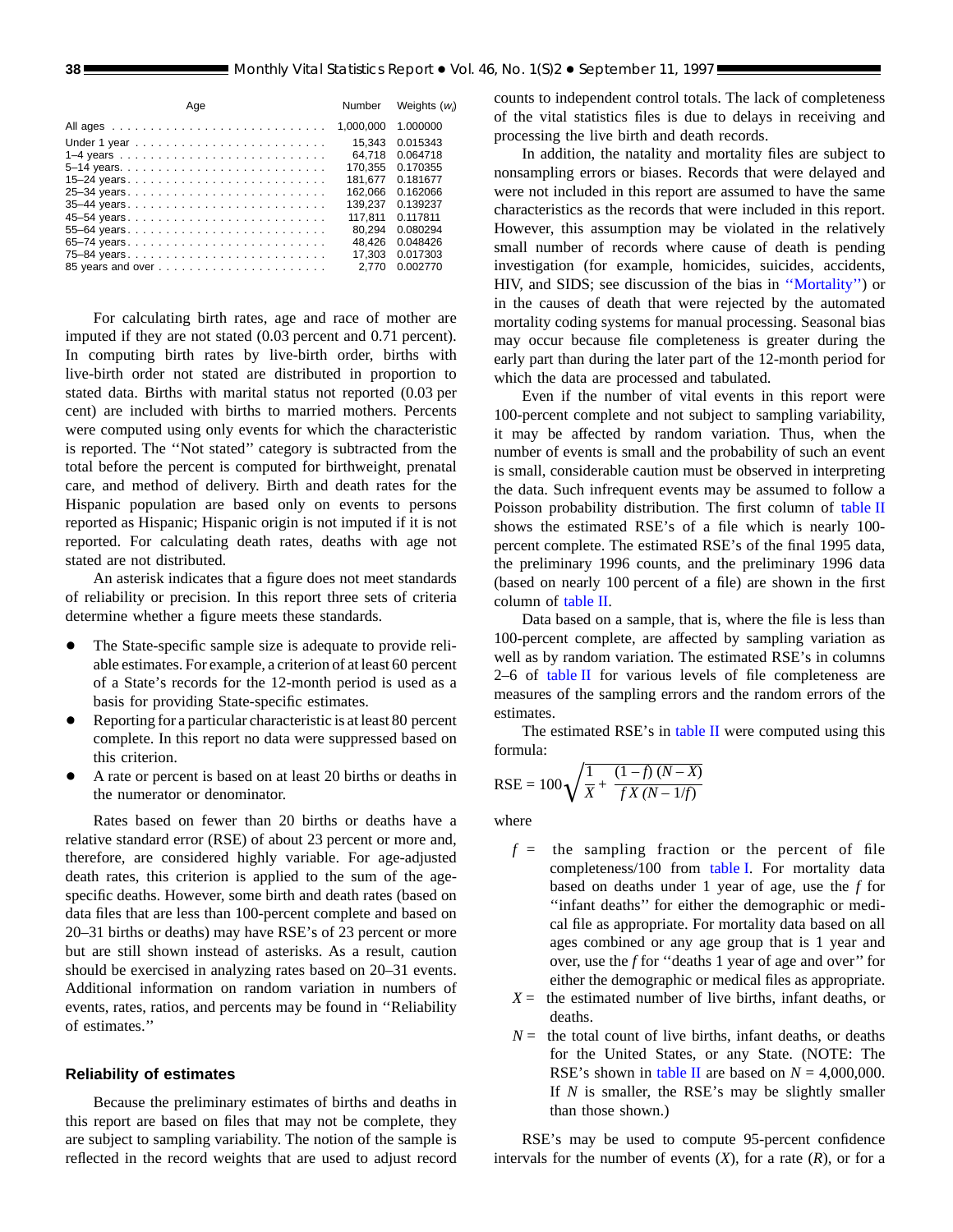# <span id="page-38-0"></span>**Table ll. Relative standard errors for preliminary number of live births or deaths by percent of file completeness**

[Relative standard errors are expressed as a percent of the estimate]

|                | Percent of file completeness      |       |       |       |       |       |  |
|----------------|-----------------------------------|-------|-------|-------|-------|-------|--|
| Estimated      |                                   |       |       |       |       |       |  |
| number         |                                   |       |       |       |       |       |  |
| of live births |                                   |       |       |       |       |       |  |
| or deaths      | 100                               | 95    | 90    | 80    | 70    | 60    |  |
|                | Relative standard error (percent) |       |       |       |       |       |  |
| 1              | 100.0                             | 102.6 | 105.4 | 111.8 | 119.5 | 129.1 |  |
| 5              | 44.7                              | 45.9  | 47.1  | 50.0  | 53.5  | 57.7  |  |
| $10$           | 31.6                              | 32.4  | 33.3  | 35.4  | 37.8  | 40.8  |  |
| 20             | 22.4                              | 22.9  | 23.6  | 25.0  | 26.7  | 28.9  |  |
| 30             | 18.3                              | 18.7  | 19.2  | 20.4  | 21.8  | 23.6  |  |
| 40             | 15.8                              | 16.2  | 16.7  | 17.7  | 18.9  | 20.4  |  |
| 50             | 14.1                              | 14.5  | 14.9  | 15.8  | 16.9  | 18.3  |  |
| 60             | 12.9                              | 13.2  | 13.6  | 14.4  | 15.4  | 16.7  |  |
| 70             | 12.0                              | 12.3  | 12.6  | 13.4  | 14.3  | 15.4  |  |
| 80             | 11.2                              | 11.5  | 11.8  | 12.5  | 13.4  | 14.4  |  |
| 90             | 10.5                              | 10.8  | 11.1  | 11.8  | 12.6  | 13.6  |  |
| 100            | 10.0                              | 10.3  | 10.5  | 11.2  | 12.0  | 12.9  |  |
| 200            | 7.1                               | 7.3   | 7.5   | 7.9   | 8.5   | 9.1   |  |
| $300$          | 5.8                               | 5.9   | 6.1   | 6.5   | 6.9   | 7.5   |  |
| 400            | 5.0                               | 5.1   | 5.3   | 5.6   | 6.0   | 6.5   |  |
| 500            | 4.5                               | 4.6   | 4.7   | 5.0   | 5.3   | 5.8   |  |
| 600            | 4.1                               | 4.2   | 4.3   | 4.6   | 4.9   | 5.3   |  |
| 700            | 3.8                               | 3.9   | 4.0   | 4.2   | 4.5   | 4.9   |  |
| 800            | 3.5                               | 3.6   | 3.7   | 4.0   | 4.2   | 4.6   |  |
| 900            | 3.3                               | 3.4   | 3.5   | 3.7   | 4.0   | 4.3   |  |
| $1,000$        | 3.2                               | 3.2   | 3.3   | 3.5   | 3.8   | 4.1   |  |
| 2,000          | 2.2                               | 2.3   | 2.4   | 2.5   | 2.7   | 2.9   |  |
| $5,000$        | 1.4                               | 1.5   | 1.5   | 1.6   | 1.7   | 1.8   |  |
| 10,000         | 1.0                               | 1.0   | 1.1   | 1.1   | 1.2   | 1.3   |  |
| 20,000         | 0.7                               | 0.7   | 0.7   | 0.8   | 0.8   | 0.9   |  |
| 50,000         | 0.4                               | 0.5   | 0.5   | 0.5   | 0.5   | 0.6   |  |
| 100,000        | 0.3                               | 0.3   | 0.3   | 0.4   | 0.4   | 0.4   |  |
| 200,000        | 0.2                               | 0.2   | 0.2   | 0.2   | 0.3   | 0.3   |  |
| 500,000        | 0.1                               | 0.1   | 0.1   | 0.2   | 0.2   | 0.2   |  |
| $1,000,000$    | 0.1                               | 0.1   | 0.1   | 0.1   | 0.1   | 0.1   |  |
| 2,000,000      | 0.1                               | 0.1   | 0.1   | 0.1   | 0.1   | 0.1   |  |
| 4,000,000      | 0.1                               | 0.1   | 0.1   | 0.1   | 0.1   | 0.1   |  |

percent (*P*) and to compute statistical tests concerning the equality of two rates  $(R_1 \text{ and } R_2)$  or two percents  $(P_1 \text{ and } P_2)$ .

For the number of live births or deaths, the 95-percent confidence intervals may be computed as follows:

Lower limit: 
$$
X_1 - 1.96 \cdot X_1 \cdot \frac{\text{RSE}(X_1)}{100}
$$
  
Upper limit:  $X_1 + 1.96 \cdot X_1 \cdot \frac{\text{RSE}(X_1)}{100}$ 

As a hypothetical example, assume the number of deaths,  $X_1$ , is 70 from a file with 80-percent completeness. Then

Lower limit: 
$$
70 - 1.96 \cdot 70 \cdot \frac{13.4}{100} = 52
$$
  
Upper limit:  $70 + 1.96 \cdot 70 \cdot \frac{13.4}{100} = 88$ 

This means that the chances are 95 times out of 100 that the confidence interval (52–88) will cover the ''true'' number of deaths.

For rates based on population estimates in the denominator, the 95-percent confidence interval may be computed as follows:

Lower limit: 
$$
R_1 - 1.96 \cdot R_1 \cdot \frac{\text{RSE}(R_1)}{100}
$$
  
Upper limit:  $R_1 + 1.96 \cdot R_1 \cdot \frac{\text{RSE}(R_1)}{100}$ 

As a hypothetical example, assume the death rate,  $R_1$ , is 20.0, which is based on 70 deaths from a file with 80-percent completeness. Then

Lower limit: 
$$
20.0 - 1.96 \cdot 20.0 \cdot \frac{13.4}{100} = 14.7
$$
  
Upper limit:  $20.0 + 1.96 \cdot 20.0 \cdot \frac{13.4}{100} = 25.3$ 

This means that the chances are 95 times out of 100 that the confidence interval (14.7–25.3) will cover the ''true'' rate.

For age-adjusted death rates, *R*′, the 95-percent confidence interval may be computed as follows:

Lower limit: 
$$
R'-1.96 \cdot R' \cdot \frac{\text{RSE}(R')}{100}
$$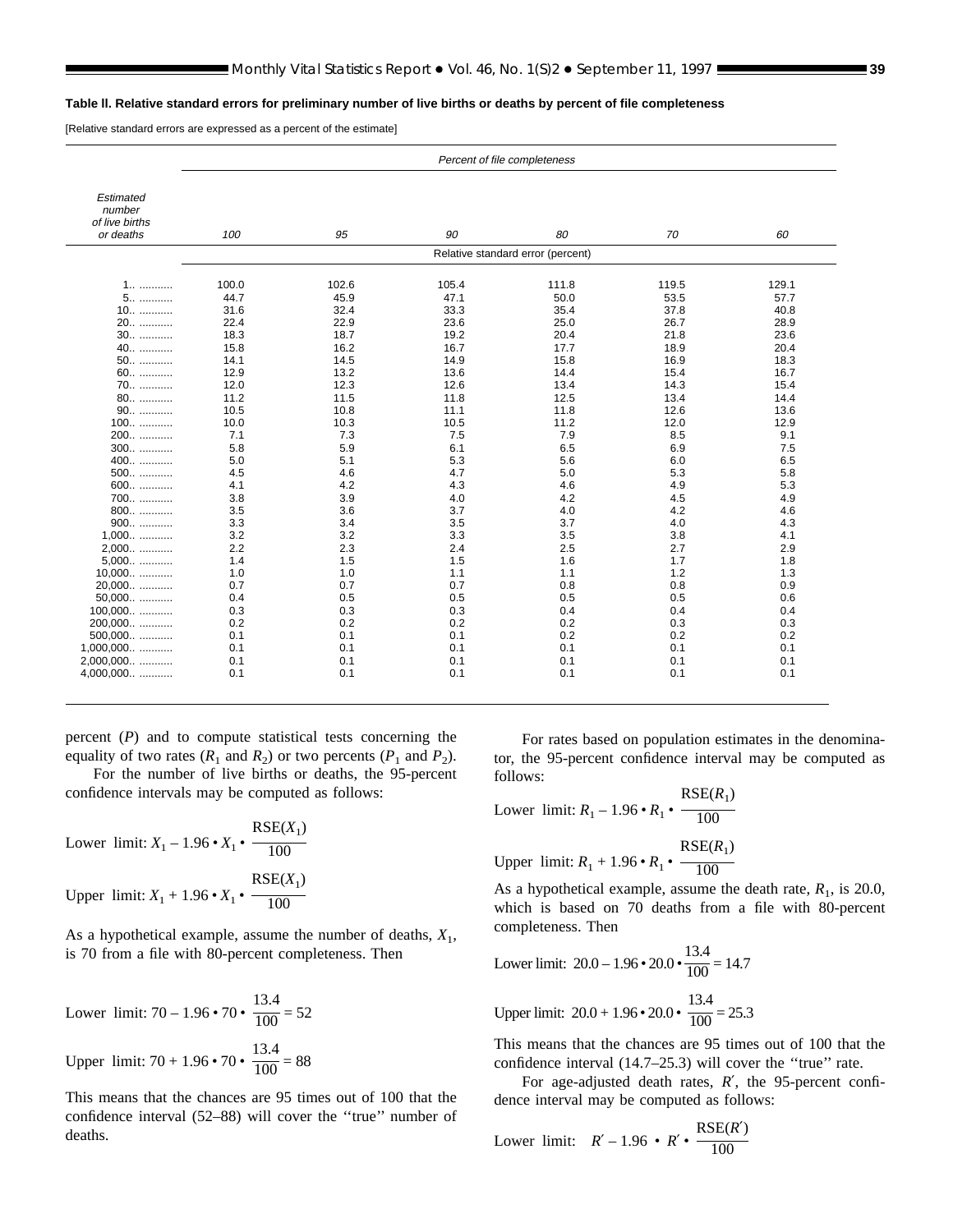Upper limit:  $R' + 1.96 \cdot R'$ RSE(*R*′) 100

where

 $RSE(R') = 100$ 

where

 $i =$  each age group where  $i = 1$  for infant deaths,  $i = 2$  for 1–4 years,  $i = 3$  for 5–14 years, . . . and  $i = 11$  for 85 years and over.

 $\sqrt{\sum_{i} \left[ w_i^2 \right] R_i^2 \left\{ \frac{1}{X_i} + \frac{(1 - f_i) (N_i - X_i)}{f_i X_i (N_i - 1/f_i)} \right\}}$ 

*R'*

 $f_i$   $X_i$   $(N_i - 1/f_i)$   $\Big]$ 

- $R_i$  = age-specific rate for the *i*th age group.
- $w_i$  = *i*th age-specific U.S. standard million population such that  $\sum w_i = 1.000000$  (see "Computing rates and [percents''\).](#page-36-0)
- $X_i$  = the estimated number of deaths for the *i*th age group.
- $N_i$  = the total count of deaths from [table I](#page-35-0) for each *i*th age group (for infant deaths, use the count of records as shown; for all age groups 1–4 through 85 years and over, use the count of records as shown for deaths 1 year and over).
- $f_i$  = percent of file completeness/100 from [table I](#page-35-0) (for infant deaths, use the percent completeness for the demographic or medical file as appropriate for deaths under 1 year; for age groups 1–4 through 85 years and over, use the percent completeness for the demographic or medical file as appropriate for deaths 1 year and over).

For testing the equality of two rates,  $R_1$  and  $R_2$ , the following *z*-test may be used to define a significance test statistic:

$$
z = \frac{R_1 - R_2}{\sqrt{R_1^2 \left(\text{RSE}(R_1)/100\right)^2 + R_2^2 \left(\text{RSE}(R_2)/100\right)^2}}
$$

The two-tailed 0.95 critical value for a *z* statistic is 1.96. Therefore, if  $|z| \ge 1.96$ , the difference is significant at the 0.05 level. If  $|z|$  < 1.96, then the difference would be considered not statistically significant at the 0.05 level.

As a hypothetical example, assume  $R_1$  is the same as the above example for the current 12-month period and that  $R_2$ , 15.0, is based on 50 deaths occurring in the prior 12-month period (which implies that the file is approximately 100-percent complete for  $R_2$ ). The *z*-test may be determined as follows:

$$
z = \frac{20.0 - 15.0}{\sqrt{(20.0)^2 (13.4/100)^2 + (15.0)^2 (14.1/100)^2}} = 1.46
$$

Because  $|z|$  < 1.96, there is not a statistically significant difference between the two rates at the 0.05 level of significance.

For rates or percents based on denominators having random variation only or random and sampling variation, the RSE must take into account the variation in both the numerator and denominator. For example, for a rate,  $R_3$ , based on the number of live births in the denominator, the RSE is computed as follows:

$$
RSE(R_3) = 100 \sqrt{\left(\frac{RSE(D)}{100}\right)^2 + \left(\frac{RSE(B)}{100}\right)^2}
$$

where

RSE(*D*) = RSE of the number of deaths *D*

 $RSE(B) = RSE$  of the number of births *B* 

The 95-percent confidence interval of  $R_3$  may be computed as follows:

Lower limit: 
$$
R_3 - 1.96 \cdot R_3 \cdot \frac{\text{RSE}(R_3)}{100}
$$

Upper  $\text{limit: } R_3 + 1.96 \cdot R_3$  $RSE(R_3)$ 100

As a hypothetical example, assume the infant mortality rate,  $R_3$ , is 15.0, which is based on 30 infant deaths (*D*) from a file with 70-percent completeness and 2,000 live births (*B*) from a file with 80 percent completeness. Then

$$
RSE(R_3) = 100 \sqrt{\left(\frac{21.8}{100}\right)^2 + \left(\frac{2.5}{100}\right)^2} = 21.9
$$

Lower limit:  $15.0 - 1.96 \cdot 15.0 \cdot$ 21.9  $\frac{1}{100} = 8.6$ 

Upper limit:  $15.0 + 1.96 \cdot 15.0 \cdot$ 21.9  $\frac{1}{100}$  = 21.4

This means that the chances are 95 times out of 100 the confidence interval (8.6–21.4) will cover the ''true'' rate. The same formulas are applicable to a percent  $(P_1)$  that has variation in the numerator and denominator. To compare the equality of two infant mortality rates or two percents that have variation in the numerator and denominator, the abovementioned *z*-test may be used.